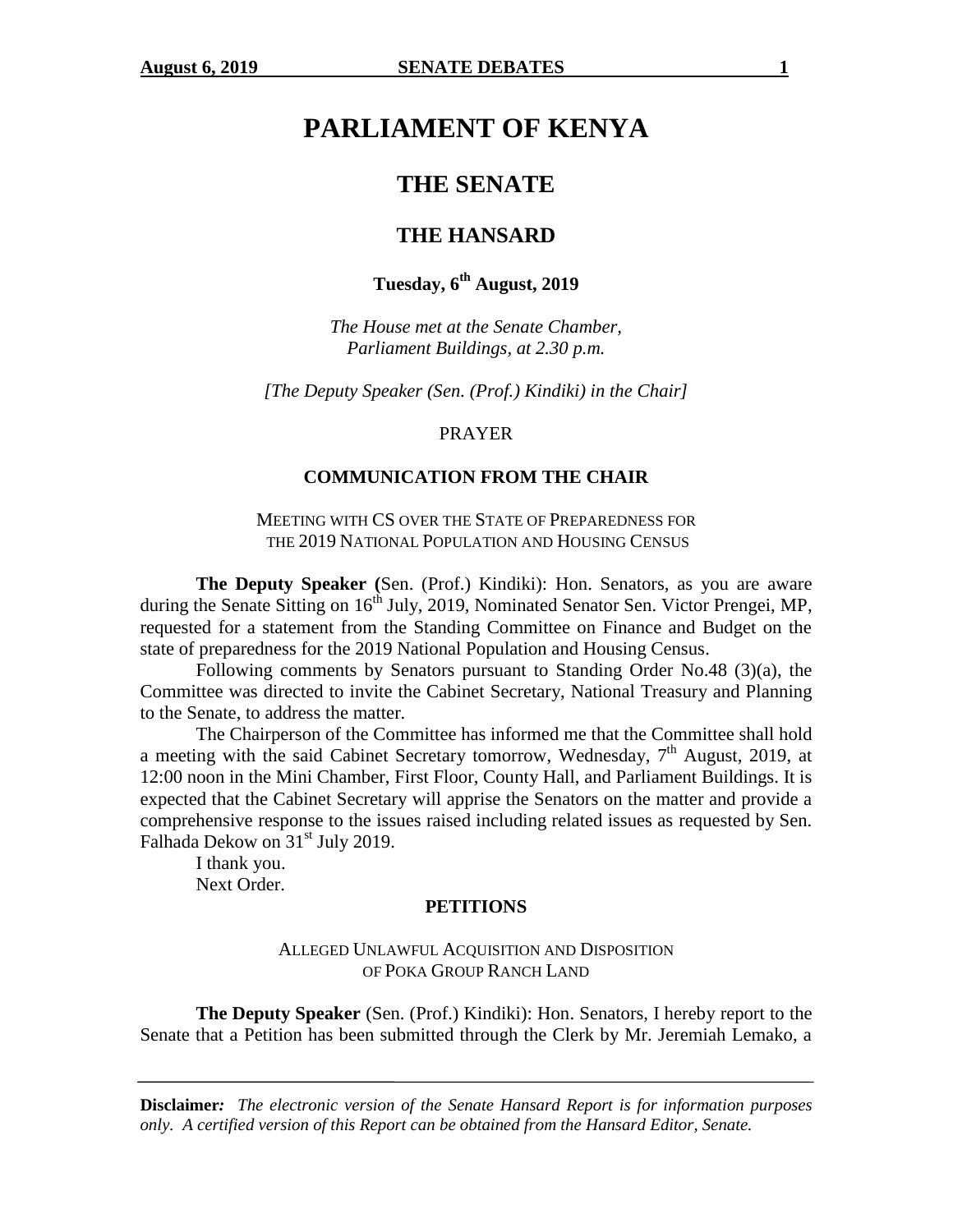citizen of the Republic of Kenya and the Chairperson of the Poka Group Ranch in Kajiado County. As you are aware, Article 119(1) of the Constitution, states that:-

> 'Every person has a right to petition Parliament to consider any matter within its authority, including to enact, amend or repeal any legislation.'

Hon. Senators, the salient issues raised by the said petition are:-

- 1. THAT, the Poka Group Ranch is made up of several Maasai Community families with an estimated 9,000 hectares of grazing land.
- 2. THAT, pursuant to the Land Group Representative Act which allow for the subdivision and individualization of the Group Rance, the members of the Poka Group Ranch subdivided the property amongst themselves setting aside 2,148 hectares as a holding ground, commonly known as Emali Holding Ground for the purposes of trade.
- 3. THAT, in 1980 the Olkejuado County Council privately and without consultations leased the property to Tana and Athi River Development Authority (TARDA) and in around June 2018, a group of people unknown to the Group Ranch members invaded a section of the land and fenced it.
- 4. THAT, this prompted officials of the Poka Ranch Group to conduct a search of the land and learnt that unlawful transaction and dealings had taken place. The results of the land indicated that the original LR. Kajiado/ Kaputei South/23 had been subdivided into two different parcels in 1995 as follows:
	- a) Parcel LR. Kajiado/Kaputei South/46
	- b) Parcel LR. Kajiad/Kaputei South/47
- 5. THAT, the parcel LR Kajiado/Kaputei South/47 was further subdivided into three parcels. These are:
	- a) Parcel LR Kajiado/Kaputei South/887
	- b) Parcel LR Kajaido/Kaputei South/888
	- c) Parcel LR Kajiado/Kaputei South/889
- 6. THAT, the Parcel LR Kajiado/Kaputei South/889 now measuring approximately 69.36 hectares was unlawfully transferred and is currently solely owned illegally owned by hon. David Ole Sakori, former MP, Kajiado Central
- 7. THAT, Parcel LR. Kajaido/Kaputei South/888 measuring 32.38 hectares was unlawfully transferred and currently jointly owned by hon. David Ole Sankori, and Mr. Walter Bernard Makundi Mukuria.
- 8. THAT, the search of Parcel LR Kajiado/Kaputei South/887 has been unsuccessful hence the ownership is unclear.
- 9. THAT, the Kajiado County Government has gone ahead to equally subdivide Parcel LR. Kajiado/Kaputei South/46 ad set aside 200 hectares for the construction of a market centre without participation of members of the Poka Group Ranch.
- 10. THAT, the Standard Gauge Railway passed through sections of the land in dispute and the community has since learnt of the compensation of Kshs40 million which has not been availed to the Poka Group Ranch Community.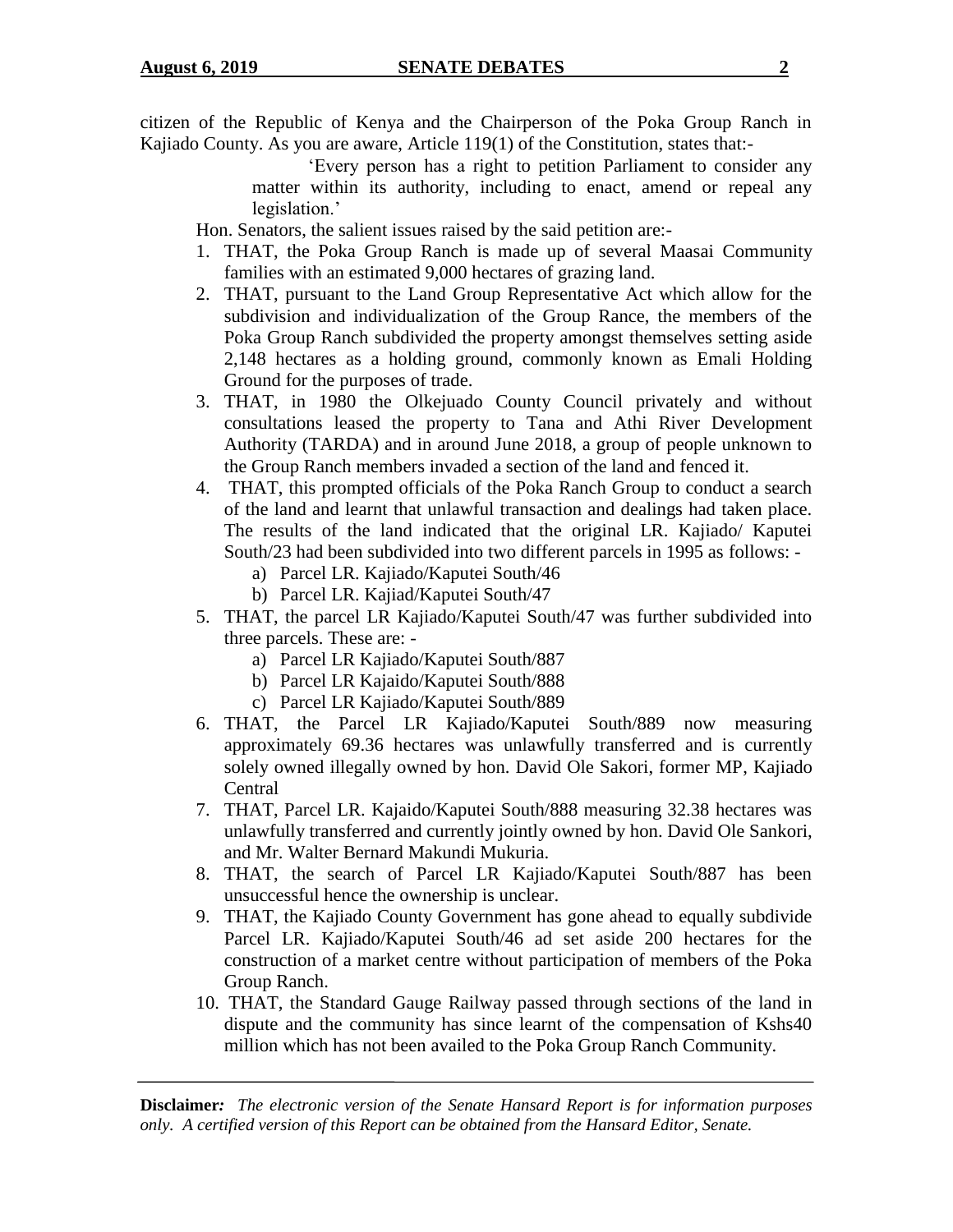The petitioners therefore pray that the Senate-

- i. Investigates the matter and intervenes with a view to ensuring that the land in its entirety measuring 2,148 hectares is transferred back to the Poka Group Ranch and that all the private land illegally issued be repossessed
- ii. Make appropriate recommendations on persons who may have unlawfully participated in the illegal transactions of the land and the misappropriation of the compensation for prosecution.

Hon. Senators, pursuant to Standing order No. 231, I shall now allow comments, observations or clarifications in relation to the Petition for not more than 30 minutes.

Kindly, proceed, Sen. Seneta to give brief observation not debate.

**Sen. Seneta**: Thank you, Mr. Deputy Speaker, Sir, for giving me the opportunity to comment on this petition.

I urge the Committee on Lands, environment and Natural Resources to do further investigations on the agricultural activities that TARDA is carrying outside the intentions of the holding ground that was set aside by the community.

The community should also find out the benefits of the activities by TARDA in the said land as well as why the county government fenced the said land and did other activities without participation of the said group ranch.

Mr. Deputy Speaker, Sir, land is a sensitive issue. The Committee should therefore thoroughly investigate the issues raised and come up with a report urgently on the said land.

**The Deputy Speaker** (Sen. (Prof.) Kindiki: Hon. Senators, we are making reference to the Supplementary Order Paper. I will allow a few more comments.

**Sen. Wetangula**: Mr. Deputy Speaker, Sir, I have listened to the petition before the House with a lot of interest. You will recall that when we brought the Constitution, 2010, we set up the National Land Commission (NLC) to deal with issues that this petition is raising; to remedy the injustices in the land holding and land tenure system as well as help the helpless people who have been dispossessed of land.

This Petition addresses one of those issues where group ranches which are in arid and semi-arid land (ASAL) areas, therefore, with very fragile ecosystems have been recklessly subdivided to a level that they have got no economic value to the members. It is worse to hear, mentioned, that some of the beneficiaries of these fraudulent transactions are former Members of Parliament representing the very people whose interest they are supposed to have protected.

Mr. Deputy Speaker, Sir, I want to urge the Committee - I believe the Committee on Lands, Environment and Natural Resources - that they have to look into this issue, but more importantly, make a profound Statement on the failings of the National Land Commission that transformed itself from a very noble Commission in the Constitution to a den of profiteers and fraudulent characters, who have been doing all manner of things that have nothing to do with what they were set up to do, so that the people in this country can be protected and ownership of land is respected and the land tenure system is made to benefit every Kenyan.

Land is a tool of production according to the Constitution and people who amass land and hold titles for purposes other than production should also be in focus.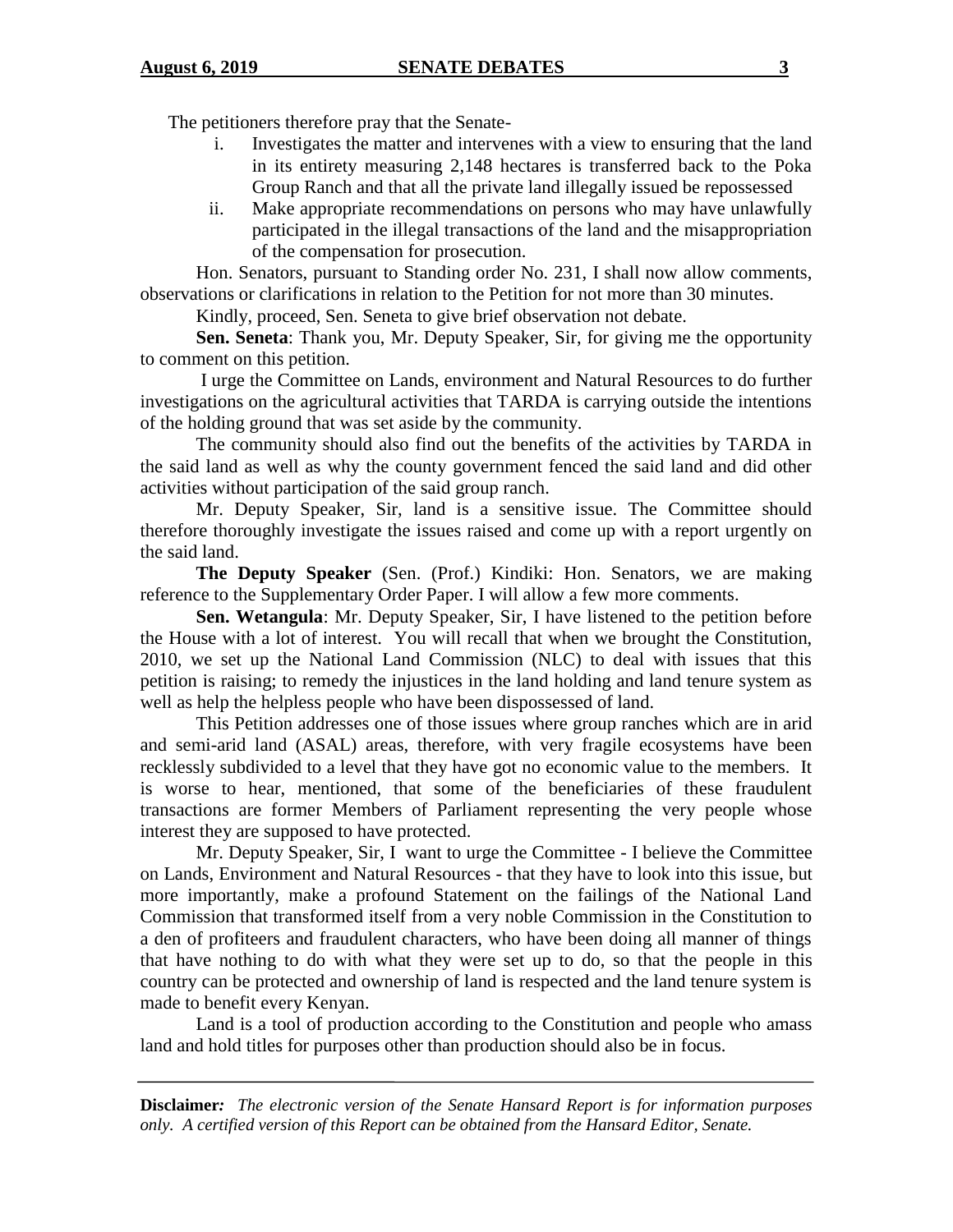**The Deputy Speaker** (Sen. (Prof.) Kindiki): Thank you. Sen. Poghisio, you are famed for brevity.

**Sen. Poghisio:** Thank you, Mr. Deputy Speaker, Sir. Just to support the Petition, and I know that the National Lands Commission is not constituted. I think that they are in the process and I hope that Members of this Committee will want to understand the role of this National Land Commission and or omission to see what they did in order to dispossess---

*(Loud Consultations)*

Mr. Deputy Speaker, Sir, if I may ask you to protect us from people in that corner. **The Deputy Speaker** (Sen. (Prof.) Kindiki): Order! Proceed, Sen. Poghisio.

**Sen. Poghisio:** Thank you, Mr. Deputy Speaker, Sir. I hope that during the process, the Committee will delve deeper because this is just a small case that represents a bigger issue of pastoralists dispossessed of their land. So, I really want to agree that this Committee will probably spend time to understand the issues and move on to help this particular POKA Group Ranch.

You will find that many holding grounds in the country may be revisited using this particular Committee and, therefore, I would like the Committee to look deeper into this issue.

I support.

**Sen. Pareno:** Thank you, Mr. Deputy Speaker, Sir, for allowing me to make brief comments on this Petition.

I grew up in this *Kinya wa* Poka area where this land is situated. We know that it belongs to the community; the Poka Group Ranch, and for some time, we have been living in group ranches, and in fact, up to this moment, I live in a group ranch where the only thing we have is not title but beacon certificates.

Mr. Deputy Speaker, Sir, when these group ranches were sub-divided, the community was so careful to even create areas of common interest. It was so careful at the time of sub-division to give ease bends, pathways and shopping centres within their own group ranch, and create these holding grounds for their own mutual benefit. I heard you read from the Petition, that our leaders who were entrusted back in those days are the same ones that abused the trust that was given to them by the people.

How can a community hive off over 2,000 hectares of land to ensure that it is used? It is such a big land. In fact, Tana and Athi Rivers Development Authority (TARDA) is supposed to train and give breeds of bulls and other animals for domestic use and train people, but this land is no longer being used for this purpose. In fact, this land is now being guarded and sub-divided.

I ask the Committee that is going to be tasked with this matter to investigate the use by TARDA. What are they doing to benefit the community, because they are on leasehold? They should also investigate the leasehold because we are aware that it has expired and to also investigate what happened to the compensation when the Standard Gauge Railway (SGR) passed through the said land because a lot of money was paid out. To who was it paid, who received it and how we are going to recover this money for the benefit of the community?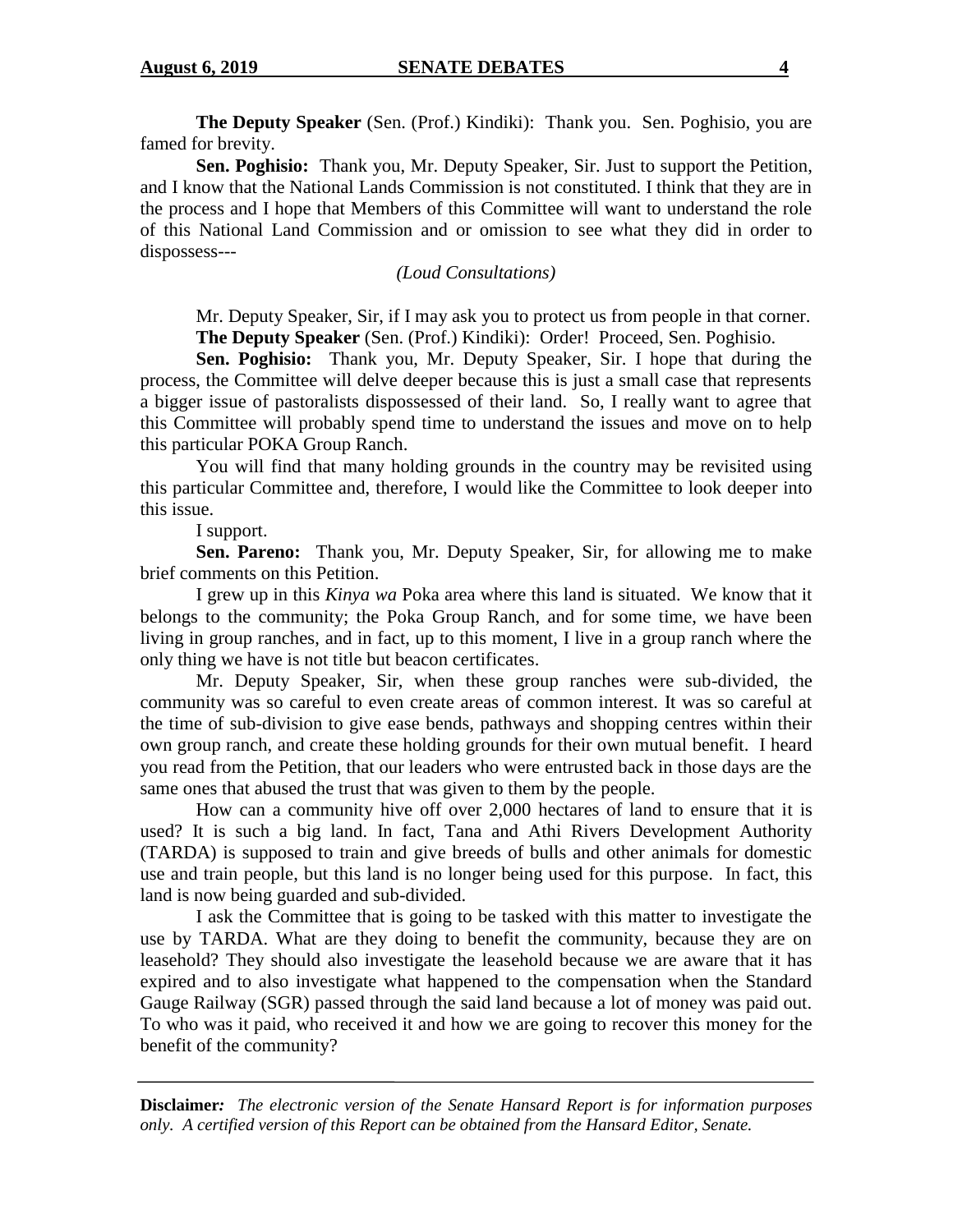So, I am speaking from a point of knowledge because I grew up there, I know what is happening there, and I pray that together with the petitioners, we be heard and that the issues which have been raised will be cleared.

**The Deputy Speaker** (Sen. (Prof.) Kindiki): Hon. Senators, pursuant to Standing Order No.232 (1), the Petition stands committed to the relevant Standing Committee for consideration. In this case, I direct that the Petition be committed to the Standing Committee on Lands, Environment and Natural Resources and in terms of Standing Order No.232 (2), the Committee is required in not more than 60 calendar days from the time of reading this prayer, which is today, to respond to the petitioner by way of a report addressed to the petitioner and laid on the Table of the Senate.

Thank you.

Senators, for those who have come a bit late, last week there was an important issue which was raised here about the oncoming census and the Speaker directed that the Committee on Finance and Budget procure the presence of the Cabinet Secretary in charge of Finance and National Planning. That has been done and the Committee shall be meeting the Cabinet Secretary tomorrow in the morning at the Mini Chamber, County Hall.

So, please, if you have issues around census, do not miss that occasion. Any other matter relating to that Ministry, please go and prosecute it there so that we also respect the other arms of Government; that when they are available to us, we maximize on what we want in terms of engagement. Let us meet tomorrow at the Mini Chamber, County Hall.

#### SILTATION OF LAKE MAGADI

Hon. Senators, we have another Petition, and, please, note that we are on the Supplementary Order Paper, which is already published online. The next Petition is by Sen. Mpaayei, whom I cannot see and, therefore, the item is deferred.

*(Petition deferred)*

# **NOTICES OF MOTION**

# FORMATION OF COMMUNITY FOREST ASSOCIATIONS

**The Deputy Speaker** (Sen. (Prof.) Kindiki): Order, Senators. On Notices of Motion, we have Sen. Kasanga. Since she is not there, the Notice of Motion is deferred.

*(Notice of Motion deferred)*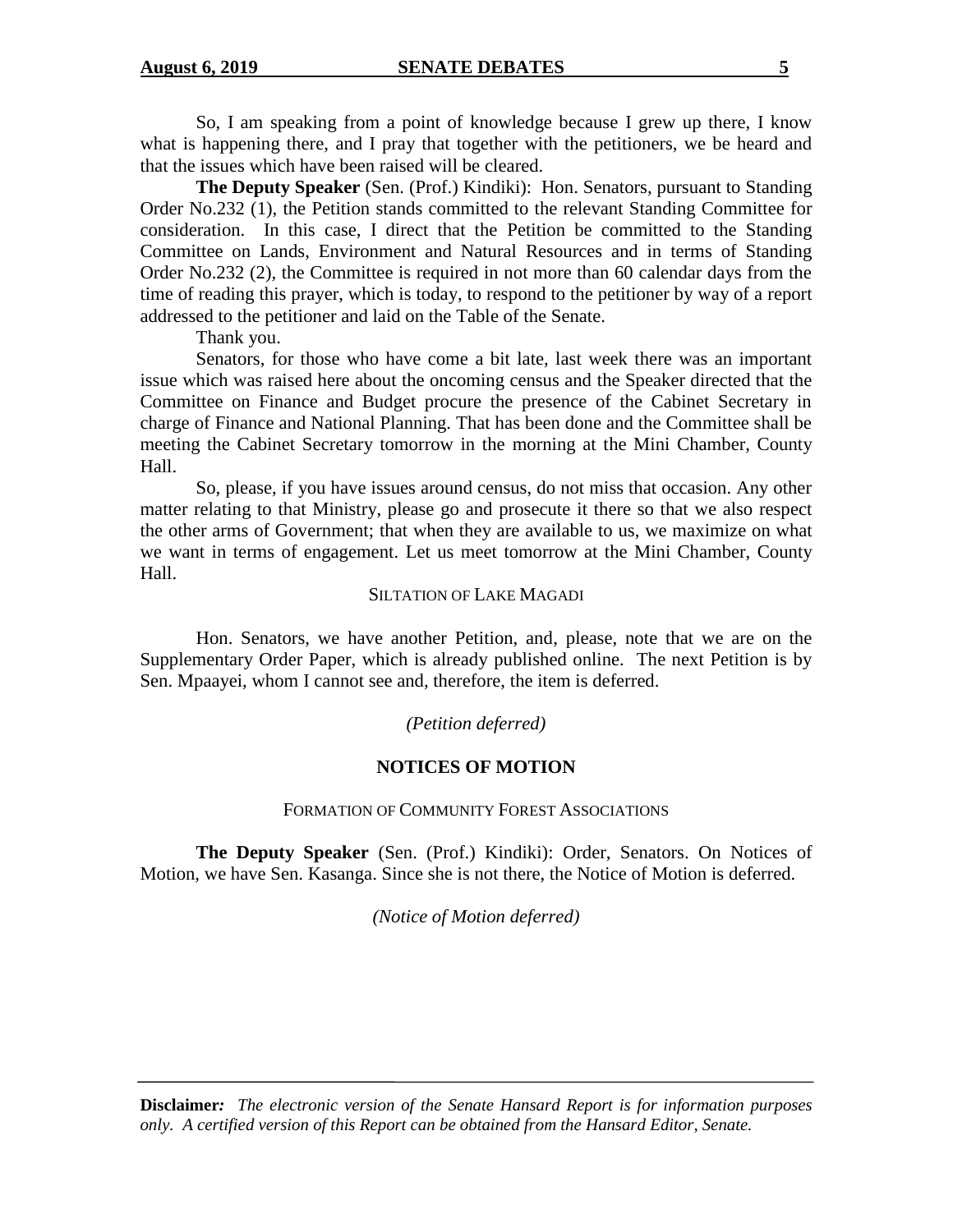**The Deputy Speaker** (Sen. (Prof.) Kindiki): This is a notice by Sen. Omanga. Is she not here? The Notice of Motion is deferred.

#### *(Notice of Motion deferred)*

#### **STATEMENTS**

**The Deputy Speaker** (Sen. (Prof.) Kindiki): Sen. Halake, request for Statements under Standing Order No.48 (1).

#### POOR STATE OF KENYAN EMBASSIES ABROAD

**Sen. Halake:** Thank you, Mr. Deputy Speaker, Sir. Pursuant to Standing Order No.48 (1), I rise to seek a Statement from the Standing Committee on National Security, Defence and Foreign Relations on the poor state of Kenyan embassies abroad.

In the Statement, the Committee should state:

(1) The measures that have been put in place to improve the state of our embassies indicating whether there is any policy or continued plans to address the same.

(2) Give reasons why taxpayers continue to shoulder exorbitant rents for Kenyan diplomats even where the country owns property because of lack of maintenance, despite the Kenyan Government having embassy properties that are supposed to house diplomats.

(3) State the measures being put in place to streamline the services offered by the Kenyan embassies and the consulates abroad to ensure that Kenyans get efficient and timely services.

Mr. Deputy Speaker, Sir, there is need to do some sort of audit of our embassies and high commissions abroad. Why is intra-Africa communication not happening at all?

We were in Ethiopia a few months ago and what we saw was deplorable. The ambassador had to be literally rescued from her house because it had cracked and it could fall. It has not fallen yet but what we saw was pathetic. Members of the Committee on Information, Communication and Technology were there and we saw it. That is supposed to be our face abroad---

**The Deputy Speaker** (Sen. (Prof.) Kindiki): You are not debating but seeking for a statement. By now, you should be on your seat.

**Sen. Halake:** I should be, Mr. Deputy Speaker, Sir, but allow me to put it in context. Allow me just two minutes.

**The Deputy Speaker** (Sen. (Prof.) Kindiki): Sen. Halake, have you raised all the issues you wanted addressed by the Committee? A request for a statement should be in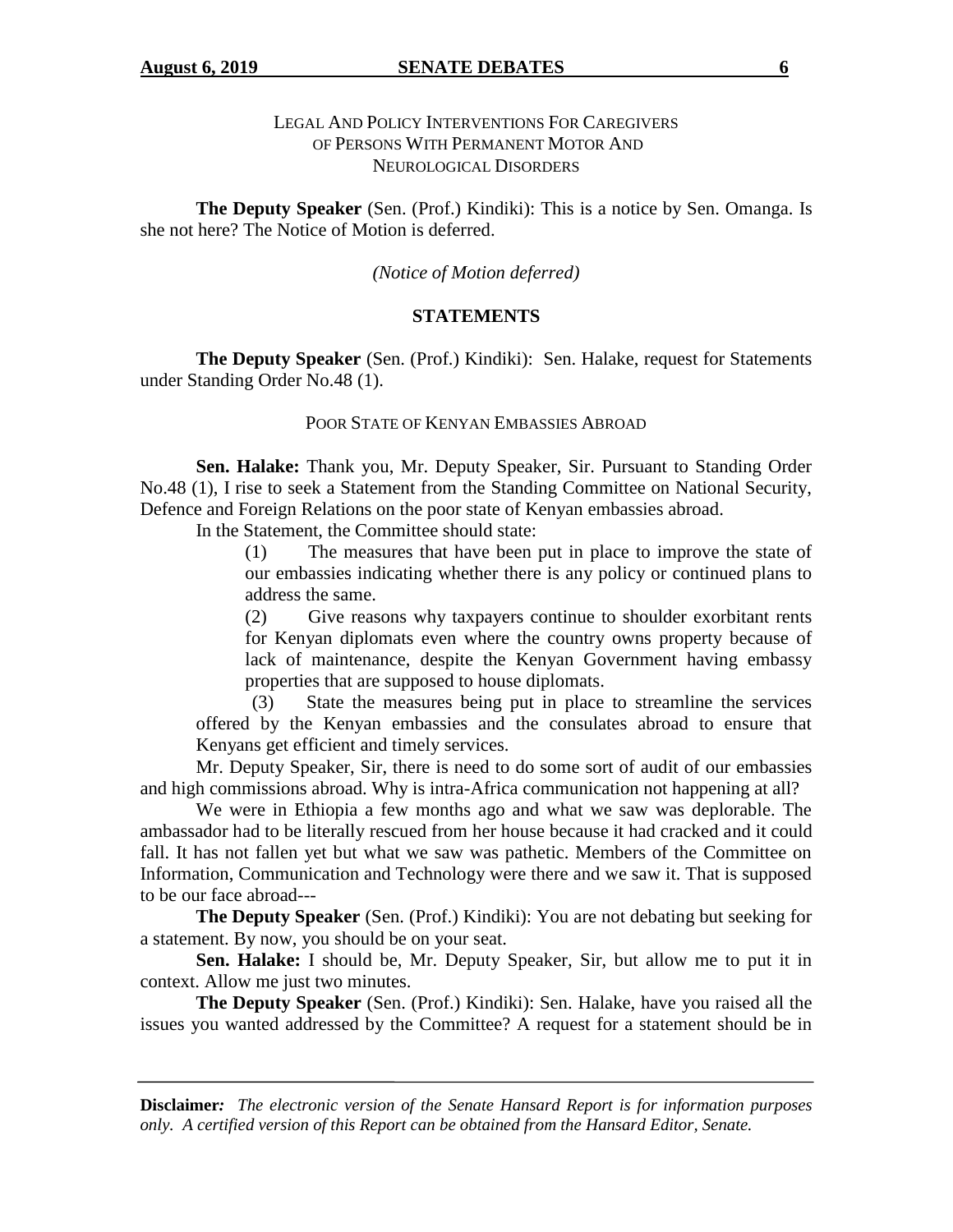question form. You should ask when something will be done or why something is the way it is, and then sit down.

**Sen. Halake:** I will sit down but just allow me to continue. In our embassies especially in African countries, our ambassadors have to literally go and write their own notes. So, could we be told why---

**The Deputy Speaker** (Sen. (Prof.) Kindiki): Order! Before I interrupted you, you were almost there. I think you have already done the request for a statement.

**Sen. Halake:** Yes I have, but could I put it in context?

**The Deputy Speaker** (Sen. (Prof.) Kindiki): Order, Sen. Halake. I will allow now more than two Senators to make comments beginning with Sen. Ochillo-Ayacko.

**Sen. Ochillo-Ayacko:** Thank you, Mr. Deputy Speaker, Sir, for allowing me to make a comment on this Statement.

Prior to coming to this House, I used to be the Chairperson of the African Commission on Nuclear Energy (AFCONE). We had offices in South Africa and Addis Ababa. I noticed that the ability of our embassies there to effectively serve us was limited because other than the rundown facilities that have been pointed out by my colleague, they were not funded. When the Committee brings us the information, it will be proper to also look at the state of funding or financial support given to our embassies, so that they do not just become mere vestige but can dispense the services that we expect of them.

I also visited Vienna when I served at the AFCONE and the state of our embassy was wanting. There was no funding and we could not hold meetings that would enable the nation to interact. So, the state of financial and technical support that includes the personnel is wanting. A status evaluation of what is happening would be appropriate for this House.

**Sen. Dullo:** Mr. Deputy Speaker, Sir, first, I wish to congratulate Sen. Halake for this Statement. I remember Sen. Kagwe brought a similar statement during the previous Parliament regarding offices we have in foreign countries. As she has said, most of the facilities are in pathetic situation.

The country is spending a lot of money on rent. I remember one of the things that was mentioned then was to look at the possibility of getting a mortgage, so the Government can own the offices instead of renting them which costs a lot of money. You can imagine Uganda has Uganda House in New York but a country like Kenya rents a building somewhere. That is embarrassing because we were there before them.

It will be good for the Committee to investigate the facilities that are rundown and the challenges faced by most of our embassies. They need to come up with a proper structure to ensure that those missions abroad are there for the interest of this country and not just for the sake of being there and doing nothing.

There are a lot of challenges such as issues of scholarships and agreements that are not implemented by various countries. It is high time we held the Ministry of Foreign Affairs and International Trade accountable in terms of what they are doing about our embassies abroad.

**The Deputy Speaker** (Sen. (Prof.) Kindiki): The next one is the Senator for Kwale County.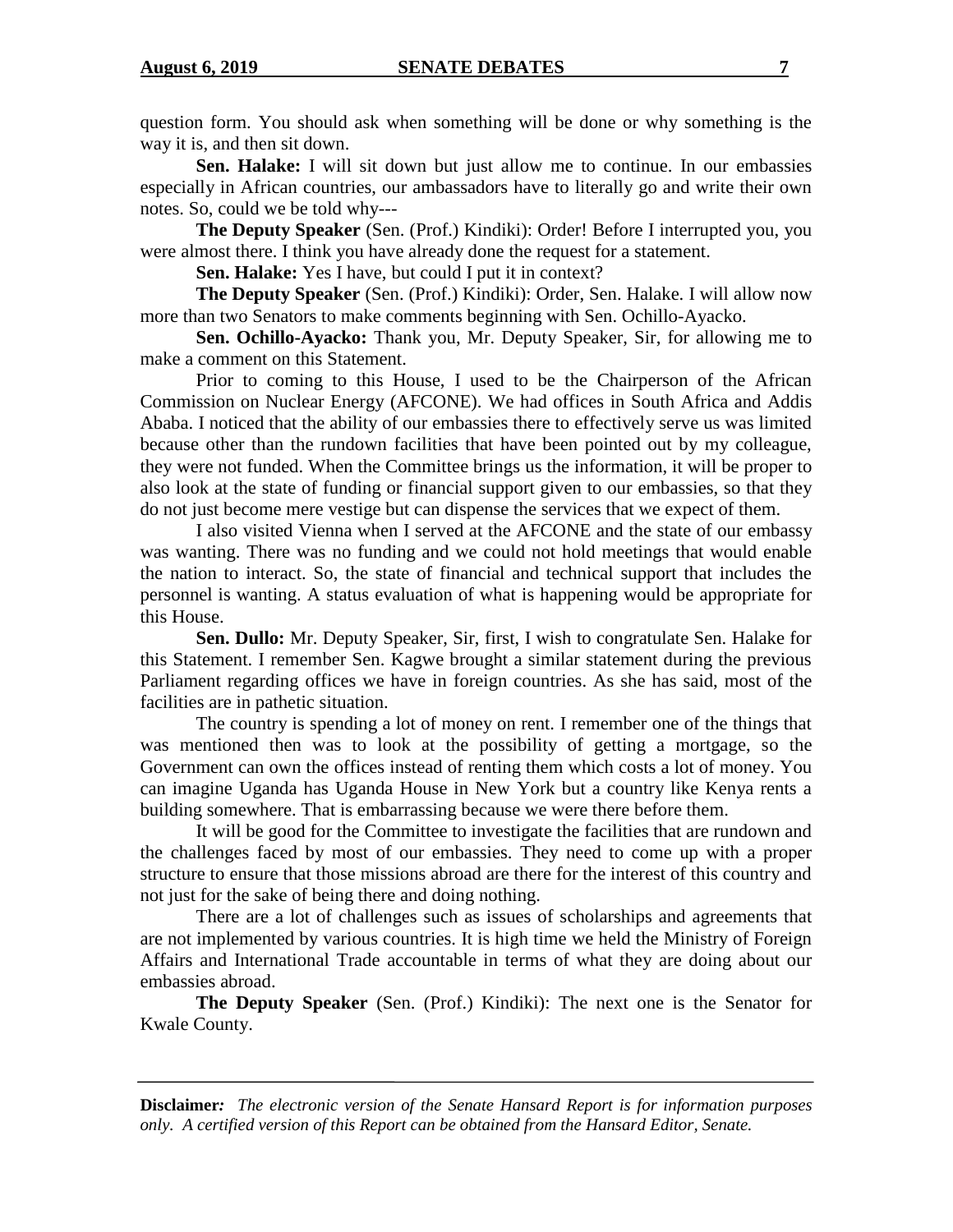**Sen. Boy:** Asante, Bw. Naibu Spika, kunipa fursa hii. Kwanza, ninamshukuru sana Sen. Halake kwa kuleta hii taarifa hii kwa sababu niliandamana na Maseneta wa Kamati ya Habari, Mawasiliano na Teknolojia hadi Addis Ababa, Ethiopia. Nyumba na ofisi ya balozi wetu kule ni za aibu sana kwa Kenya. Taarifa hii imeletwa wakati mwafaka kwa sababu nilikuwa nasubiri iletwe ili niweze kuchangia.

Ofisi za kule Addis Ababa ziko kwenye shamba la karibu ekari 11. Nyumba ambayo balozi wetu alikuwa anakaa ilikuwa karibu kuanguka. Tuliingia ndani na tukastaajabu. Wafanyakazi wa kule walituambia kuwa wamekuwa wakitoa malalamishi yao katika kila ofisi lakini hawajapata uzaidishi wowote. Kwa hivyo, naunga mkono taarifa hii iliyoletwa na Sen. Halake.

Kamati itakayoshughulikia taarifa hii inafaa kwenda Addis Ababa, Ethiopia, ili wajionee wenyewe. Huo si uwongo bali ni aibu.

**The Deputy Speaker** (Sen. (Prof.) Kindiki): Let us have the Senator for Embu County.

**Sen. Ndwiga:** Mr. Deputy Speaker, Sir, I wish to join my colleagues in congratulating Sen. Halake. Embassies and high commissions abroad are meant to be the face of this country. Indeed, like it has been said here, when you go to some embassies, you want to run away because the situation is pathetic. How can we expect the people in those nations to do what they are required to do for this country when they live in pathetic situations?

It is more than 50 years since we got our Independence and we are the only country that does not own property. Where we have property, it is dilapidated because we do not take care of it.

I wish to join my other colleagues in urging the Government that it is time we bought our own property out there. I wish to retract the statement that we should buy our properties because we have Kenya House in London and other places but all of them are dilapidated.

The Committee that will look into issues raised in this Statement should urge the Government to be serious. What will happen if journalists go to the Kenyan Embassy in Ethiopia and find it crumbling? What will they think about our country? That is where the African Union sits. It is a shame.

**The Deputy Speaker** (Sen. (Prof.) Kindiki): Very well. We have to leave it there.

Sen. Wetangula, I will give you one minute because you once served as the Minister for Foreign Affairs. Is there anything that you want to inform the House?

**Sen. Wetangula**: Mr. Deputy Speaker, Sir, I want to support the distinguished lady. The problem with the Ministry of Foreign Affairs in this country is that it is grossly underfunded. At independence, Emperor Haile Selassie gave Kenya five acres of land next to State House in Addis Ababa and *Mzee* Kenyatta gave Ethiopia two-and- a-half acres of land next to State House in Nairobi. The Ethiopian Embassy in Nairobi is a magnificent place but our Embassy in Addis Ababa is a slum and that runs through in many places.

The question by the distinguished Senator is too broad. Some embassies are not too bad. Our Embassy in Uganda is very good. We have a building in Namibia that houses the United Nations and other distinguished tenants and it remits money to Kenya.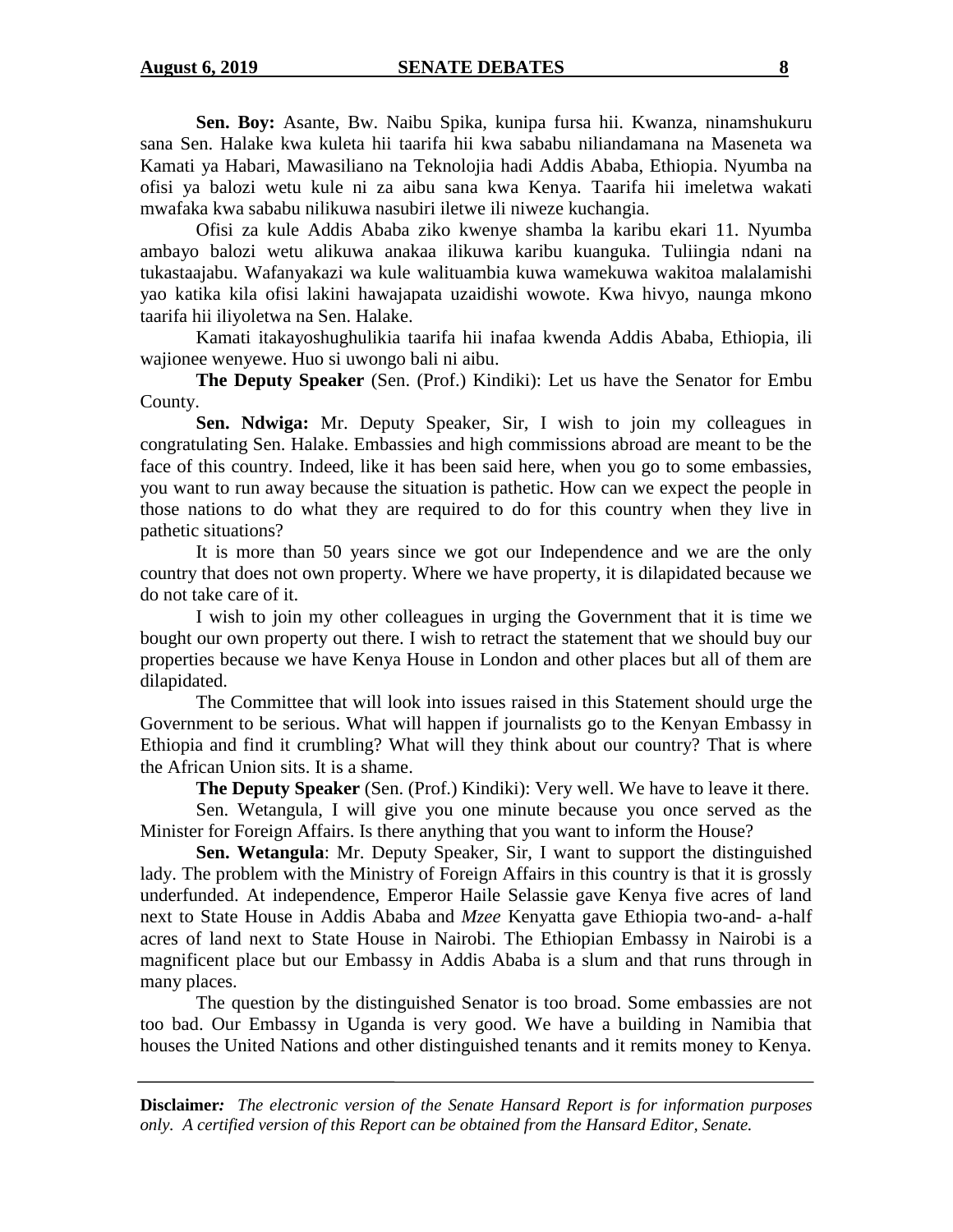We should look out for embassies that are dilapidated rather than fishing through every embassy to bring an answer that is difficult to zero in on.

**The Deputy Speaker** (Sen. (Prof.) Kindiki): Our next Statement is by Sen. (Prof.) Kamar. She is requesting for a Statement under Standing Order No. 48(1).

# THE STATE OF HEALTH FACILITIES IN UASIN GISHU COUNTY

**Sen. (Prof.) Kamar**: Thank you, Mr. Deputy Speaker, Sir. Pursuant to Standing Order 48(1), I rise to seek a Statement from the Standing Committee on Health regarding the situation of health facilities in Uasin Gishu County.

In the Statement, the Committee should -

(1) Explain the nature of compensation given by the national Government to Uasin Gishu County following the conversion of the then Eldoret District Hospital to Moi Teaching and Referral Hospital (MTRH) as per the commitment made by the Minister for Health to Parliament in the year 2003 in which Ziwa Health Centre was identified for upgrading to a District Hospital.

(2) State whether the Ministry of Health has ever given any support to Ziwa Health Centre, which had been proposed for upgrading following the conversion of the then Eldoret District Hospital.

(3) State measures that the national Government will put in place to upgrade the six sub-county hospitals to Level 4 status so as to reduce the congestion at the MTRH which serves the huge population of Uasin Gishu County as well as the referral cases from the western region and beyond. Currently, MTRH has started to reject patients with minor illnesses.

I rest my case.

**The Deputy Speaker** (Sen. (Prof.) Kindiki): Do not rest it until you get the comments and the feedback.

**Sen. Were**: Thank you, Mr. Deputy Speaker, Sir. I wanted to contribute to the Statement on the embassies. However, I would also like to thank Sen. (Prof.) Kamar for this Statement and indicate that the Statement had come to this House in the form of a Petition. The Petition was looked into by the Committee on Health last year and the Report is ready. I do not know if it was shared with the Senator.

**Sen. (Prof.) Kamar**: Mr. Deputy Speaker, Sir, the Report was laid here on 24<sup>th</sup> last month. However, the arrival of the teaching and referral hospital has not been a blessing to the community around it. Instead, it has been a burden, because the District Hospital was not compensated hence Uasin Gishu residents have been left to flock MTRH with minor ailments which should be handled by a district hospital or Level 5 hospital.

**The Deputy Speaker** (Sen. (Prof.) Kindiki): What is the point, Sen. (Prof.) Kamar? Are you saying that the Report was not sufficient?

**Sen. (Prof.) Kamar**: Yes, Mr. Deputy Speaker, Sir. I want the Committee to go deeper. They should tell us if any compensation was done.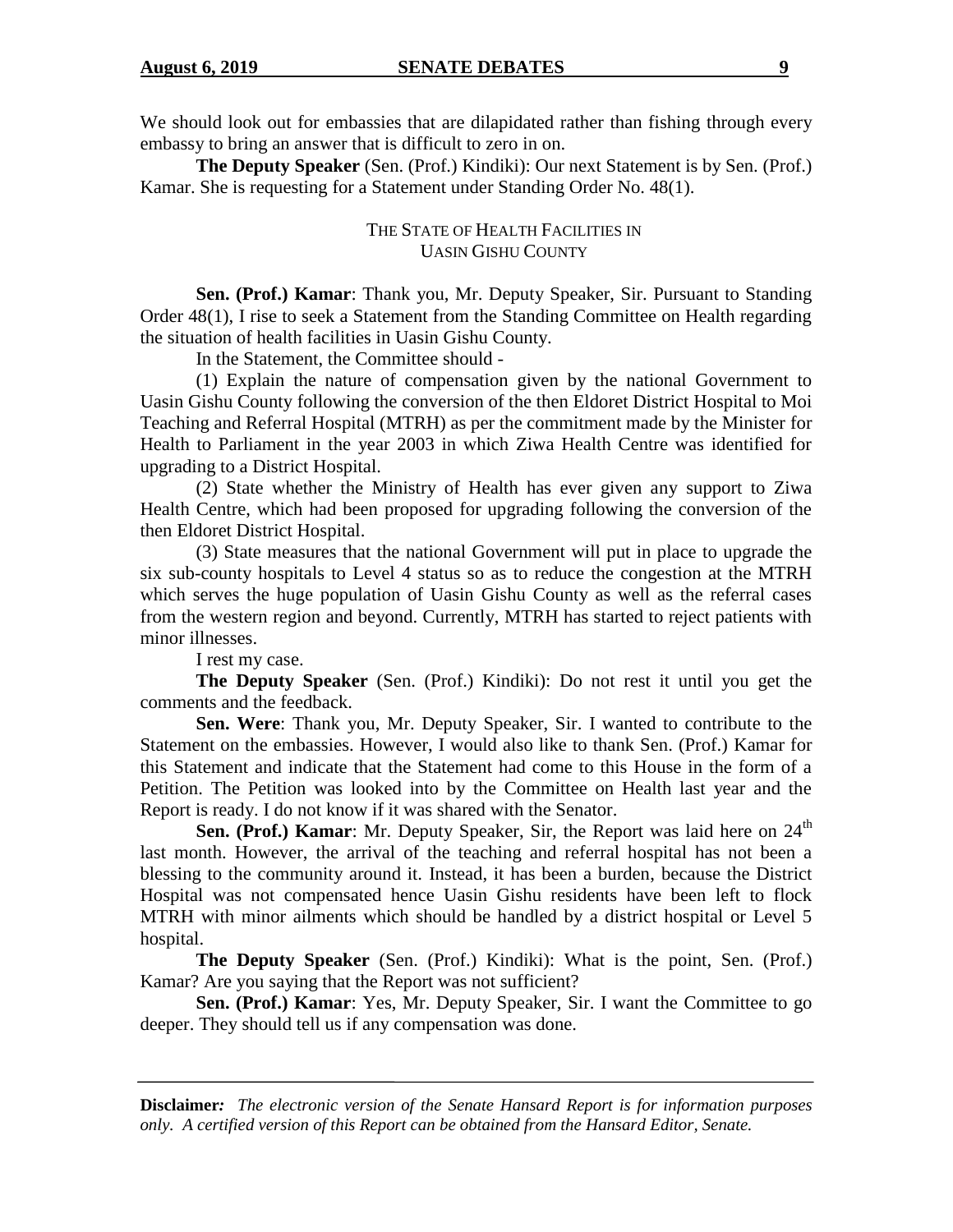**The Deputy Speaker** (Sen. (Prof.) Kindiki): Noted. Could we hear from Sen. Shiyonga?

**Sen. Shiyonga**: Mr. Deputy Speaker, Sir, I wanted to talk on the embassies.

**The Deputy Speaker** (Sen. (Prof.) Kindiki): Okay. The embassy issue is now water under the bridge.

Sen. Poghisio, do you also want to talk about the embassies?

**Sen. Poghisio**: No, Mr. Deputy Speaker, Sir. I will advise that we make a fresh request when a different issue is being discussed.

I want to congratulate Sen. (Prof.) Kamar for pursuing something that is so close to her heart in her county though it also has implications on other counties. There are certain things that are specific to Uasin Gishu but MTRH is a regional and national referral hospital. Therefore, Uasin Gishu County does require a Level 3, 4 or 5 hospitals for its people.

As the Committee looks at this issue, they should set a precedent for the other counties. We will take advantage of that.

**Sen. Wetangula**: Mr. Deputy Speaker, Sir, MTRH serves almost all the counties in the western region starting from Turkana County to Migori County.

As the Committee looks into this issue, they should also find out about the hyped programme of building a brand new MTRH in Eldoret. That hospital was to cost of Kshs28 billion, and I understand that a foundation stone was laid at some point. What happened to that project? The talk at that point was that they were going to vacate the old district hospital and leave it for the county as they have a brand new MTRH in Eldoret. What happened to the Kshs28 billion that was budgeted for and talked about by the Jubilee Government? What are they going to do in future?

In the last year of the Kibaki Government, the Cabinet, where I served with Sen. (Prof.) Kamar, passed a resolution that 21 referral hospitals be built across the country. They were to be built in Kitale, Malindi and other places. Can the Committee ask the Ministry of Health to explain on what happened to that Cabinet resolution?

**The Deputy Speaker** (Sen. (Prof.) Kindiki): The Committee has heard. Thank you, very much. Could we hear from the Chairperson or the Vice Chairperson of the Committee on Health?

> KUONDOLEWA UTOAJI VIBALI VYA USAFIRISHAJI MIZIGO KUTOKA BANDARI YA MOMBASA.

**Sen. Faki**: Asante Bw. Naibu Spika, kwa kunipa fursa hii kuuliza Taarifa kuhusiana na utoaji wa vibali vya usafirishaji mizigo kutoka Bandari ya Mombasa kuja Mji wa Nairobi.

Nimesimama kuambatana na Kifungu cha 48(1) ya Kanuni za Bunge la Seneti kuomba Taarifa kutoka kwa Kamati ya Kudumu ya Barabara na Uchukuzi kuhusu utoaji wa vibali vya usafirishaji mizigo/shehena kutoka Bandari ya Mombasa na utoaji wa vibali vinavyohusiana na shehena hizo.

Kamati inafaa kutoa Taarifa kuhusu:-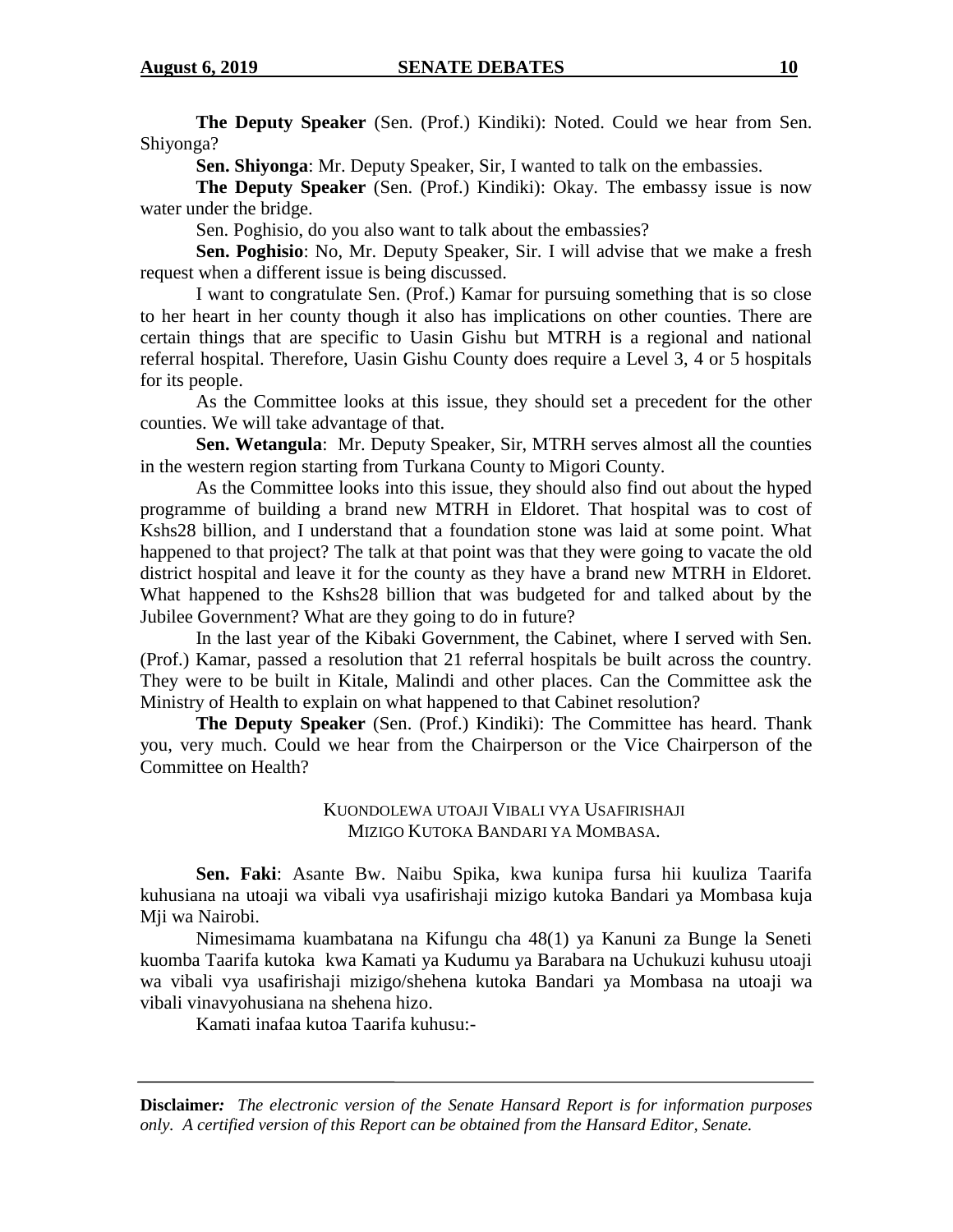- (1) Hatua ya Mamlaka ya Kitaifa ya Bandari (KPA), Shirika la Kitaifa la Reli na Mamlaka ya Ukusanyaji Ushuru kuhamisha utoaji wa vibali yaani clearance certificates za mizigo kutoka Bandari ya Mombasa hadi sehemu nyingine za nchi na nchi jirani.
- (2) Iwapo Serikali imetathmini athari ya kuhamisha utoaji wa vibali hivyo vya kusafirisha mizigo hadi Nairobi kwa uchumi wa Kaunti ya Mombasa na kaunti jirani.
- (3) Kueleza ni mikakati gani iliyowekwa na Serikali kutoa ajira mbadala kwa watakaoathiriwa, hasa watakaopoteza ajira au namna ya kuvumbua riziki.
- (4) Kueleza iwapo sera ya soko huru katika biashara imetupiliwa mbali na hasa shinikizo kutoka kwa Serikali kwamba wafanyibiashara wanapaswa kusafirisha shehena zao kwa kutumia reli.
- (5) Iwapo hatua hiyo ya kuhamisha kituo cha kutoa vibali vya kusafirisha mizigo kutoka Bandari ya Mombasa inaweza kusimamishwa ili kutoa nafasi ya watu kushauriana kuhusiana na swala hilo.

Asante, Bw. Naibu Spika.

**Sen. Wambua**: Thank you, Mr. Deputy Speaker, Sir, for this opportunity. I stand to support the Statement by the Senator for Mombasa County on the issuance of clearance certificates for containers from KPA in Mombasa to inland depots in Nairobi and elsewhere.

The intention to decentralise the issuance of clearance certificates from KPA in Mombasa could be noble. However, what needs to be done is what the Senator said in the last prayer in the Statement, that proper consultations be held so that we do not kill business at the port and take it elsewhere.

It would profit everyone in this country, the business people, importers and the general economy if consultations are held and decisions made as to what levels of clearance certificates would be issued at the point of entry and elsewhere in the inland container depots.

In line with recent and previous pronouncements by His Excellency the President, I would urge that we fast track the handling of containers especially the ones that have been brought to Nairobi. Before these decisions are made, all the stakeholders need to come together and have conversations around the issue of business and efficiency so that when the final decision is made, everyone is taken care of.

Thank you, Mr. Deputy Speaker, Sir.

**The Deputy Speaker** (Sen. (Prof.) Kindiki): Who else has not spoken today? Is it Sen. Shiyonga again? When you press the intervention button, you are not called and an item you wanted to participate in has lapsed, you switch off your request. Are you on this one?

**Sen. Shiyonga:** Yes, Mr. Deputy Speaker, Sir. I want to congratulate Sen. Faki for having sought this Statement. It is so sad when you hear that services have been transferred without the authority of the counties. As much as we have devolution in our country, we also need to empower these counties so that when they have any services which can benefit their people, it is important for consultations to take place and for stakeholders to be involved as my colleagues have said.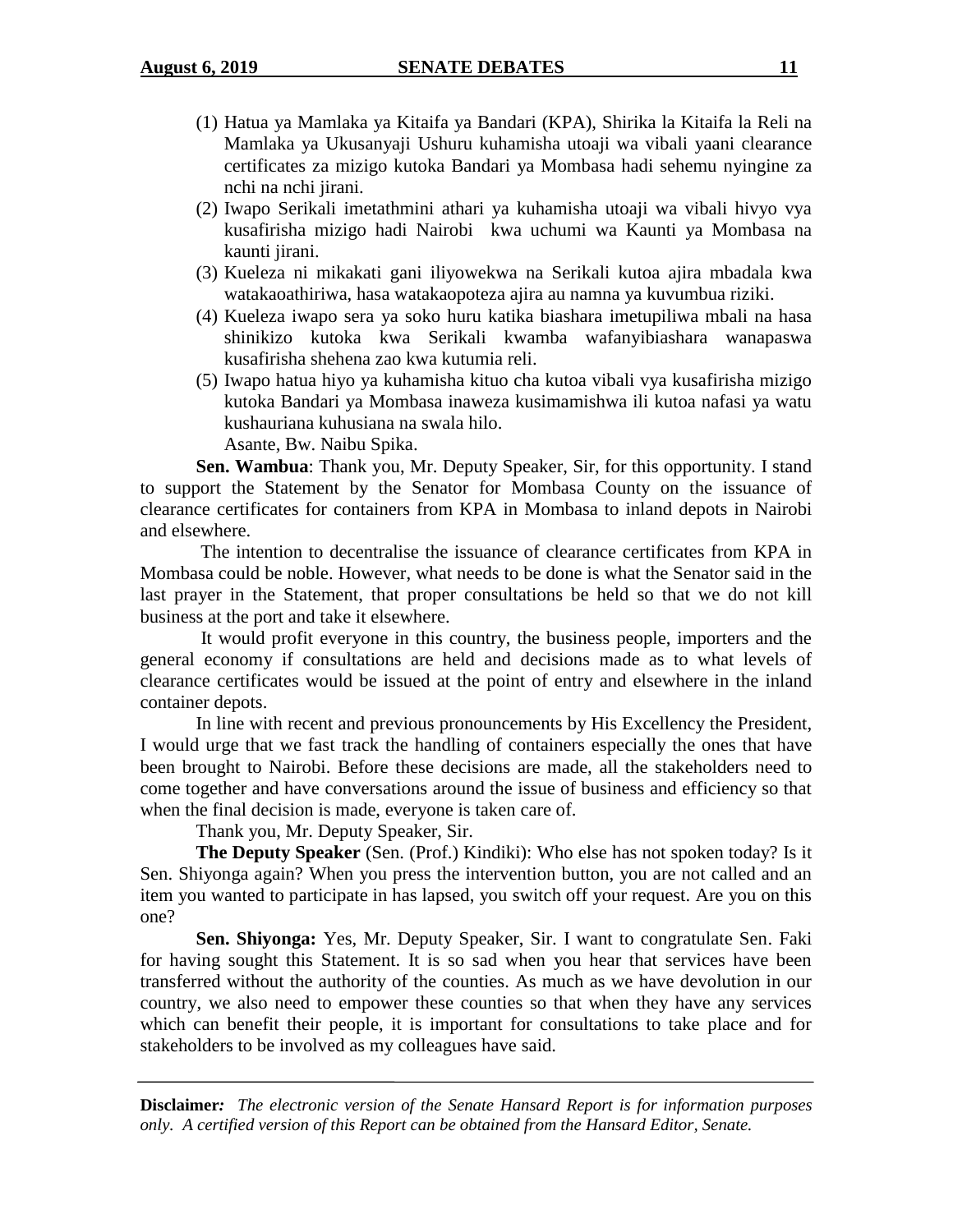It is very unfortunate that this announcement came - and it needs to be effected immediately as from tomorrow - that clearance services to be moved from Mombasa to Nairobi. What is so special about Nairobi that this service should be brought here? This is happening at a time when we are looking at ways of decongesting Nairobi. Mombasa is very big and it can also handle this. This is going to cause unemployment to the people of Mombasa and bring down the economy of Mombasa.

I urge the Government to make efforts to do extensive consultations. This is because they are going to make the people of Mombasa to suffer. Currently, we are seeing that most of the youth in Mombasa being killed---

**The Deputy Speaker** (Sen. (Prof.) Kindiki): Thank you. You have made your point, Sen. Shiyonga.

Proceed, Sen. Kinyua.

**Sen. Kinyua:** Asante sana, Bw. Naibu Spika, kwa kunipa fursa hii. Nataka kuchukua fursa hii kuunga mkono Taarifa hii iliyoletwa na Seneta wa Mombasa. Ni ukweli mtupu kuwa tukiondoa hiyo shughuli ya watu kupewa vibali kutoka Mombasa na kuileta Nairobi, hii itafanya vijana wa sehemu ile kukosa kazi kwa sababu hii shughuli inatendeka Mombasa. Itasababisha vijana waliokuwa wakifanya ile kazi kuwa walalahoi. Kwa hivyo, ni vizuri wakati Serikali inapotarajia kufanya jambo lolote, izingatie jinsi inavyowaathiri watu wa sehemu ile.

Jambo lingine ni ya kwamba ikiwa tuna Kaunti 47, tunafaa tuzipatie zote kipaombele kwa sababu Mombasa ndipo kuna ziwa na mambo yote yanatendeka huko. Hata Kaunti ya Laikipia inafaa ipewe kipaombele kwa mambo ya mifugo badala ya kusema shughuli zote zitafanyika katika Mji wa Nairobi. Haja kubwa ya kuwa na kaunti ni kuleta huduma karibu na wananchi. Lakini ikiwa huduma zote zitaletwa Nairobi---

**The Deputy Speaker** (Sen. (Prof.) Kindiki): Thank you, Sen. Kinyua.

Lastly because of this issue is emanating from the Coast, I will give the Senator for Kwale a minute.

**Sen. Boy:** Asante sana, Bw. Naibu Spika. Nitachukua dakika moja tu. Kusema ukweli jambo hili ni shida kubwa sana. Wenye malori wanalia Mombasa, mabohari ni matupu. Hii shughuli ya kutoa vibali ikiondolewa huko Mombasa, wasafirishaji hawa watafanya kazi gani?

Naunga mkono taarifa hii iliyoletwa na Mhe. Faki. Ningehimiza kwamba ile Kamati ambayo itachunguza jambo hili ihakikishe kwamba usawa umetendeka. Sitaki kusema mengi kwa sababu umenipa dakika moja.

Asante, Bw. Naibu Spika.

**The Deputy Speaker** (Sen. (Prof.) Kindiki): Thank you very much. Hon. Senators, I know this is an important issue. It is not just about Mombasa but the country. It is a major policy shift. I know all of us cannot be able to make observations and comments. However, I will give direction because I have taken note of the fact that that the debate could be a little bit complicated.

As the Chair, I need to listen to everybody because on one hand, there is an argument that it is even leading to transferring the delays from Mombasa to Nairobi. So the port is effective but now the business people are suffering from this side. There is also the argument KPA is making about their revenue; that it has gone up quite a bit. Going by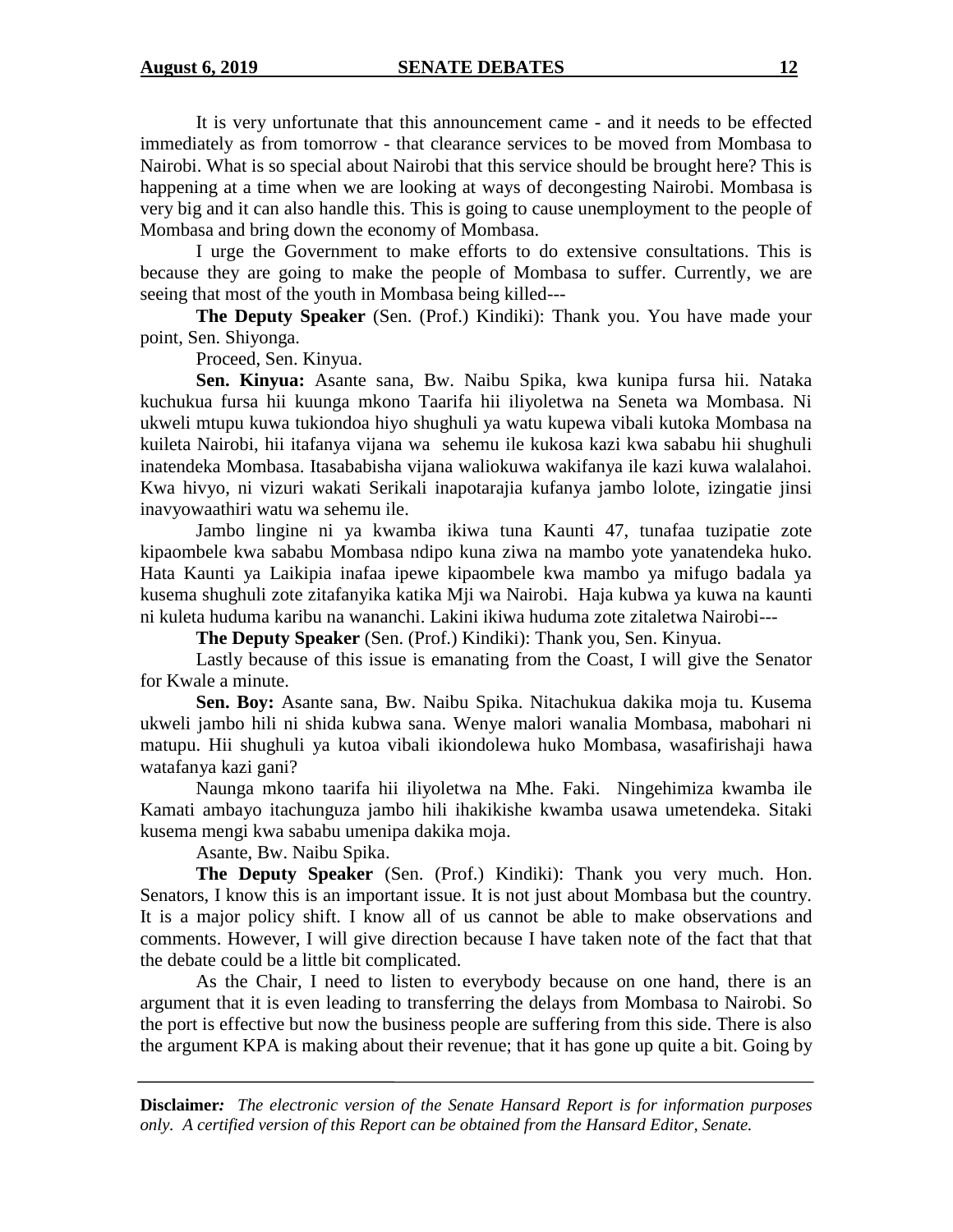last year's statistics, KPA now appears to be the most profitable Government agency having registered nearly Kshs56 billion in profits.

The Committee should treat this matter slightly differently from the rest because the rest are under Standing Order No.47. Therefore, the Committee and the Senator may decide whether or not there is need for a formal report. However, on this one, I want to direct that there be a report. The Committee should, if possible, visit the port because this is a major policy issue. They should visit the port and listen to everyone including the owners of the cargo holding facilities.

They should also listen to the representatives of the people – the Senator and other leaders from that region – and give us a report. That report must be tabled here the first day after our August recess. It is so ordered. We have to move on, and that is the end of Statements.

Before we go to the next order, I direct that the Order on Notice of Motion be called out on the request of Sen. Omanga.

#### **NOTICE OF MOTION**

### LEGAL AND POLICY INTERVENTIONS FOR CAREGIVERS OF PERSONS WITH PERMANENT MOTOR AND NEUROLOGICAL DISORDERS

**Sen. Omanga**: Thank you, Mr. Deputy Speaker, Sir. I beg to give notice of the following Motion:-

THAT, AWARE that cerebral palsy, down syndrome, autism and other permanent motor and neurological disorders are birth defects characterised by, among others, disturbances of sensation, perception, cognition, hearing loss, congenital heart defects, lower than average Intelligence Quotient (IQ), impairment in social interaction and rigid, repetitive behaviors;

COGNIZANT that persons born with these and other permanent motor and neurological disorders face considerable difficulties in the social and behavioral aspects of their lives, including discrimination, physical challenges, mental and emotional health issues, and problems with inclusion and social isolation:

ACKNOWLEDGING the critical role that parents and caregivers of persons with permanent motor and neurological disorders play in ensuring that they realize their potential to the fullest extent possible and that they have long, healthy, and satisfying lives;

RECOGNIZING that, in taking care of these persons, caregivers make considerable sacrifices in the pursuit of education, employment, investment, and other opportunities for their own advancement and, in some cases, spend the most productive years of their lives taking care of persons with these disorders;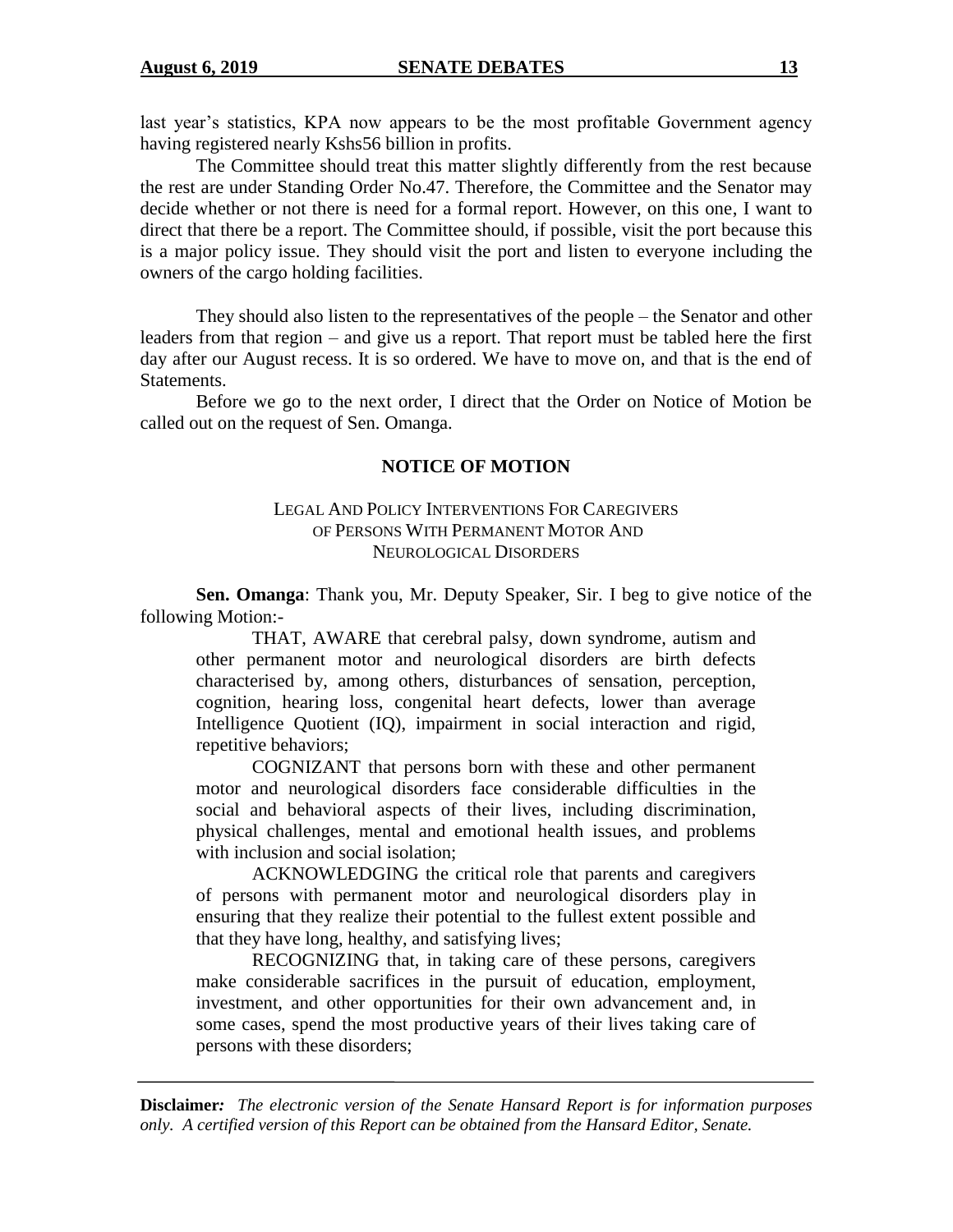NOTING that most caregivers lack the training, tools and psychological support required in taking care of persons with these permanent disorders, are often subjected to the same stigma as the persons they take care of and are exposed to stresses and pressure that have an adverse impact on their mental and physical wellbeing;

CONCERNED that, while a lot of progress has been made in taking care of other vulnerable and disadvantaged members of the society, equivalent efforts have not been made to recognize the important role that caregivers play, to create through policy and legislation, a conducive environment for the provision of adequate, safe and informed care to persons with these disorders;

NOW THEREFORE, the Senate resolves that the Ministry of Labour, Social Security and Services, together with the county governments, formulates a policy framework for the recognition, training, empowerment and protection for caregivers of persons with permanent motor and neurological disorders, including:

- a) provision of financial assistance and incentives to caregivers, including inclusion in the list of beneficiaries under the Inua Jamii Cash Transfer Programmes;
- b) provision of appropriate tax reliefs and exemptions to caregivers, equivalent to those advanced to other Persons with Disabilities (PWDs);
- c) exemption from taxes on goods and services required for the care and protection of persons with the disorders; and,
- d) provision of the specialized training, psychosocial and other support necessary to engage in income-generating activities for caregivers of persons with permanent motor and neurological disorders, including accessing the quota set aside in law for vulnerable groups for the supply of goods and services to Government entities.

Thank you, Mr. Deputy Speaker, Sir.

**The Deputy Speaker** (Sen. (Prof.) Kindiki): Thank you, Sen. Omanga.

# **COMMUNICATION FROM THE CHAIR**

# VISITING DELEGATION FROM ST. ANNE'S ACADEMY SCHOOL, TRANS-NZOIA COUNTY

**The Deputy Speaker** (Sen. (Prof.) Kindiki): Hon. Senators, we have visitors in the Public Gallery. These are students and teachers of St. Anne's Academy School, Trans-Nzoia County. They are welcome. On behalf of the Senate and on behalf of all of us, we tell them that they are welcome to see how the Senate of Kenya operates. Hopefully, they will be inspired, especially the students, to be here.

**An hon. Senator:** What about the teachers?

**The Deputy Speaker** (Sen. (Prof.) Kindiki): Even the teachers. Why not? Thank you.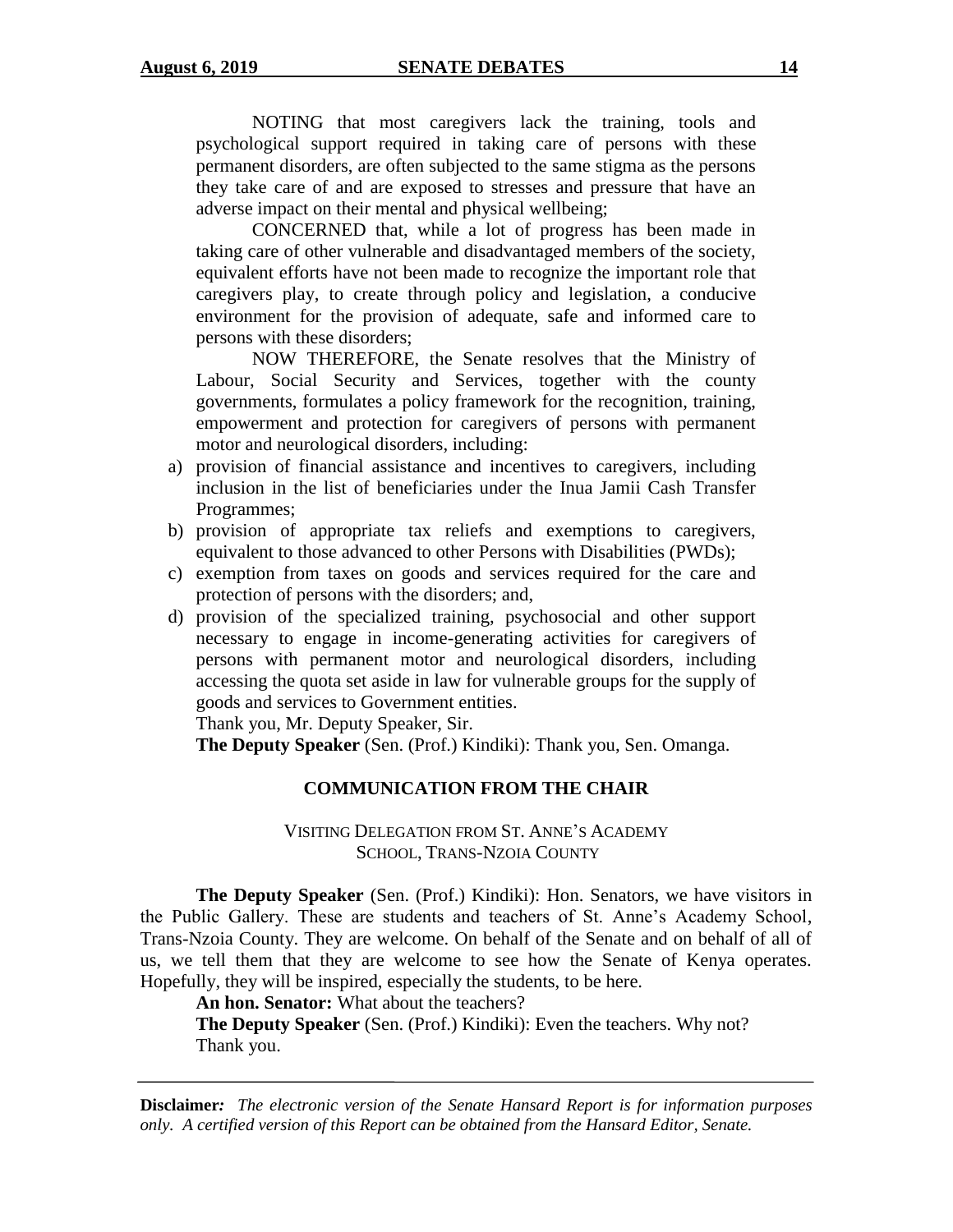*(Applause)*

I cannot see the Senator for Trans Nzoia County here, but there is a neighbour. **An Hon. Member**: He is here!

**The Deputy Speaker** (Sen. (Prof.) Kindiki): Has the Senator for Trans-Nzoia arrived?

Proceed, Sen. (Dr.) Mbito.

**Sen. (Dr.) Mbito**: Thank you very much, Mr. Deputy Speaker, Sir. Let me take this opportunity to invite students from my county. They should feel very welcome to visit us in Nairobi. It is unfortunate that I was not informed that they were coming, because I would have prepared something for them. Either way, we will be talking shortly after this. I hope that in the short time they will be here, they will learn and understand what we do in this House. I advise them to work hard and observe discipline, because the sky is the limit.

**The Deputy Speaker** (Sen. (Prof.) Kindiki): Thank you. You can transact your county business after the Chamber, Sen. (Dr.) Mbito. You can discuss between yourselves and your constituents who should have informed the other, when and how; but not here.

Thank you, Sen. (Dr.) Mbito. I think he has welcomed the visitors on behalf of all of us. Let us, therefore, move on to the next Order.

#### **BILLS**

#### *First Reading*

# THE ESTABLISHMENT OF CHILDREN'S HOMES BILL (SENATE BILLS NO.12 OF 2019)

*(Order for First Reading read - Read the First Time - and ordered to be referred to the relevant Senate Committee)*

Next Order. Proceed, Sen. Dullo.

#### *Second Reading*

# THE COUNTY HALL OF FAME BILL (SENATE BILLS NO.39 OF 2018)

**Sen. Dullo**: Thank you, Mr. Deputy Speaker, Sir. I wish to move this Bill on behalf of the Senate Majority Leader, who is away on official duty. I believe this is clearly---

**The Deputy Speaker** (Sen. (Prof.) Kindiki): Order, Sen. Dullo! You have not moved the Bill. Move it and then debate it.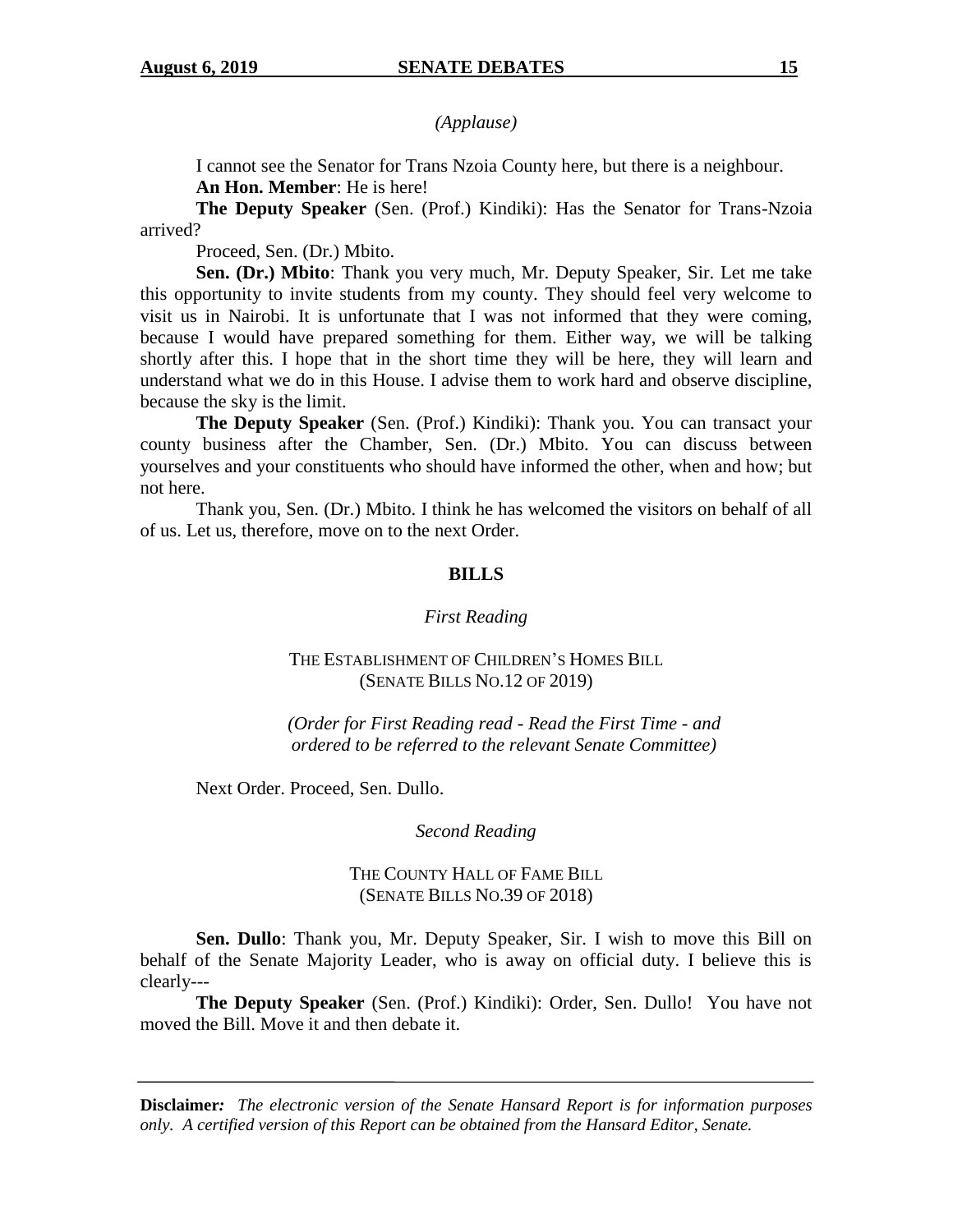**Sen. Dullo**: Thank you, Mr. Deputy Speaker, Sir. I beg to move that The County Hall of Fame Bill (Senate Bills No.39 of 2018) be read a Second Time.

Mr. Deputy Speaker, Sir, I believe that this is a fairly straightforward Bill. This is because this House has debated it over and over again in terms of having a legal framework recognizing our heroes and heroines in this country.

Mr. Deputy Speaker, Sir, we have never had a structure in place at the county level. I know very well that most of our heroes in this country who have contributed to our country and counties have never been recognised. After most of them retire, they live in a horrible situation, and most of them do not even have a house to live in.

Mr. Deputy Speaker, Sir, after most of them have retired, they go through horrible situations. It is time to come up with a framework to recognize our heroes.

This Bill is a fairly straightforward. It is not a money Bill. It provides a framework for recognizing people who have put signatures in our country and for preserving our arts and culture. When you visit other countries in the world, you find that people preserve their cultures and artifacts. They also have portraits of people who have contributed to their country. Unfortunately, apart from the national level, we do not have such structures in our counties where we can recognize those individuals.

Mr. Deputy Speaker, Sir, the Bill also provides for capacity building on how to educate members of the public to serve as a source of information. For example, if you ask most of our school going children about our history, they might not understand the aspect of what we have preserved. It is also important to preserve documents about our history and deposit them in such places.

The Bill also provides for counties to erect a hall of fame within the county governments. This is not something new that will have financial implication on county governments. It is something that needs to be established with the available structures. It also provides for county governments to designate certain buildings for that purpose. It also provides for a County Executive Committee (CEC) Member of the department of culture to maintain that building and operate it within the legal framework that we have.

The Bill provides for county governments to come up with a committee that can sit and select heroes. The Committee is not only established for that purpose, it should also run the programme of recognizing the individuals who have contributed to our country. It also provides that the Committee should meet twice a year and look at persons to be identified as heroes within a particular county.

Clause 9 of the Bill provides for declaration of conflict of interest. For example, if a person sits in the Committee, they should not benefit from that process. Again, if a matter that appears before the Committee touches on a relative, they should declare their interests.

Mr. Deputy Speaker, Sir, in Clause 12, the Bill provides for the kind of people who should be appointed to serve in this Committee. They should be persons of integrity.

In Clause 13, the Bill provides for petition for the induction of a person in to the hall of fame. So, a person should petition the Committee on the matter that appears before it.

Issues of public participation are also provided for. The Committee, in its deliberations, should involve members of the public in terms of what it is doing and the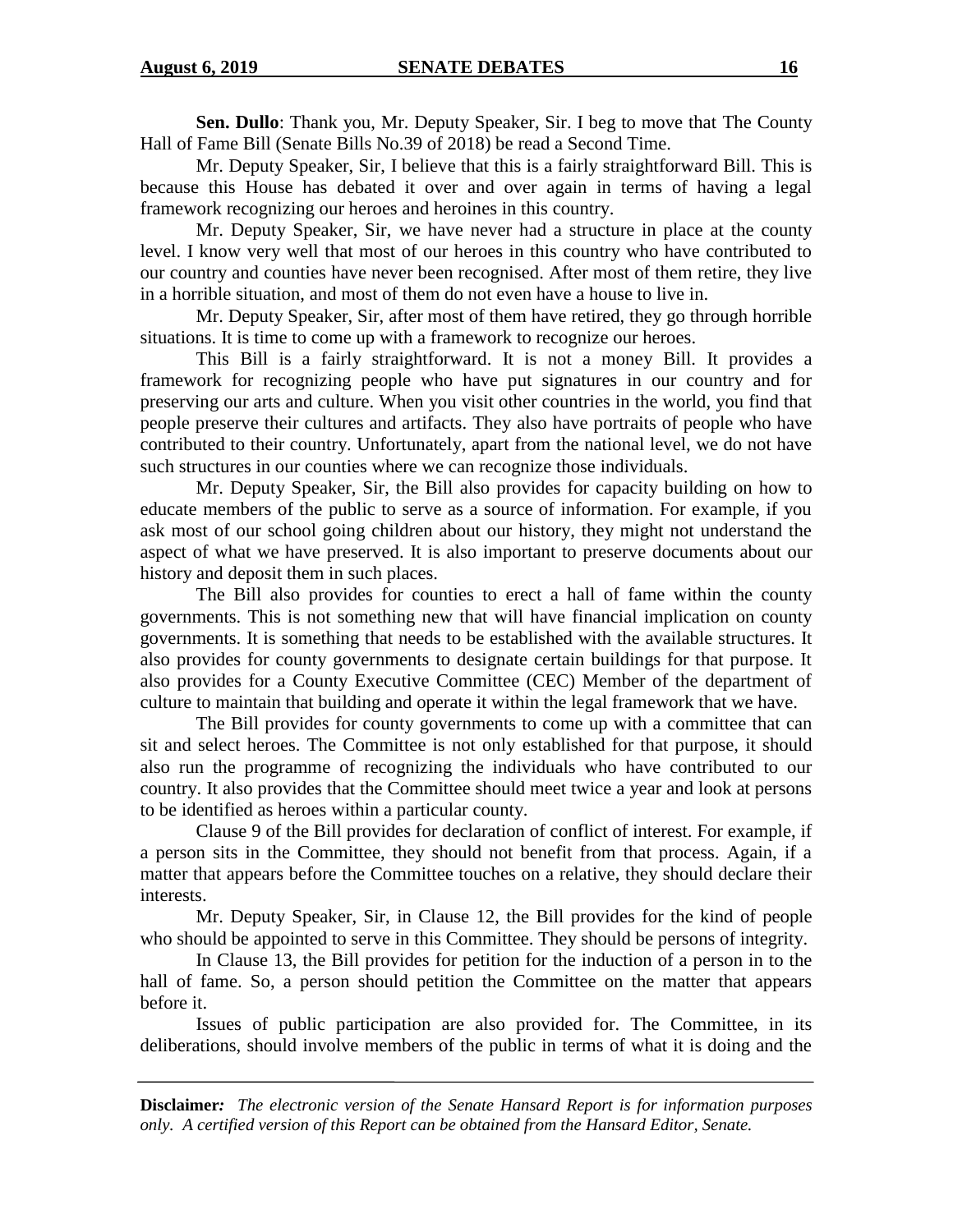individuals to benefit from this particular process. It is mandatory for this to be done as per the provision of the Constitution so that people know who are appointed for those particular purposes. Once they have enlisted the individuals, the Bill provides for members of the public to give their views about the individuals that appear in the list. This is mandatory. They are not allowed to submit the list until it is subjected to public participation.

The Bill provides for the county assembly to come up with a legislation that will allow this process to be smooth. For example, at the county level, it is good to legalize and formalize the process of coming up with a County Hall of Fame Bill at that level so that things are done procedurally and covered within the law. The Bill provides for the Committee to keep and maintain a register so that if tomorrow there is a claim, it can be followed to make sure that things are done procedurally and within the law.

In Clause 16, the Bill provides for the procedure for removal of an individual whenever there is a complaint against them.

In Clause 20, the Bill provides for offences, for example, Clause 20 (a) states that:-

"A person who falsely represents himself or herself as having been inducted into a county hall of fame commits an offence and is liable on conviction, to a fine not exceeding one million shillings or to imprisonment for a term not exceeding two years or to both such fine and imprisonment".

Finally, Clause 21 provides that the Cabinet Secretary (CS) should provide regulations so that this particular legislation is implemented as provided for.

Mr. Deputy Speaker, Sir, I believe that this is an important document and legal framework that will recognize our elderly retirees, heroes and heroines who have contributed to this country. It will make sure that they live a better life. We normally have Madaraka Day or Mashujaa Day where these individuals are recognized. However, counties do not have proper structures to identify these individuals for purposes of that kind of recognition.

Mr. Deputy Speaker, Sir, I beg to move and request Sen. Sakaja to second this Bill.

**The Deputy Speaker** (Sen. (Prof.) Kindiki): Thank you, Sen. Dullo.

Proceed, Sen. Sakaja.

**Sen. Sakaja:** Mr. Deputy Speaker, Sir, I beg to second that the Bill be read a second time. This is a very interesting Bill.

A few weeks ago when we were at the burial of the late Joe Kadenge, we wondered what would be the best way to honour such a man who has left an indelible mark in our sports in the country. Suggestions were made on renaming stadiums such as the City Stadium.

The other day, at the funeral service of the late hon. Ken Okoth, similar suggestions were made about renaming of the schools that he had developed. We clearly lack a framework through which the counties can honour and remember people who have left a mark at the county level for the different counties. If there was a hall of fame in Nairobi County, hon. Ken Okoth would be in that hall of fame. Similarly, the hall of fame in Vihiga County would have the late Joe Kadenge.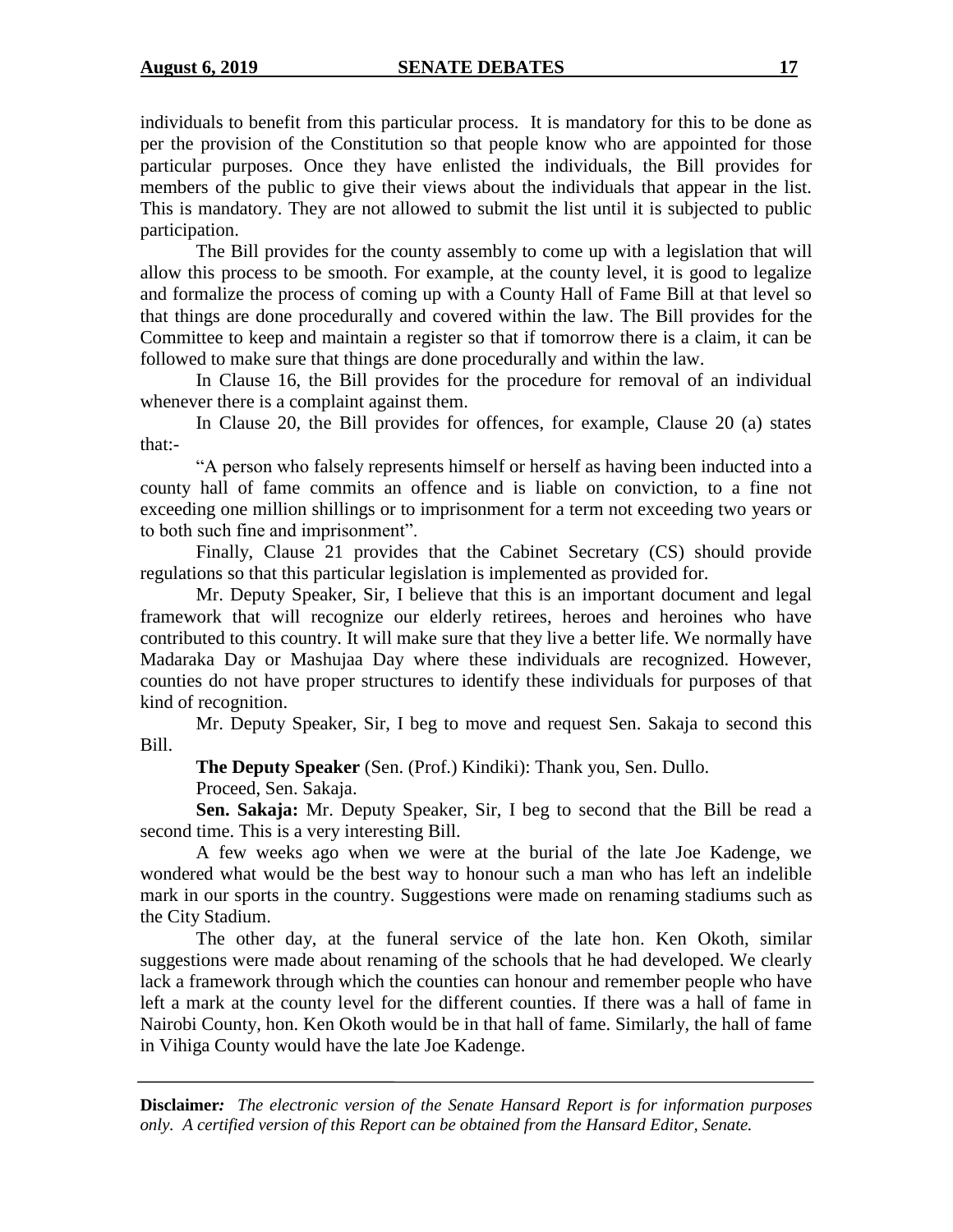Mr. Deputy Speaker, Sir, there is another Bill on museums by Sen. (Dr.) Milgo which I wish would have been merged to this Bill at an early stage. The hall of fame can be a section of the museums at the county level. It would be great if each county can curate its history; talk about its culture and heritage. I am leading the Committee on Labour and Social Welfare accompanied by the Labour accompanied by the Labour accompanied by the Labour accompanied by the Labour accompanied by the Labour accompanied by the Labour accompanied by the Labour accompanied by Cabinet Secretary in charge Ministry of Sports, Culture and the Arts to the Kitale Museum to look at how we can encourage each and every county to have its own museum.

Mr. Deputy Speaker, Sir, we have enough heritage and history in each and every county. In as much as our counties might be similar, in different aspects, there are certain unique elements of a county's history, the people, culture and those who have contributed illustriously within those counties.

In my opinion, a lot of power has been given to the governors in this Bill in terms of selecting those who make it to the county hall of fame while it should be more consultative. We have seen very interesting honours being awarded recently even at the national level. Someone was awarded an honour because he was pictured eating *githeri* on the voting queue during the General Election. Others were also awarded honours just because of participating in certain political parties. There should be proper structures in awarding honours because they are important. A country that appreciates hard work and different contributions is one that encourages its youth and those getting into their profession to excel.

Mr. Deputy Speaker, Sir, there must be a better framework with respect to how the governors come in in terms of selecting those who go into the county hall of fame. Otherwise, governors will end up honouring all their friends on the hall of fame. In Nigeria, I saw somebody with a business card written 'Friend of the Governor' that in itself is a title that one can walk around with. We will need to ensure that the process of honouring individuals on the county hall of fame is consultative.

I am happy that in the proposed committee to oversee the awarding of the honours will be chaired by the clerk of the county assemblies who then forwards the names for honours.

Mr. Deputy Speaker, Sir, this is a good Bill. I hope that when it comes to public participation if it has not been done yet, I request the Mover consider how we can integrate this Bill with the County Museums Bill so that we do not end up with a county hall fame that is not within the museums. That will just be superfluous. It will be just enough for us to have one place where the culture and history of a county is curated and those who are making significant contribution are honoured.

I beg to support.

**The Deputy Speaker** (Sen. (Prof.) Kindiki): Sen. Sakaja, are you supporting or second?

You are not on record seconding the Bill. Kindly second the Bill for purposes of record.

**Sen. Sakaja**: Mr. Deputy Speaker, Sir, I beg to second.

*(Question proposed)*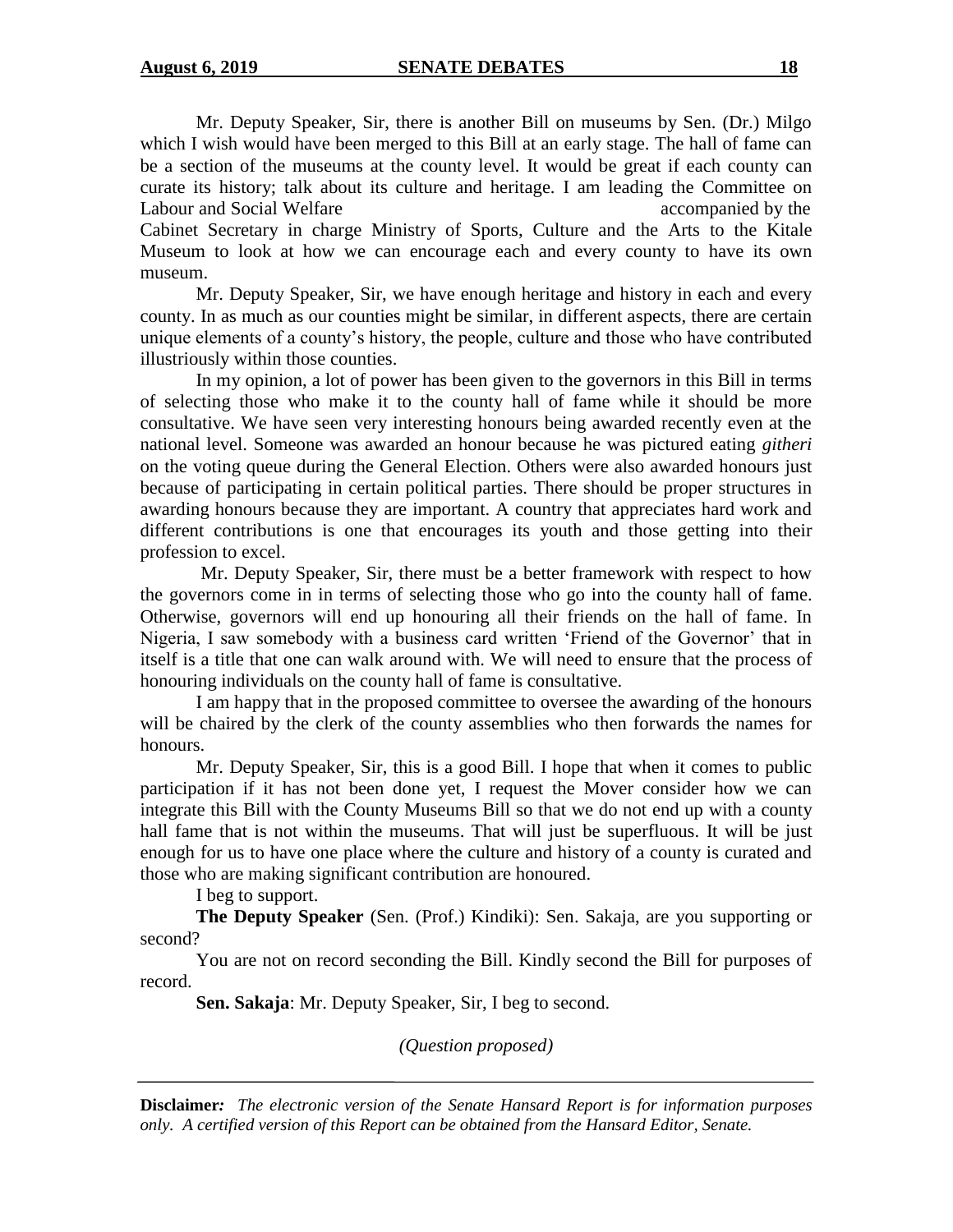**The Deputy Speaker** (Sen. (Prof.) Kindiki): Kindly, proceed, Sen. Wetangula.

**Sen. Wetangula**: Mr. Deputy Speaker, Sir, I support the idea of a county hall of fame. However, this is a very poorly drafted Bill. The Bill does not bring out what one expects to create a hall of fame for the reason that I will give.

I urge Sen. Dullo that in Clause 4, she obligates every county to have a hall of fame. Clause 4 should read, 'Each county shall establish a county hall of fame' not 'Each county may establish a county hall of fame.' That will ensure that each county has a hall of fame where the heroes and heroines of the county can be displayed in such halls.

Mr. Deputy Speaker, Sir, in Clause 5, the word 'may' should be replaced with 'shall' so that the county governor is obligated to do what he is supposed to do in accordance with the law.

Clause  $6(d)$  states that 'two public officers nominated by the county public service board' should be part of the selection committee. I would like to add that the two nominees should be of either gender so that we have both a man and woman representative to balance the gender interests in the committee.

#### *(Loud consultations)*

**The Deputy Speaker** (Sen. (Prof.) Kindiki): Order, Members!

**Sen. Wetangula**: Mr. Deputy Speaker, is my distinguished nephew conducting a *kamukunji*?

#### *(Laughter)*

Clause 8 states that the committee shall meet at least two times each year so that they do not spend too much public resources. Clause 10 states that the committee shall be served by a secretary from the department for culture. I hope that they will not be earning sitting allowances when they sit.

Looking at this Bill, when you establish a hall of fame, you are recognising people who have distinguished themselves by services, achievement in academia, athletics, football, farming and whatever field that they can be recognized so that they can be put in a hall of fame which may be in a museum, a county hall or whatever place that is designated in the county. The criteria for identifying such people is set out by this Bill but I do not agree that the governors of counties should be given such immense powers as outlined in the Bill including revoking somebody's conferment in the hall of fame.

Mr. Deputy Speaker, when a governor has that much power, he or she may wake up one day and instigate to remove your name from the hall of fame. In my opinion, once your name has been put in the hall of fame, it should remain there permanently. It should never be removed. There should be no reason for removal. Like Nelson Mandel said, 'There are no bad people because even bad people can be used as bad examples to make society better.' The governors should not be given authority to revoke the nomination and conferment of anybody in the hall of fame.

What is it that we are trying to achieve through this Bill? We have been crying that our heroes and heroines in this country are living in squalor. If it was not for the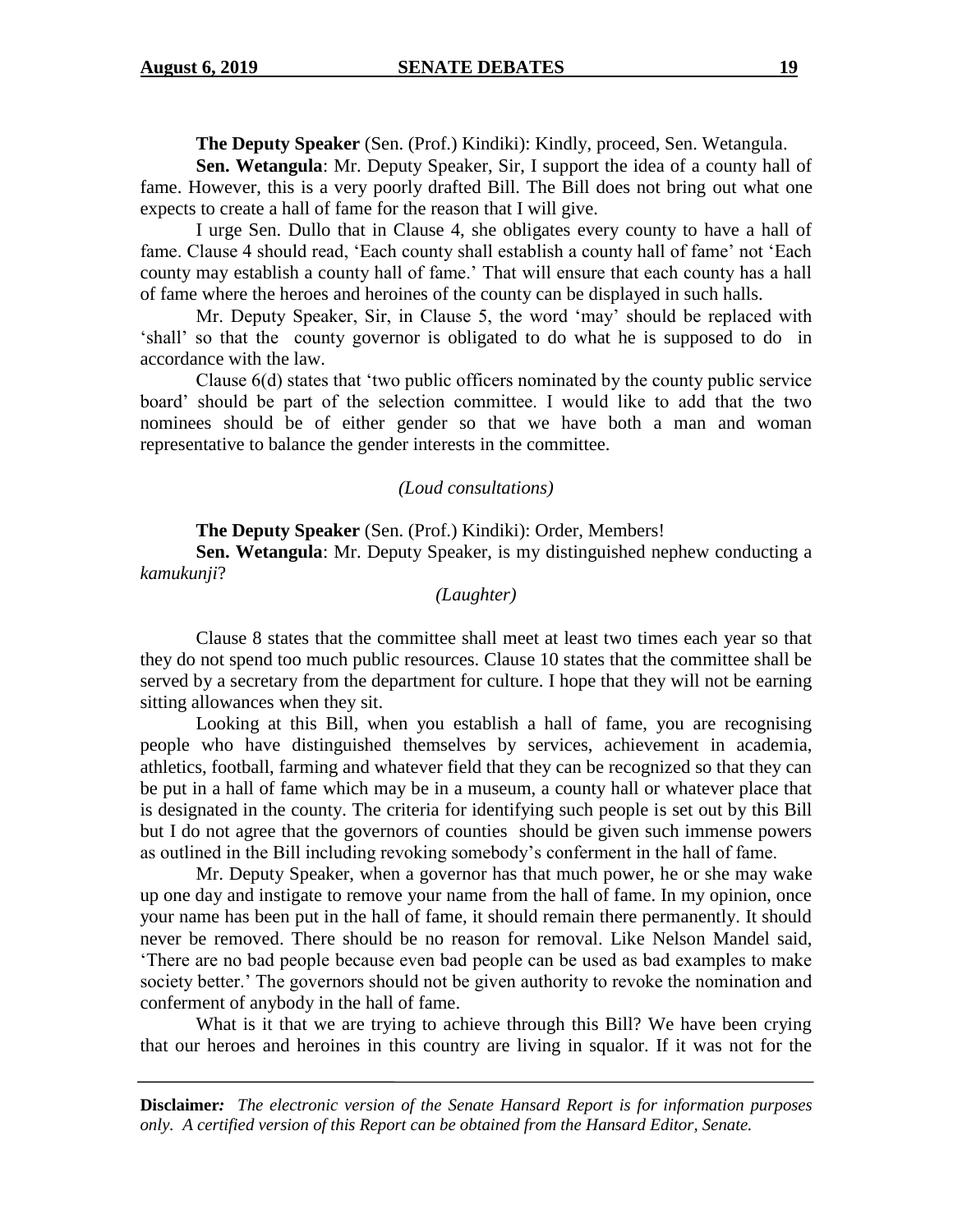generosity of the President and his friends, Joe Kadenge would have been buried as a pauper. Joe Kadenge lived in a city council house in Madaraka Estate all his life even with the fame that he brought to this country. There is a young man from Nandi by the name, Henry Rono, who broke five world records in athletics in two months yet he now washes cars in the USA. He lives as a pauper in a foreign land and so do many other people. Some of the people who fought for the Independence of this country died as paupers. The late Paul Ngei died a destitute after doing so much for this country.

We have great men like George Nthenge, Martin Shikuku and others who did so much for this country. Your name being recognized and written in a Hall of Fame is not enough because it can never help you. I would like to invite colleagues to read a book by Ferdinand Oyono from Cameroon, the book is called *The Old Man and the Medal.* You may have read in your literature, if you studied it, where an old man with a distinguished service in public service was conferred a medal and he retired. He went to his village. Every morning he would put on the medal and walk to the market to see if anybody recognized him or appreciated it. Nobody did.

He later started asking questions: What is the value of this medal? What do l do with it? It did not help him put food on his table. It could not give him healthcare or confer on him any rights or privileges. It was meaningless to him. This is what his Bill is creating. Ferdinand Oyono's old man was called *Mzee* Meka. He could go and stand in the market, upright with the medal on the chest and nobody noticed and appreciated it. That is what we are trying to create here.

Mr. Deputy Speaker, Sir, I would want Sen. Fatuma who moved the Bill to restructure it and confer some benefits to those who get these medals. In some cities, senior citizens who are recognized are given some very simple things such as parking rights where they can drive into the city centre and park without paying parking fees. When they go to places where they are queuing for services, that honour alone gives them the liberty to be served first before anybody else. They get some vouchers for food rations to go and pick some food from stores to feed themselves and their family. They can be subsided or get free National Hospital Insurance Fund (NHIF) cards for medical care and many other things.

Mr. Deputy Speaker, Sir, there is no value in being given a medal or being written in a Hall of Fame the way this Bill is proposing. It is proposing that you just go to the county, people bring your name, it is accepted and it is written in a Hall of Fame. There you are. There is even no provision for conferment of that order of being in the Hall of Fame.

I would like to see a Bill that, not only recognizes talent and achievements, but also rewards talent and achievements. I would like to see a situation, for example, if you are a distinguished farmer and you are interred in the Hall of Fame, as long as you are still living and you are still farming, you are entitled to some subsidy beyond other farmers. They can even turn your farm into an example farm where they do carry out some research for people to come and see what you are doing and why you have entered the Hall of Fame.

Mr. Deputy Speaker, Sir, just giving people titles that mean nothing does not help the society. We live in a society where materialism has overrun everybody. Distinguished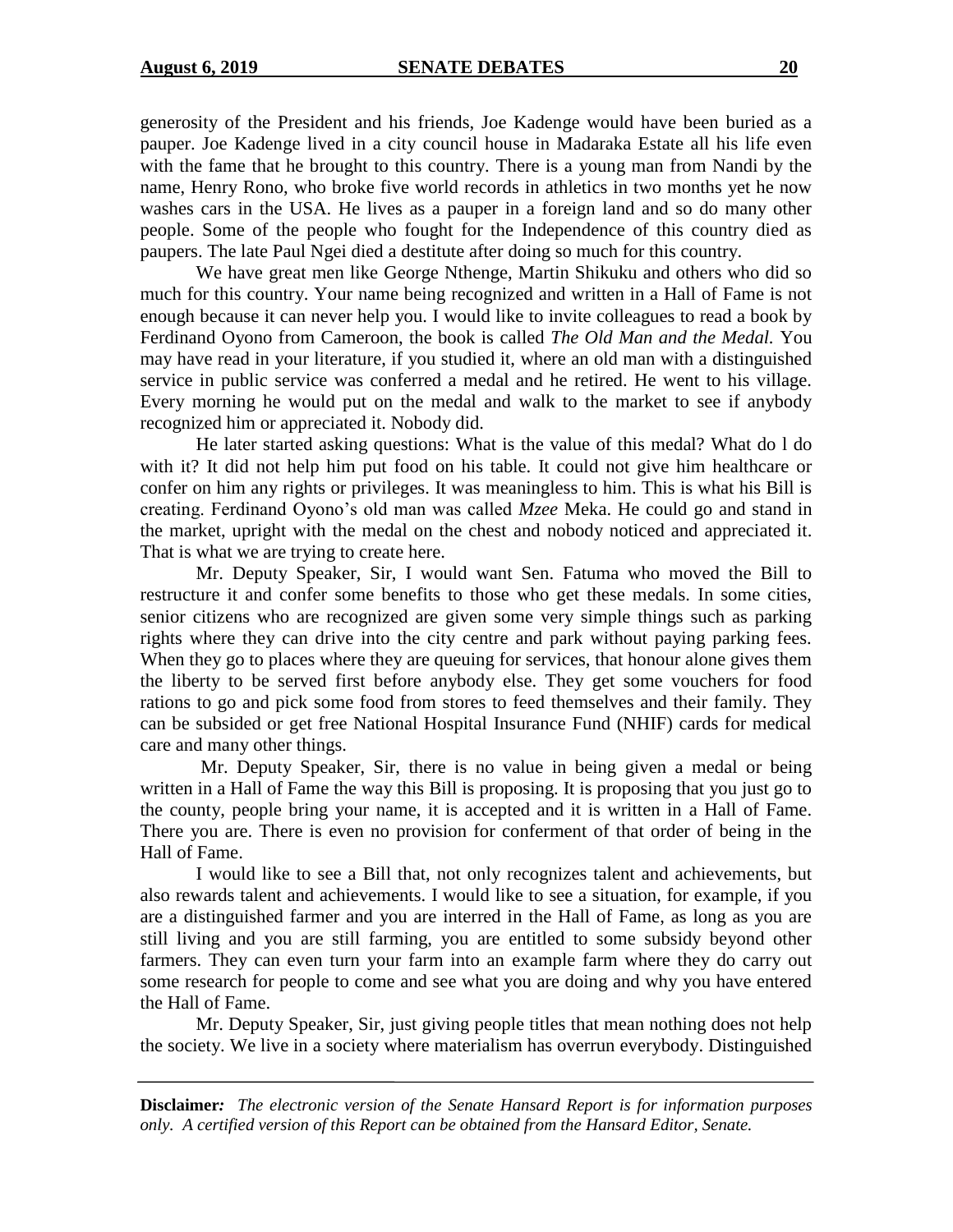and great scholars like the late Prof. Ali Mazrui, Prof. Ogot, Prof. Ngugi, Prof. Mirie and others in academia, unless they are industrious in other ways, their titles cannot generate or make money for them. That is why you as a professor, you probably came to this Senate to earn a decent living.

**The Deputy Speaker** (Sen. (Prof.) Kindiki): Order, Sen. Wetangula. Proceed.

**Sen. Wetangula:** Mr. Deputy Speaker, Sir, Prof. Bethwell Ogot has literally taught the whole of Kenya. When we recognize him and just write his name in a Hall of Fame is an assault on the integrity and dignity of those we are recognizing.

We must restructure this Bill seriously. When we go to the Committee Stage, I will invite Sen. Fatuma or whoever sent her to move the Bill, to bring a restructured Bill that tells us, for example, if we are recognizing a Pokot pastoralist, what do we confer on him, so that he can be an example to others and does not go to Kapenguria Market with his medal and stand there to see whether anybody recognizes or appreciates him?

That is what the Hall of Fame should be. That is what the heroes and heroines of the country should be. If we do not do so, this Bill will amount to nothing. In fact, the way the Bill is structured, we are simply giving governors an opportunity to hand pick their cronies and make them heroes and heroines and put them in the Hall of Fame. We must make it very difficult for anybody to sneak into the Hall of Fame. That way, then we say that once you get there, you cannot get out.

To now give the governor an opportunity that in case Sen. (Prof.) Kamar wants to become the Governor of Uasin Gishu, the governor can strike out her name from the Hall of Fame, that discretion is dangerous, because it is not based on reason, sense and merit. It is based on whims of an individual and you know how whimsy some of our governors are.

**The Deputy Speaker** (Sen. (Prof.) Kindiki): Sen. Wetangula, supposing you are a great athlete and eventually you are given the medal and the honour and your name is engraved in the Hall of Fame, then it is discovered that you used unauthorized substances to enhance your performance or closer to what, perhaps, might be relevant. You purport to be a professor, you say you have published whatever, you have these degrees and then it is discovered that you are actually a cheat; you plagiarized your thesis, why would it not be possible to strike off your name from the Hall of Fame?

 **Sen. Wetangula:** Mr. Deputy Speaker, Sir, in very rare cases. If for example, you are a fake professor, you pretended to have published what you never published, taught in universities you have never visited and you are discovered, first, you must be prosecuted for fraud and upon conviction that then can make a case.

For you to be struck off the role of Hall of fame, it must have a judicial process or *quasi*-judicial process, which is not provided here. What is provided for here is that the governor can wake up and say Mwaura has become a nuisance, he wants to become a governor like me and then he strikes off your name from the Hall of Fame.

That kind of discretion should not be available to anybody in public life because people who hold positions of responsibility must be restrained by the law and procedures, so that when they want to do something, it must be within the law. Doping athletes must be dealt with in accordance with the law. In the Hall of Fame, you can also have bad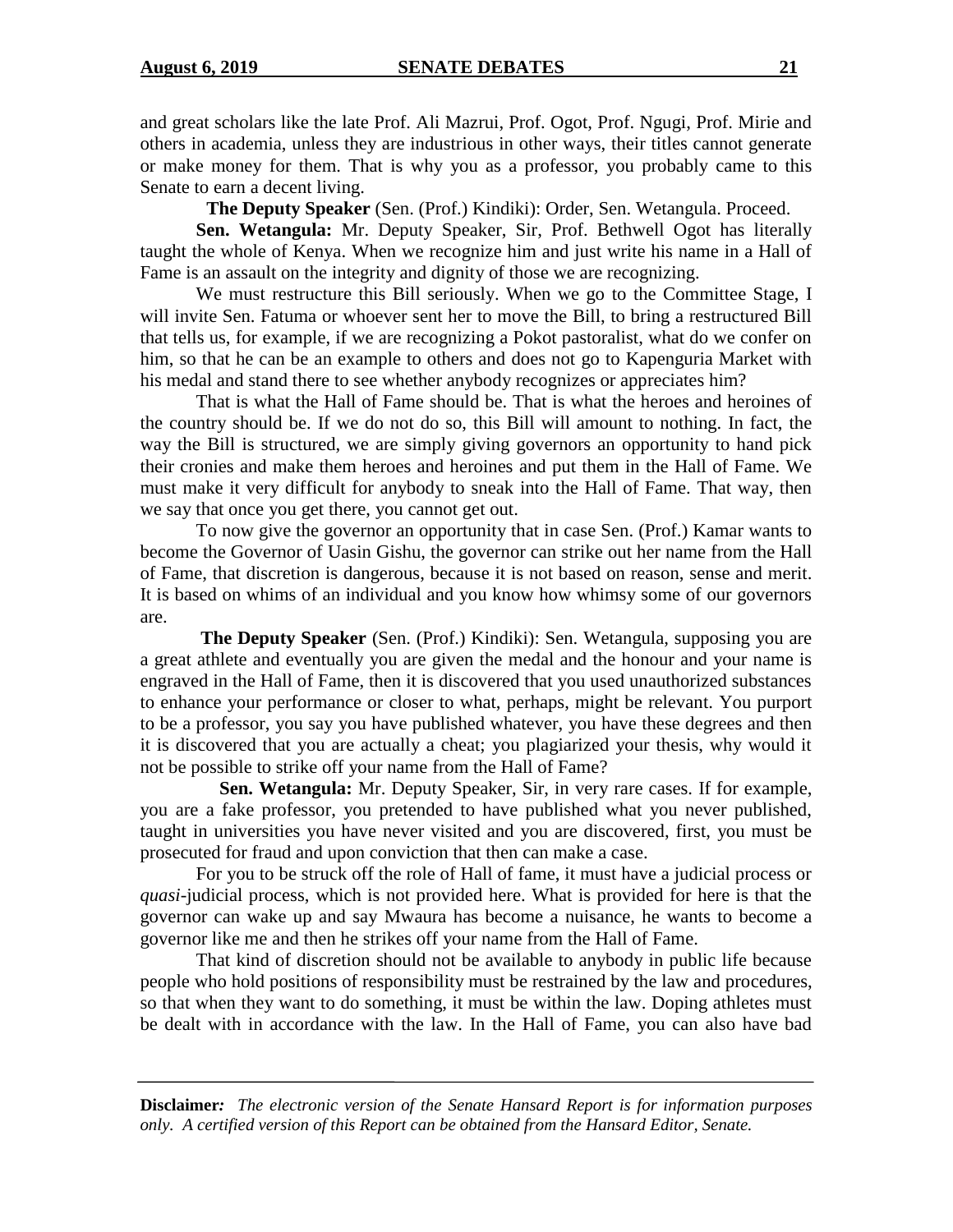examples, the infamous this man was here, we have moved him this way, so that you see and say ignominy, sit here, fame and it also teaches us that *haramu hailali*.

Let me end here so that others can speak, but this Bill as currently structured is a bad Bill. It does not solve the problem. It does not help us establish halls of fame in the manner that they should be. I have seen Hall of Fame in countries like Belgium, Germany and others. People who have been recognized in those countries are people who carry distinction everywhere and that distinction confers on them benefits and honour not just a medal and a name on a hall.

Thank you, Mr. Deputy Speaker, Sir, I beg to give qualified support for the Bill.

**The Deputy Speaker** (Sen. (Prof.) Kindiki): It is either you are for the Bill, with or without amendments or you are against it. Let us hear from the Professor of soil science.

*(Sen. (Prof.) Kamar stood up at her place)*

Sen. (Prof.) Kamar, you have not requested to speak.

**Sen. (Prof.) Kamar:** Mr. Deputy Speaker, Sir, I want to consult with you.

**The Deputy Speaker** (Sen. (Prof.) Kindiki): Hon. Senator, I am sorry because I misinterpreted your gesture. Let us hear from Sen. Ochillo-Ayacko.

**Sen. Ochillo-Ayacko:** Thank you, Mr. Deputy Speaker, Sir, for giving me an opportunity to contribute to this Bill. Recognition and reward is important in all societies. It is one way of influencing current and future behaviour and ensuring that society entrenches value in how we conduct our affairs.

I support and congratulate the sponsor of this Bill. The spirit of this Bill is in tandem with decency and in line with modern societies. In modern societies, for example, we must recognise and acknowledge good conduct and behaviour. We must appreciate those who walked on earth on the right path and did some things for which they ought to be remembered. So, this Bill is wonderful in that context.

It is also a Bill that will give opportunity to counties to identify such persons, whoever they are, and immortalize what they did, so that people know that among them such good persons walked. This Bill is timely and good. It will remind counties where people live that they ought to be doing what is being done at the national level.

At the national level, that it is the practice which is also anchored in legislation that we recognise our heroes and award them whatever acknowledgments or medals. So, that behaviour must be devolved and inculcated in county leadership, so that those who may not get national recognition get county recognition and be remembered by those in the counties.

Despite that, this Bill as drafted has certain limitations which need fixing, so that we have a better version. For instance, as my senior brother, Sen. Wetangula said, the Bill does not consider any material or financial reward or recognition for the people who will be identified. We must appreciate that fame and resources should walk together. It does not look tidy to have a famous person who is impecunious going about looking for alms from those who have means.

As we strive to honour our famous and successful people, let the governors and county governments put in place a budgetary provision that will enable them meet certain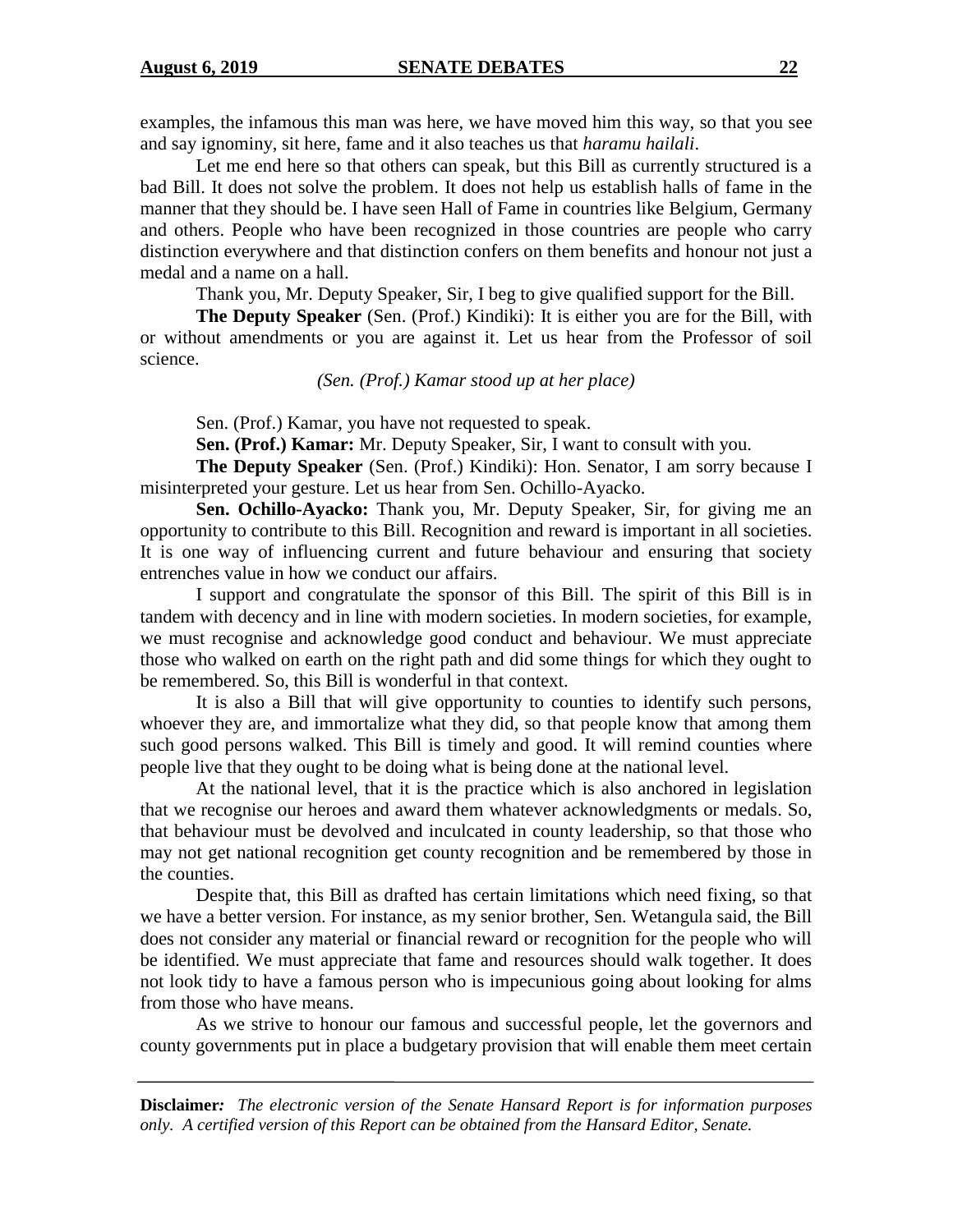basic needs. It would be a contradiction or paradox to have fame and put on tatters. So, it is important to ensure that those who may not have been together with the famous who we intend to honour through this Bill are able to see fame in them and success and decency in the way they live. I totally agree with Sen. Wetangula that we must capture that. Otherwise, fame to those people may itself become a liability.

If you are famous and your name runs ahead of you and people visit your residence and find that you live in squalor, what will come out in news is not your achievement or fame, but the squalor in which you live. So, in order to minimise adverse focus and negative news that might arise from being famous, we must cushion those who will benefit from being named famous.

*[The Deputy Speaker (Sen. (Prof.) Kindiki) left the Chair]*

*[The Temporary Speaker Sen. (Prof.) Kamar) in the Chair]*

Madam Temporary Speaker, I hope you are already famous. When you retire to your County of Uasin Gishu, you should be both famous and supported to live a life of fame and decency. We would not want to talk about a professor who supervised many PhD holders and ran a wonderful university, but when we visit their abode, we find that they do not even have a pit latrine. We encourage that fame be supported both in terms of acknowledgement and provision for being famous. That is not asking too much.

Among the limitations I have recognised in this Bill is that we are just talking about a Hall of Fame. We should think beyond that. There are many other areas that are craving recognition. We must identify famous people who have done a lot to our societies. There should be provisions in this legislation on processes of how to name roads and schools after or for them, so that the names are not just in a register, but on activities that touch the lives of the people who live in the counties.

If you look at this Bill in its entirety, you will see that what is recommended here is entering their names in the register. It does not go beyond that and propose means or methods of identifying roads, institutions, buildings or streets for or after which they could be named because many people do not just go to halls to read. Many people like to reads names on the streets.

Madam Temporary Speaker, I am sorry to be using you as an example. However, I will be happy to visit Uasin Gishu County one day and walk on a road named after or for you. I know I will not be able to read in future. Therefore, I would not want to go into a small room to look for your name in some funny register. So, it will be better for this Bill to have provision for visibility once we recognise that you achieved a lot for us. That is another limitation I have identified. I hope that the Mover and the crafter of this Bill will expand the spirit of the Bill and explore the possibility of including how recognition can go beyond being included in a mere register.

Recognition should go together with being identified with institutions, roads and many big things, so that one is immortalized for those who may not have the time to go into a hall because of being busy doing their day-to-day activities and for those who plan. In fact, one of the lovely things on earth is for any of us, for instance, Sen. Mwaura who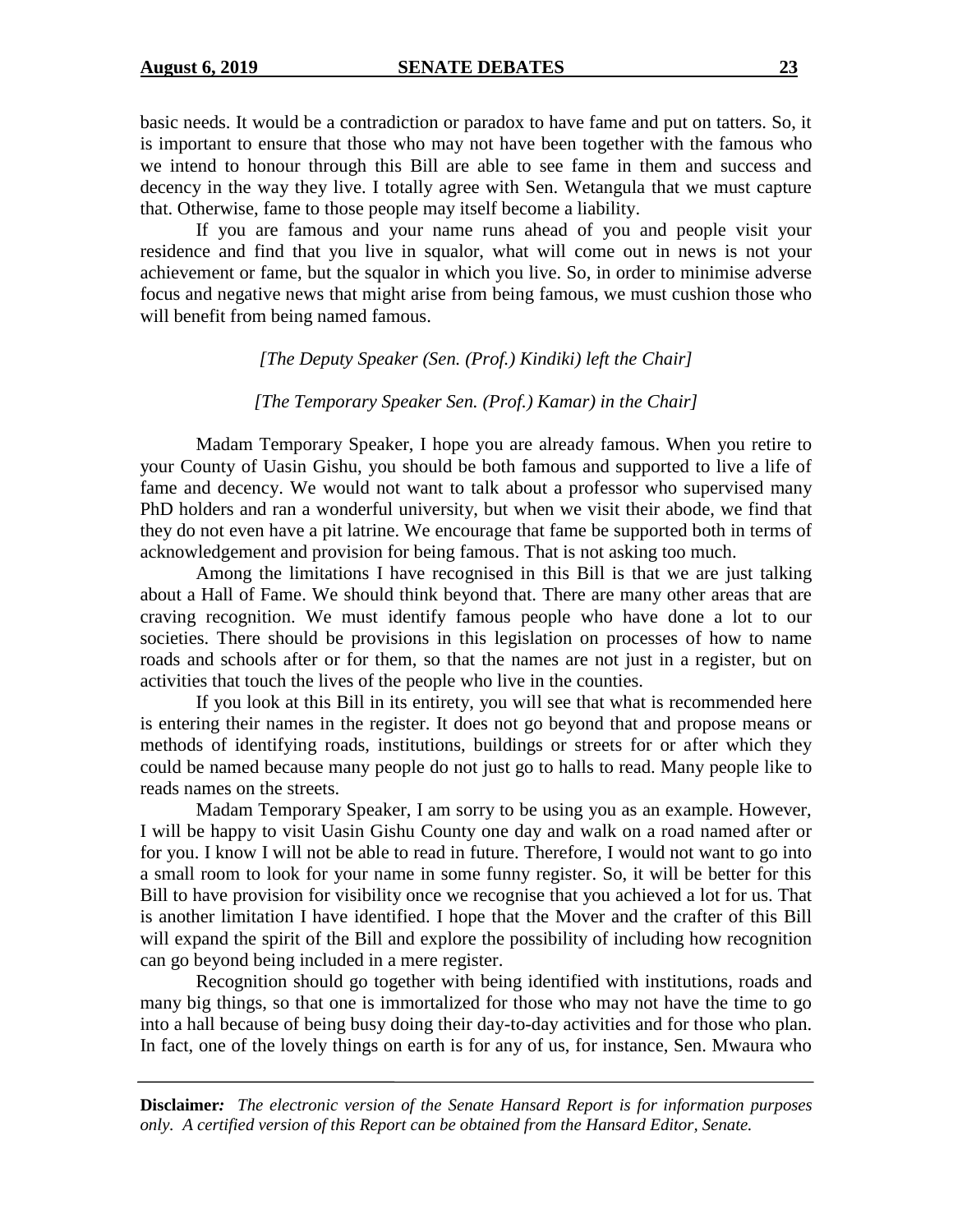is my good friend to find that his name is on a map of Thika. He would be pleased that when you look at the map and design of Thika Town, there is Mwaura Street or Mwaura Avenue. That is more interesting than trying to look for Mwaura in a small hall or some other place. The person running that hall might be out of mood and may not even show you that register.

If it is an avenue or a street, that is an open place. You could walk there with your children and meet with other people. Other people who are associated with that city or town may be proud that the person after whom this street is named is a person they associate with.

If you go to the State of Illinois in the USA, there is a town called Springfield where virtually every street is named after President Lincoln. You will find vehicles and buildings called Lincoln. Everything there, is named after Lincoln. When you are in that city called Springfield in Illinois you will know that once upon a time, there was a great person that was revered and lived in that place called Abraham Lincoln.

These are the kind of things we want our counties to do so that they think beyond the register and many things. There should be awards that are given for exemplary service. So, if perhaps, you are a distinguished public servant in that place - and there are many ways of recognizing exemplary public service - there would, probably, be an award that is called Sen. Wambua Award. That would motivate people to aspire to do what Sen. Wambua did. I believe Sen. Wambua is a great Senator. He has a long way to go, but he has also travelled far. I hope Kitui County will get an award and name it after Sen. Wambua so that public servants and aspirants in Kitui County will work towards that.

Madam Temporary Speaker, another limitation I recognized in this Bill, is that it confers upon a select Committee made up of the Clerk of the Assembly and some other people, the responsibility of identifying the people to be recognized.

The recommendation from this select committee is supposed to reach the governor. My understanding is that this may be a political process. If it is a political process, the straightjacket in which the Clerk's departments are always subjected to, may visit that department with too much tension. It would have been better if this Bill had indicated that after doing that, the names are tabled before the Assembly so that they can be sanitized politically. Hence when it is presented to the governor for gazettement, the Assembly may have ventilated whatever political feeling require to be ventilated.

Madam Temporary Speaker, I loathe to imagine a situation where the conservative office of the Clerk is subjected to a very partisan debate. That debate should be carried out on the floor of the assembly so that when it goes to the office of the governor and office of the Clerk, these committee members are not subjected to the tough and partisan debate that only politicians can withstand. That is the limitation that the Mover of this Motion should had have in mind and try to deal with and protect the panel that will be selecting people to this position.

Madam Temporary Speaker, there is a further limitation that I recognized in this Bill and that is the limitation that confers upon the governor the authority to deregister or remove an inductee to this Hall of Fame due to certain misgivings. A situation may arise that is untenable that may make it desirable to remove somebody's name from that list. However, it is important to have a process of a hearing. This Bill does not provide for a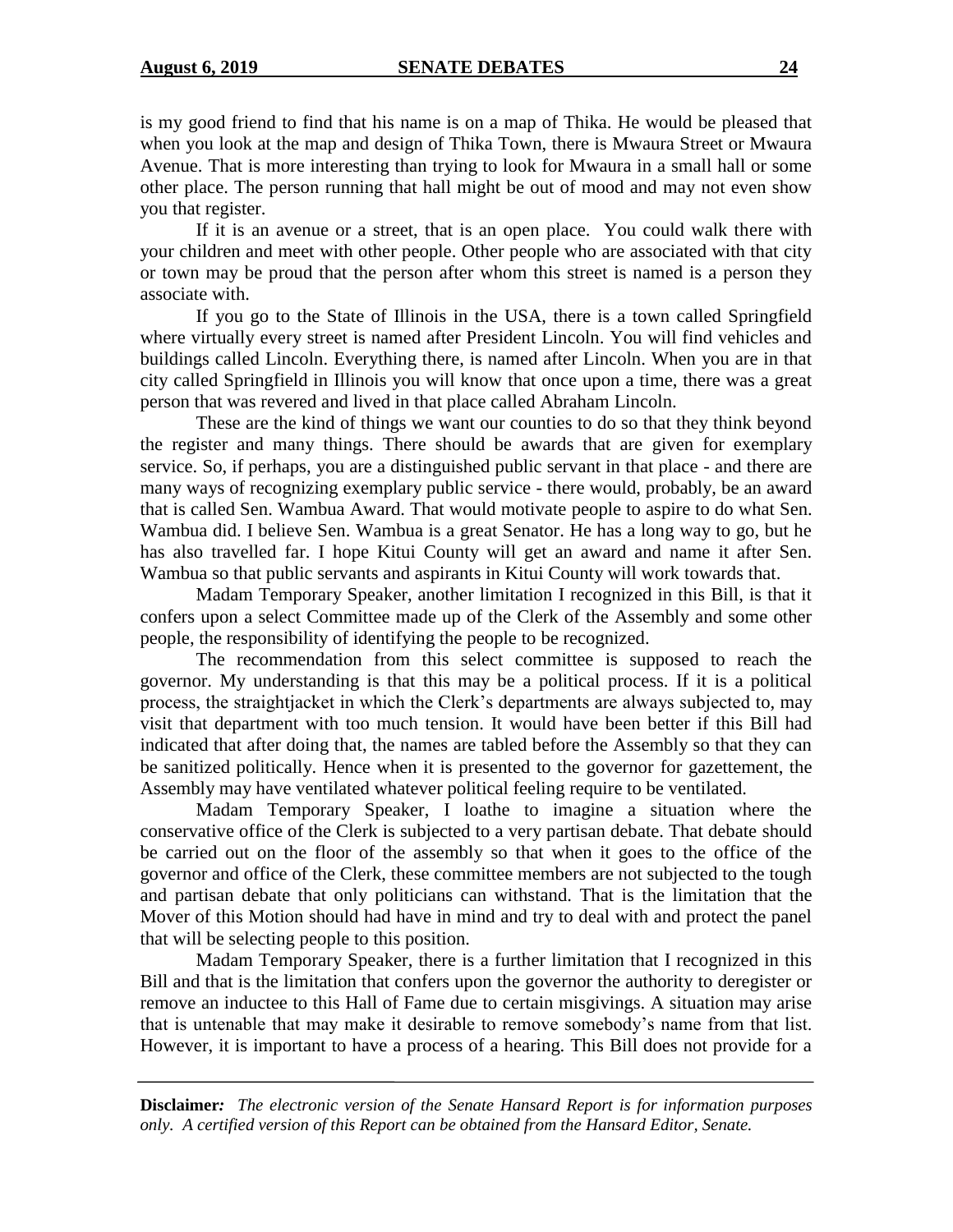process through which a hearing can be carried out so that whatever allegation, presentations or representations that may be there, that may justify the removal of a person from the Hall of Fame can be heard objectively and be determined.

What this particular piece of legislation does is to confer that power upon the governor. It does not give a process through which the name can be removed or the honour can be taken away. When an honour has been conferred upon you, you acquire proprietary rights over it; it becomes a benefit. For somebody else to have the right to take a benefit from you without process, that would be a system that is undemocratic, unjust and unfair.

The Mover and author of this Motion should find a manner and a way of prescribing a mechanism that would create a process that is fair and transparent, when the issue of removal comes. I want to conclude by saying that the spirit of this Bill is wonderful. It is a step in the right direction. It has taken honour and recognition of heroes to the counties. It is proposing a process to be followed in conferring honour. That is the first and most important step.

Secondly, it is also giving governors and counties an opportunity to create heroes or to identify heroes at the grassroots level. That is a very important step. However, the shortcomings that I have mentioned – and I am sure my colleagues will mention other shortcomings - require urgent redress so that we have a perfect Bill.

With those very many remarks, I beg to support and hopefully get a few Members who will help us improve the Bill.

Thank you, Madam Temporary Speaker.

*(Interruption of debate on Bill)*

# **COMMUNICATION FROM THE CHAIR**

#### VISITING DELEGATIONS FROM VARIOUS SCHOOLS

**The Temporary Speaker** (Sen. (Prof.) Kamar): Hon. Senators, I have a Communication to make. I would like to acknowledge the presence in the Public Gallery this afternoon of visiting students and teachers from the following schools;

(1) St. Theresa Kabiego Primary School in Elgeyo-Marakwet County.

(2) Kamelei Primary School in West Pokot County.

In our usual tradition of receiving and welcoming visitors to Parliament, I extend a warm welcome to them. On behalf of the Senate and on my own behalf, I wish them a fruitful visit.

Thank you.

*(Applause)*

*(Resumption of debate on Bill)*

**Sen. (Dr.) Musuruve**: Thank you, Madam Temporary Speaker, for giving me this opportunity to support the Bill. Before I support it, I want to welcome the students from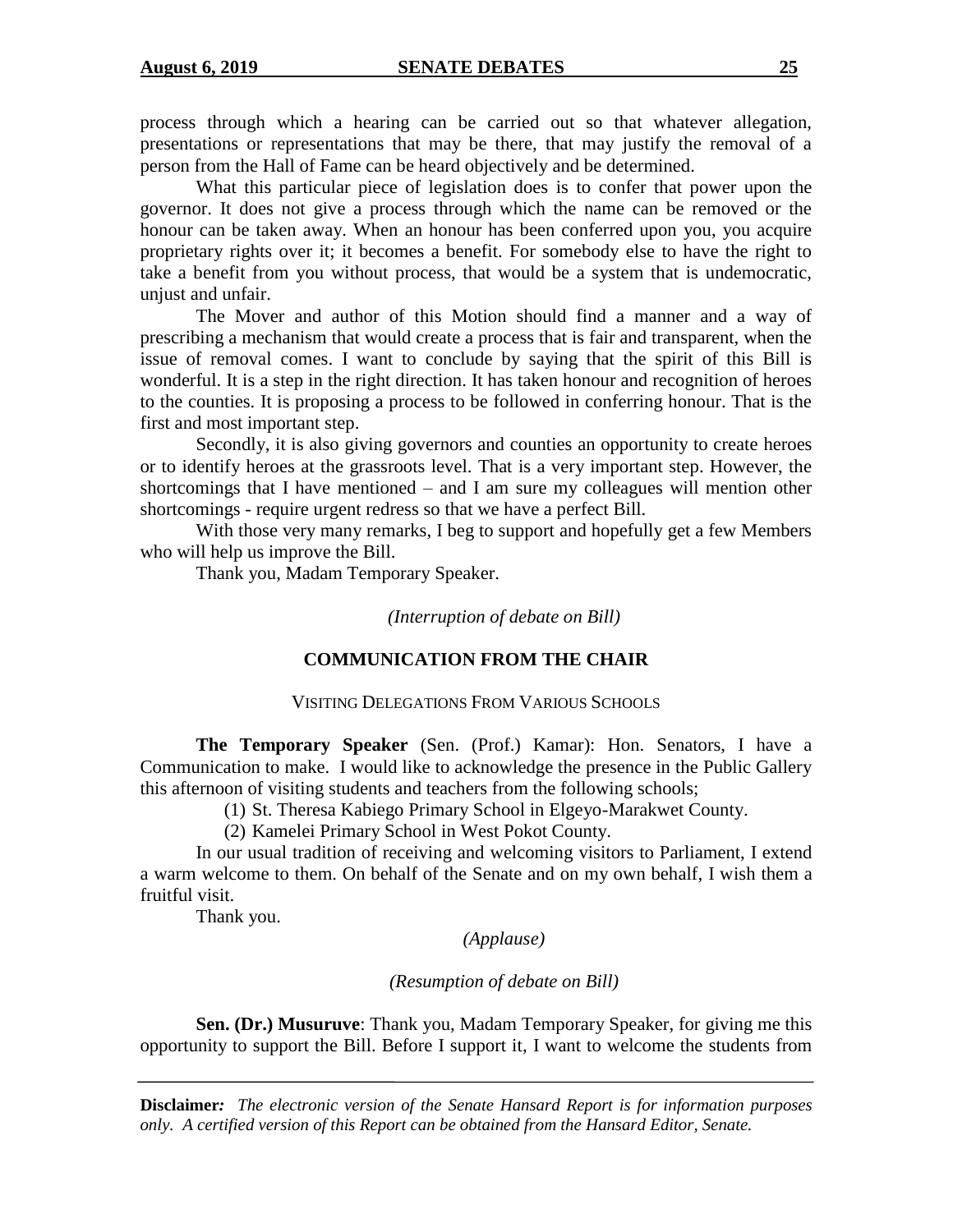Elgeyo-Marakwet and West Pokot counties. It is a very good experience for them to be in the House this afternoon. It is my hope that as they listen to our debates with regard to issues of national importance, they will pick something from our debates.

I am happy that we have girls among them who are learning from the House that women empowerment is possible. Yes, it is possible for women to be in leadership positions. Education is an equalizer. I am sure that as they continue with education, they will reach where we intend this nation to be.

I also want to congratulate their teachers and school administration for bringing them to Parliament to have a hands-on experience with regard to the reality that goes on with leadership.

I support this Bill because of its objectivity of connecting the past and the present. People who have done commendable things for their countries are always recognised. This Bill will help us recognise people who have self-actualised in their areas of specialisation. If you consider Maslow's hierarchy of needs, this Bill will help us recognise people who have reached level five. If the person to be recognised is in the field of academia, he should have exemplary behaviour. If he is a professors, he should have supervised a number of students or conducted a number of researches.

For someone in the arts or music industry to be recognised, he should have selfactualised and come up with innovations. This Bill will help us to recognise and reward talent. Other countries recognise their citizens' achievements. Wilma Rudolph, an American sprinter, was recognised by her country. She contracted polio at an early age, which led to her disability. However, she overcame the effects of polio. She went ahead to become the first American woman sprinter and was recognised by her country. That recognition was reflected in her lifestyle. She won three gold medals.

We, as a nation, need to recognise people who make us proud. The late Joe Kadenge who we recently buried is an example of someone who was never recognised in this country. When he died, many people had fond memories of what he had done for this nation. How did we appreciate him? There is need for appreciation and it should go beyond having ones name in the Hall of Fame. There should be indicators of that recognition which should go beyond the hero or heroine. Their children and grandchildren should also enjoy the benefits of the grandparent's hard work.

We also have the case of Conjestina. At the moment, I do not know where she is, yet she did us proud as a nation. She participated in boxing competitions and won gold at some point. This country was acknowledged because of her achievements. Unfortunately, her light went dim and nobody remembers that she did us proud. We need to recognise these people and help them live a meaningful life. The people in the Hall of Fame should inspire the youth to do something for our nation. The late Wangila also brought a number of medals to this country. He died before he was recognised. We need to recognise him posthumously. The boxers brought us glory, but they ended up suffering physically and mentally yet their win was not about themselves. These heroes should not wallow in poverty.

The late Kenneth Matiba should also be recognised because he fought for multiparty democracy in this country. We are enjoying democracy and freedom of speech because of him. There was a time when one could not speak freely, but that has since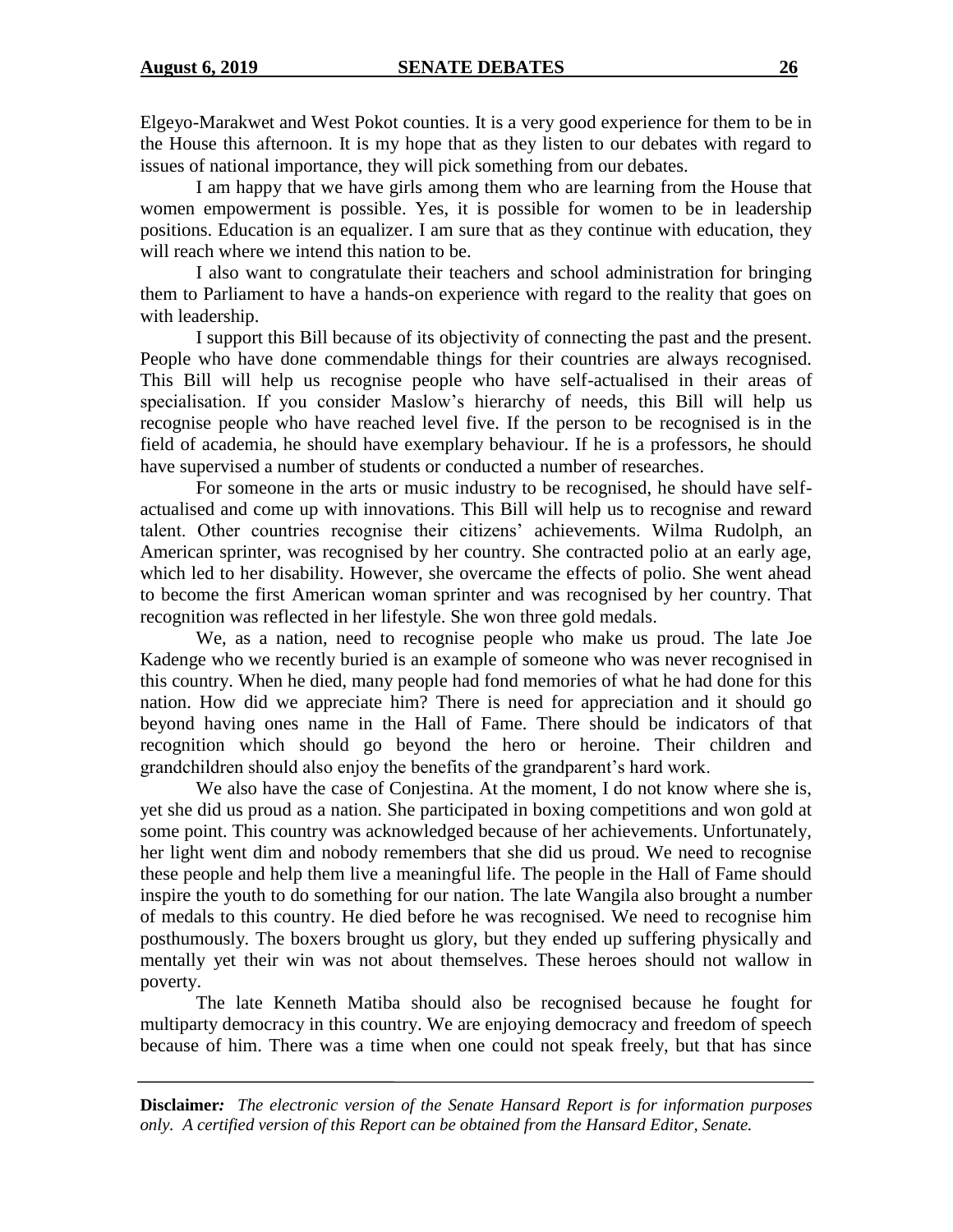changed because of his spirited fight against dictatorship in this country. In fact, Article 33 of our Constitution states that:

"Every person has the right to freedom of expression."

Madam Temporary Speaker, Sir, names of Kenneth Matiba, Charles Rubia and others should be engraved in the Hall of Fame.

The county governments should consider having the Hall of Fame though they need to sieve the people who will make it to that list. We could also include names of some spiritual leaders in the County Hall of Fame, but not Pastor Ng'ang'a , Bishop Deya and other pastors who blackmail their followers for their selfish gains. Instead, we should acknowledge the spiritual leaders who have made genuine impact to our people.

There is need for the county governments to---

**Sen. Wambua**: On a point of order, Madam Temporary Speaker.

**The Temporary Speaker** (Sen. (Prof.) Kamar): What is your point of order, Sen. Wambua?

**Sen. Wambua**: Madam Temporary Speaker, I have listened to Sen. (Dr.) Musuruve and she has dropped names of people who have not applied to be included in any Hall of Fame. Is it in order for her to drop people's names without bringing a substantive Motion to debate their characters on the Floor of this House?

**The Temporary Speaker** (Sen. (Prof.) Kamar): Senator, you can give a description, but do not mention the name of anyone. You might be asked to give more details, but we do not have time to do so.

**Sen. (Dr.) Musuruve**: Thank you, Madam Temporary Speaker. We do at times get information from social media. Media is a form of---

**The Temporary Speaker** (Sen. (Prof.) Kamar): Order, hon. Senator! You are going to be in more trouble for saying that you use the social media to inform this House. Avoid that.

**Sen. (Dr.) Musuruve**: Thank you, Madam Temporary Speaker. The people to be included in the Hall of Fame should have had tangible impact in our nation. This Bill should be supported for it will help us learn from others.

Madam Temporary Speaker, as I said, the Hall of Fame is supposed to have people who will inspire the society and the youth to have the desire to have an impact that will be acknowledged nationally.

Madam Temporary Speaker, when we are talking about the Hall of Fame, allow me to combine these two schools of thought; the Johari Window that talks about personality characteristics and the unknown potential. When we combine the unknown potential with level five of Maslow's Hierarchy of Needs, you will find that most people have this, where nobody knows what they can really be. However, because they work hard and endeavour to leave an impact, they end up becoming exemplary so that the unknown potential becomes a shock to everyone. The unknown potential becomes pleasant to everyone and also in terms of self-actualization, it is possible to see what they have actually done.

Madam Temporary Speaker, there is also need for criteria when it comes to nominating persons who ought to be in the Hall of Fame. The criteria should, for example, be that someone should be an expert in that particular area. If it is in the music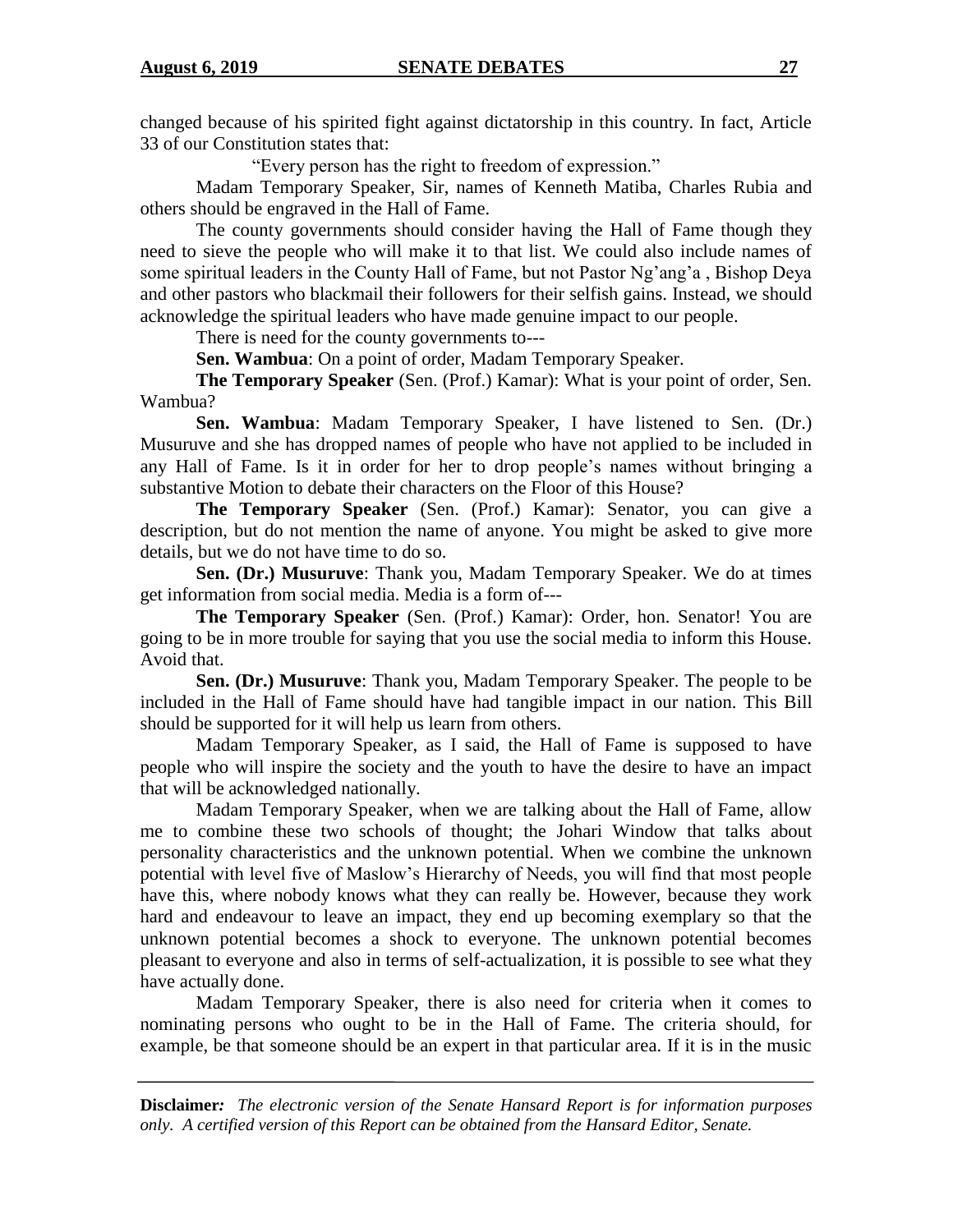industry, the person should be an expert in it. If it is in the academia, he should be exemplary in it. That way, when it comes to the person being in the Hall of Fame, it will not raise question marks. This is because people will see that, yes, this person deserves to be in that hall.

Madam Temporary Speaker, even though I have been requested not to name names, allow me to talk about hon. Matiba. Even when we say that he ought to be in the Hall of Fame, it is possible to learn what he did from the media. When we are talking about what people have done, the issue of innovation has to come in. People should be innovative enough to leave an impact in their areas of specialization. When we are talking of technology, people should look for visible ways of ensuring that they leave a legacy.

Madam Temporary Speaker, the Hall of Fame is not really about individuals. It is about the glory that the individuals have brought to the counties.

I support this Bill. If there are any shortcomings in it, they need to be addressed so that it sees the light of the day. I believe Senators will enrich it in their contribution because it is a good Bill for this country. We need to acknowledge our people who are doing well for this nation because they are our mentors and a source of inspiration to the youth of this country. We, as a country, need to recognise the best talent among our people.

Thank you, Madam Temporary Speaker, for giving me the opportunity. I beg to support the Bill.

**Sen. Were**: Thank you, Madam Temporary Speaker, for giving me the opportunity to support this Bill, which is long overdue, especially in the devolved system. As indicated earlier, this Bill will help establish a county hall of fame in each county, and provide a framework for the preservation of history, heritage and the culture of counties.

Madam Temporary Speaker, many Kenyans have brought glory and honour to the country, but they do not get recognised mainly because it is done at the national or central level. This process needs to be decentralized so that county governments can have an opportunity to recognize residents or citizens of their counties who have brought honour and glory, not only to that county, but also to the country. Such a system will help to instil values.

We keep on saying that we are developing the hardware of this country, yet we are not looking at the software of the country. Therefore, having such a system of recognizing people of outstanding, exceptional or illustrious behaviour in any profession or activity will help others to also aspire to get that award.

In hoping to get that award, we will be instilling certain values in the society. People will be looking at needs beyond themselves. They will be looking at what is good for my county and country. What can I do for my county and country? They will not concentrate on what the county or the country can do for them, because they are looking at some award. Unlike right now, where if you do good for yourself or for the county or country, then you are, probably, just doing it for God. Therefore, privately, people can do very bad things. By introducing this award, we will be able to tame some of the vices in our country, for example, crime and suicides. This is because people will always focus on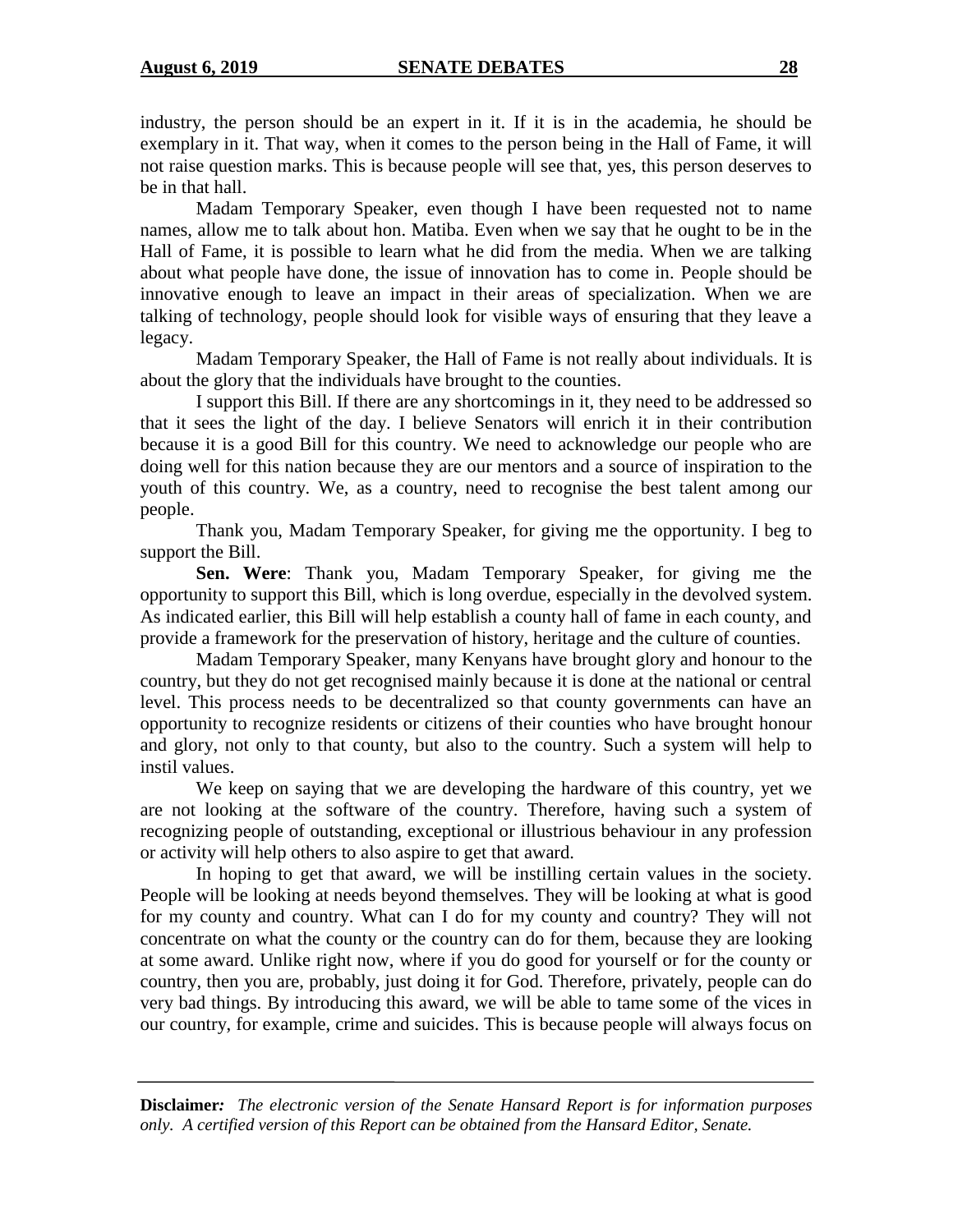doing the right thing and what is good for humanity. They will not just focus on what is good for themselves, but for the county or country.

Madam Temporary Speaker, making this available at the county level will also make the process more participatory, unlike what it is right now. There was recognition of a gentleman we are calling the *githeri* man. That was done arbitrarily because there is no mechanism that we can question and present views to the appointing authority or the authority that decides who is to be awarded.

Madam Temporary Speaker, this Bill establishes a County Hall of Fame Selection Committee, which is very important. However, I would like to put an amendment that they should include one person of high standing in the community in that committee. That is a person the local community can identify with and say that, this is the person who gives credibility to that process. As it is, this committee is mainly a county government affair. It does not seem to involve the public other than the sittings that they will involve the public in. However, they need to have somebody of high standing from the community which will also improve the public participation process.

Madam Temporary Speaker, I would also like to join my colleagues in saying that we need to include an amendment to have benefits beyond just an award. This is because as we have been told, these awards are kept in people's houses. Nobody comes later to use them as an example, or to use these people as mentors for the upcoming generations.

Madam Temporary Speaker, I would also like to include that the framework that will be set up by the Members of County Assembly (MCAs) should look at recognitions that are for life, which are not temporary. This should be so that, for example, even the descendants of the people who have received these awards have something to be proud of, because the reward or the recognition is still visible for generations to come.

Madam Temporary Speaker, I join my colleagues in supporting this Bill with the various proposed amendments. I look forward to the passage of this Bill even in our sister House so that it can come to fruition.

Thank you, Madam Temporary Speaker.

**Sen. Mwaura**: Thank you, Madam Temporary Speaker. I rise to support this Bill. From the outset, the Bible is very clear that it is actually better to have a good name than to have riches. That is why it is important for us to honour great leaders and contributors to our society. In fact, of late when I am thinking about myself, I realized that some of the things that we take for granted are other people's legacies. That where we are, we are at a better place because someone made a sacrifice, so that we can be what we are today. That means that we need to know who these people are.

Madam Temporary Speaker, I remember one time I was somewhere in some park, next to the United Nations, and there were some veterans trying to protest about their rights from Vietnam to the United Nations. That park is called Ralph Bunche; I think some of us have been there. It made me wonder who this Ralph Bunche is. As much as at that point I was mispronouncing the name. I came to realise there is even a road in Nairobi named after this gentleman.

What I mean is that when we attach names to meaning, then we are awed by what they have been able to do. Recently I brought a Motion to recognize hon. Kenneth Stanley Njindo Matiba. I did this out of being moved by the way I could regale about the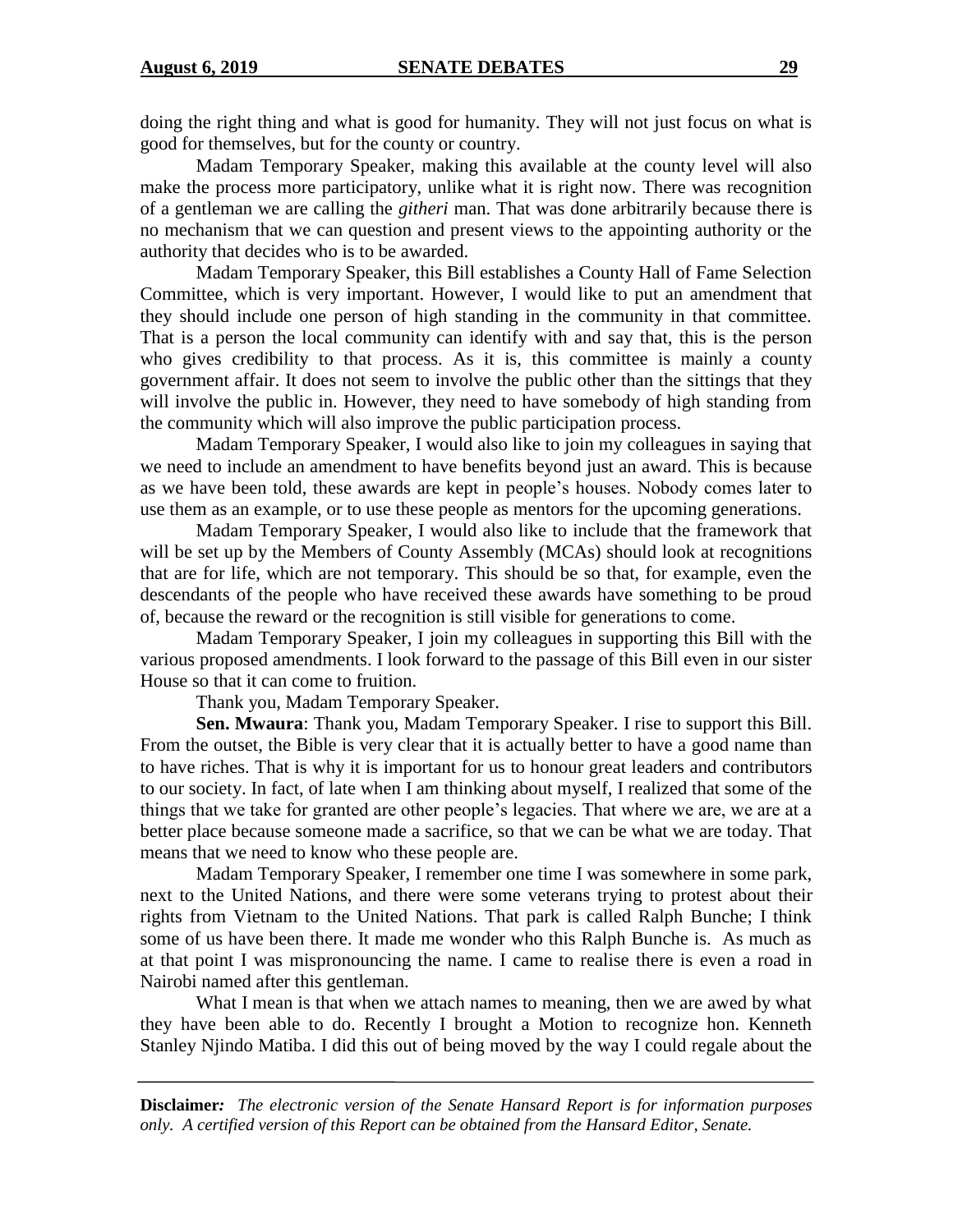history of this gentleman. The more I researched about him, I discovered what an inspiration he was beyond even my imagination.

It is, therefore, about time that we also cascaded this second tier of government that is the devolved government and just follow through so that we are able to see that although history is not destiny, we are proud of it. Sometimes when we get legislation from other jurisdictions, the problem of that copy and paste is that it does not recognise the reasons people may have made certain decisions and codified them into law so that they may guide their own behaviour. These kind of decisions are predicated upon the contribution of great men and women in those jurisdictions.

We cannot, for example, say that there is no history as Fukuyama had said that we had seen the end of history. History cannot come to an end because even if situations look similar at the end of the day, they are extremely different and the application of the very law so generated may not necessarily apply and may also provide us with different lessons.

Madam Temporary Speaker, when you look at this Bill, you realise that it is not well drafted, to be honest. I join Sen. Wetangula in noting this. It can benefit from our inputs here. To begin with, it seems to localise heroes to counties. I agree because if you look at the memorandum of objects, that is the aim. It is also true that we can have people who are honoured not only in their counties of origin, but nationally. Yes, it enables the governor and the County Executive Committee Member (CEC) and the Committee to make that determination. However, it should not be specifically that those who are honoured in a certain specific county can only be originating from there.

I know there is a deficit, especially around our political configuration where certain people may be seen to be heroes belonging to certain other people. I am very much alive to that fact. However, a hero is a hero. Sometimes it is not even the platform that they used or the issue that they used to champion, it is the significance of that particular issue. We can give an example of Abraham Lincoln. When he was fighting the South in the civil war, it looked as if he was fighting for the unification of America. However, in actual sense, he was fighting slavery and he paid a great price for that to make human beings equal despite their skin pigmentation.

Madam Temporary Speaker, at the same time, there is that element of moving a nation forward; that we honour heroes not just because of their own personal achievement, but they speak to us the language of progress. The book *Why Nations Fail*  by Daron Acemoglu, they make that very clear. If you see jurisdictions where countries have become banana republics, it is because of having extractive economies which glorify the personal accumulation of wealth at the expense of the public good. I want to posit and say, that is exactly what our countries are.

Indeed, if somebody ever said that corruption is not a devolved function, it seems to be a shared function. If counties and their formations become extractive in nature, then we will just have a group of competing elites wanting to remove others so that they can come and extract from the same coffers.

I am encouraged because this Bill - much as it may not be necessarily very well drafted - seems to localise the history and heritage of a people within a county. There is a risk, because we have failed to implement the aspect that at least 30 per cent of those who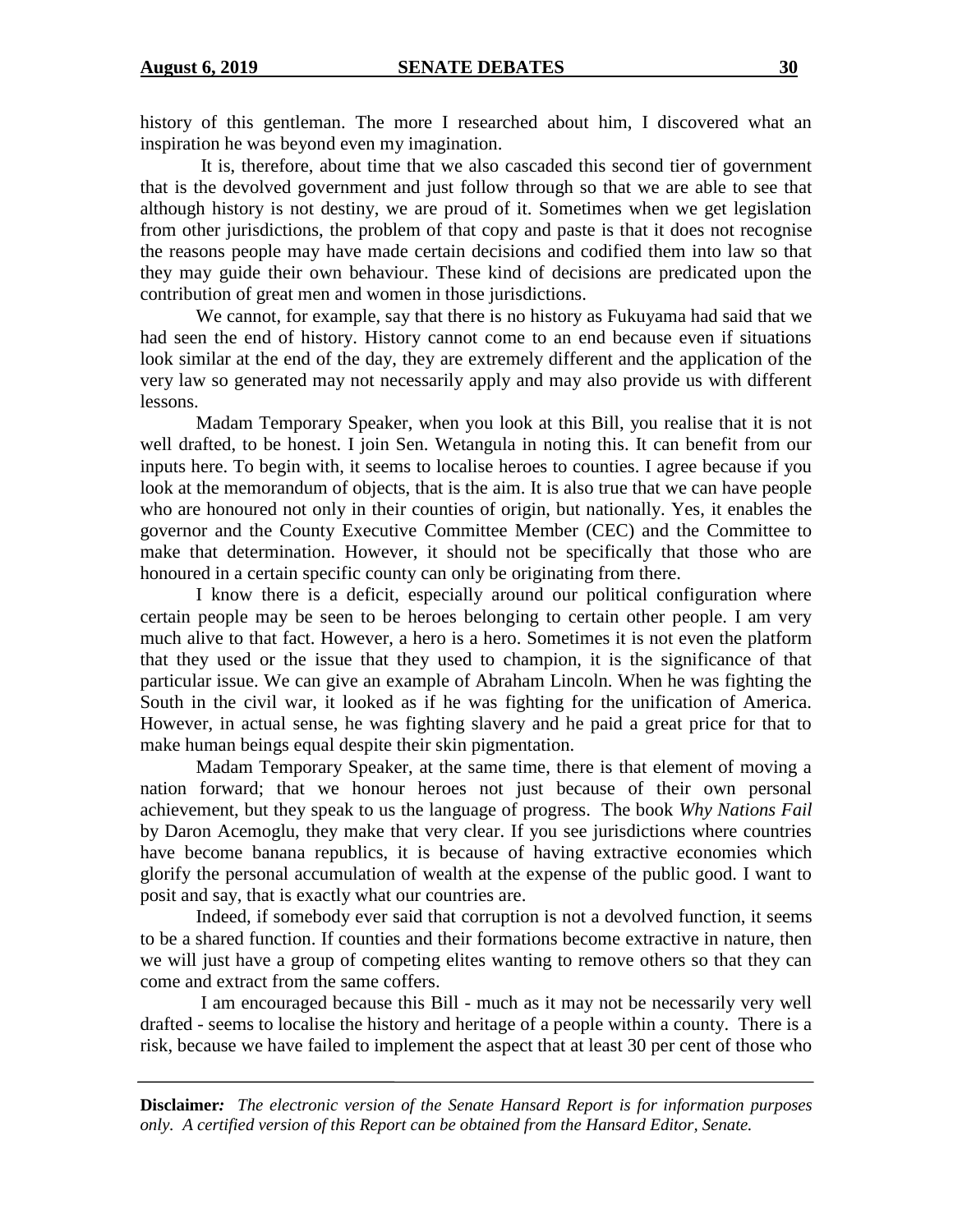are employed in counties should come from other counties and or communities. In this case, if heroes are to be honoured, it may not just be under the aegis of ethnic bastions. This is something we need to look at.

Madam Temporary Speaker, we have the challenge of our country that I think this Bill seeks to address. This is because we seem to glorify those who are corrupt. After they have been able to pull down all the strings and limitations that may be provided within our judicial system, they end up occupying public office. In that case, they are glorified. There is no fame that you require than when people confer to you a public office to superintend over their public affairs. We see people who are involved in a corruption scandal, having a way of sanitizing themselves and eventually become office holders.

There is the issue of the Ekeza Sacco where the proprietors are now trying to sanitise themselves. It may not be a wonder that eventually they will come to be elected into public office. We knew about the National Youth Service (NYS) and the products of its scandal.

This Bill, maybe provides us with a modicum or surety that those who do good, their names may not be forgotten, because most of us will be forgotten soon after we die. You remember the case of the late Bob Collymore being replaced even before he was interred. I even see for my good friend, the late hon. Okoth, that there are seven candidates who want to inherit his position. Thank God there is a deputy governor in Bomet, at least there will be no by-election. If there were to be, you can imagine how many candidates it would have attracted.

Madam Temporary Speaker, people are forgotten very easily. Some people will be remembered after tens of years and others for hundreds. However, most of us, will be forgotten the moment we are gone. That does not mean that people do not do good things. I think when we remember people for the good they have done, you legitimize that same process. It makes the struggle worthwhile so that then you become a good role model for the future. Yes, there is urgency in the creation of this Bill.

Madam Temporary Speaker, there are some things I would also like to point out substantive to the Bill. One, in terms of the Hall of Fame we need to be careful because after the passage of this legislation, we will see counties putting budgets to put up these halls of fame. We know the shenanigans we went through with the issue of the governors' mansions in counties and county assemblies' offices. Let not this be another corruption avenue where people inflate the Bill simply because they would want to be seen to be honouring their heroes. It needs to be through my Committee on Finance and Budget so that we may have an elaborate mechanism at a point where within the life of this Twelfth Parliament and Third Senate, this becomes an item for expenditure that is well monitored.

Madam Temporary Speaker, I look at the Bill and find that the rigours of vetting is not there. We just have a committee that meets twice a year, receives memoranda or petitions, makes a determination, forwards to the governor and the governor decides who is a hero. That is not rigorous enough. There must be some tiers of approval before someone is considered a hero. Otherwise, anything goes. If you look at the manner we do public participation - you just hire your crowd who come and approve. Knowing very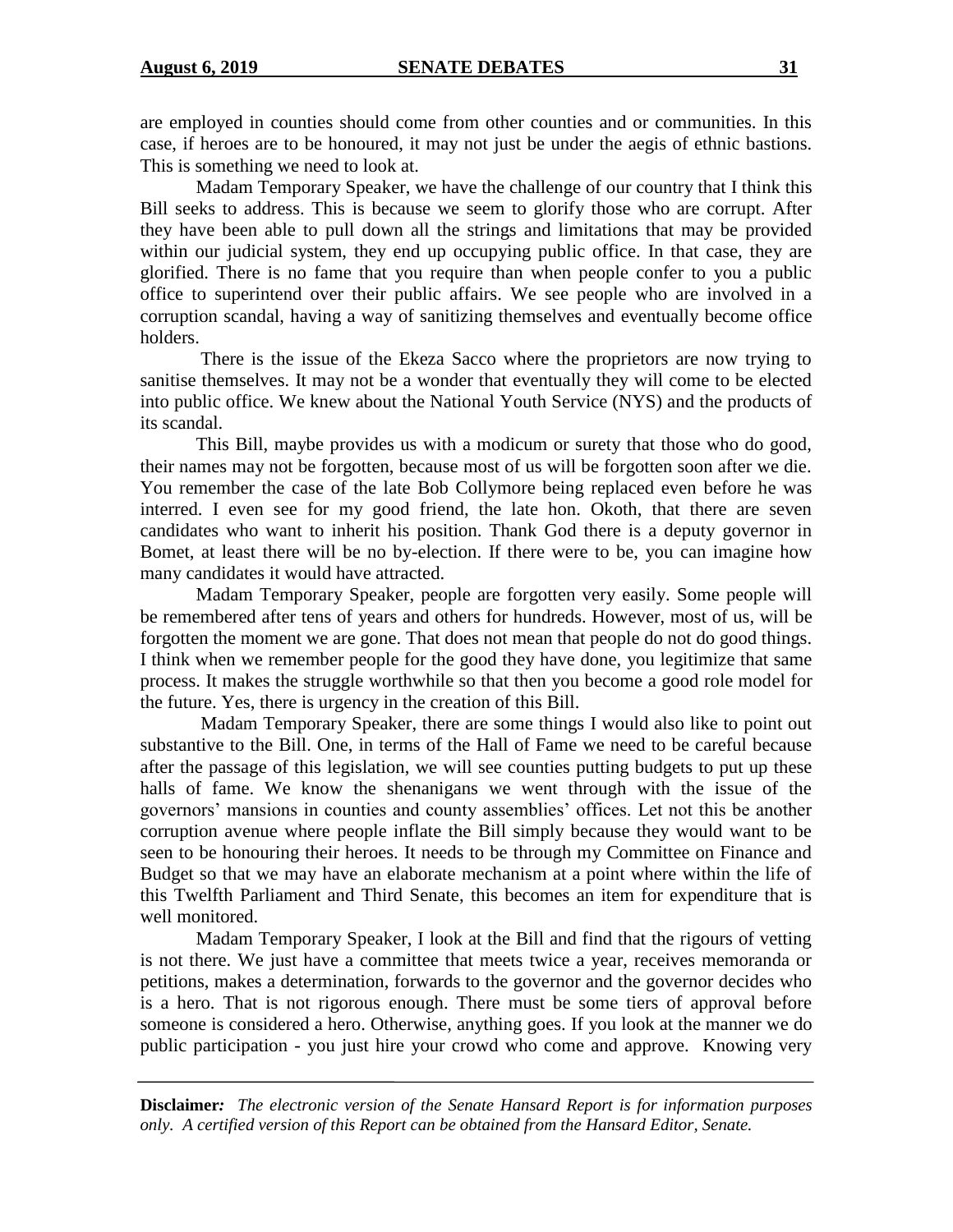well that people can buy their way into fame. We need to provide for a more rigorous way in which people may be vetted for purposes of being conferred with this honour. That is something I would ask that the drafters of the Bill consider even as we go to the Committee of the Whole.

Clause 12(B) enumerates the areas that may be considered for excellence, but I do not see politics. Clause 12(a) talks about leadership, but it is also deliberate to talk about politics. This is because politics is the art of the possible and organises society. Sometimes when we draft legislation; we are shy off our own selves. This is something that I would ask that it be included under some of the things that have been listed there as areas of excellence.

As other speakers have said, do not just put people in a Hall of Fame. Confer them the honour of being named after buildings, schools, hospitals and universities, like the case I brought to this House, of Kenneth Matiba for Murang'a University of Technology. We also have the hostels in our public universities named after people. For example, there is a hostel in my former university, Kenyatta University, which is named after former President Daniel Moi. It is important because when the name is out there, then it evokes more memories.

If you go to Ground Zero in New York, there are names of hundreds of people who died during that incident. However, you cannot keep on cramming all those names. Yes, they are there for posterity and the fountain is always flowing to reflect the tears of the people, but it does not make you realize who these people were; it is just a list of names. Therefore, it is very good when you confer these honours to various buildings and streets.

Madam Temporary Speaker, there was an argument in Nakuru County because Governor Lee Kinyanjui tried to name the streets after the local heroes like Koigi Wamwere. I was very happy because I honour that man. However, there were complaints that he is naming dilapidated roads and giving them the names of heroes. So be it, those roads will be repaired one day. This will ensure that you do not say that you were conferred more honour because a better road that is well-maintained was named after you.

It is not right to have the county governor making the final determination. In the same manner, we have distributed power in the presidency, where the president sometimes is given one name to appoint, the same should apply to governors. The role of the governor should just be ceremonial in terms of who is to be honoured. Why? This is because governors may decide to frustrate the honouring of certain people because they come from a family that was in competition with for power or they may have differed. A governor may be impartial as an individual in determining who is to be honoured, but need to leverage it. It needs to be a little bit clearer.

Madam Temporary Speaker, in Clause 14(7) of the Bill, that power given to county assemblies, in my opinion, should be resident in the main Bill. To me, we are delegating too much power to county assemblies. Let it be clear because it is about how petitions are received and how an application is made. Let that procedure be well stated so that the MCAs can customize it. Otherwise, do we want to have different categories from one county to another? Do we want to have a standard application of the same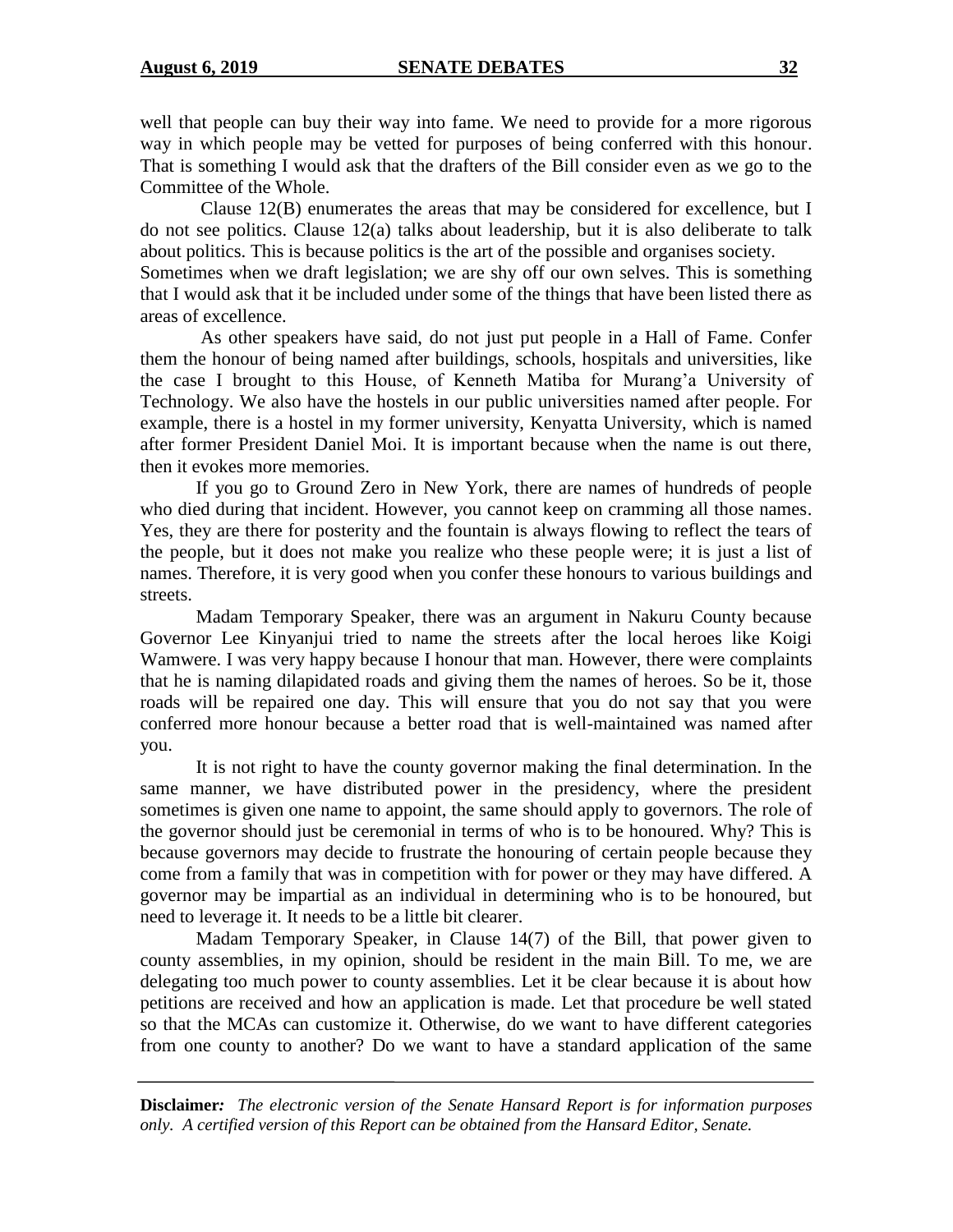procedure? This is for purposes of uniformity so that you do not find that somebody has been conferred with a lesser honour in county (a) against county (b).

I hope this Bill can also speak to the Heroes Act so that there is conformity because there seems to be confusion here. Is it about the Hall of Fame or honouring county heroes? We need to synchronize so that these two Bills can speak to each other because this appears to me, like a devolved version of the Heroes Act, yet the Heroes Act is quite elaborate.

The Nelson Mandela Art Museum in Port Elizabeth is a museum which only contains quotes by Nelson Mandela and Steve Biko. These quotes inspire people to achieve greatness. You do not just want to have a Hall of Fame for names. You also want to see those pronouncements. If you go to Beijing, you will find the Temple of Confucius; it contains statements and quotes. You will find quotes by Zhou and his wife Deng; the Prime Minister and Mao Zedong; these were people who were able to transform their country. It is about words and pictures; it is not just about names.

We would want to see some inspirational quotes in these Halls of Fame, for example, quotes from Martin Luther King Junior. That needs to be captured. We need to have pronouncements, statements and declarations that transformed the society.

Madam Temporary Speaker, when we come to the issue of revocation, how do you guide a governor on this? Even if one might have plagiarized a thesis, or is guilty of a misdemeanor or misconduct, let not the revocation be the decision of one individual to make. Let it also be properly regulated. That idea of just giving somebody a hearing because they are alive is not right. Even for those that are dead; the other day the students at Oxford who were sponsored by Rhodes scholarships, criticized the founder of that scholarship programme because of the atrocities he committed in Rhodesia. When they were asked, they said that when they got the scholarship, they did not sign due to lack of freedom of speech and expression.

When you honour corrupt people, this is a testament of how corrupt regimes and corruption can make somebody to buy their way into fame. I do not think there should be some form of revocation. Let it be a testament. For example, it was criminal to be in Mau Mau war yet that is what that brought us freedom. It was criminal to participate in the second liberation of this country yet that is why we enjoy our democracy.

If you go to Illinois in Chicago, you will find a whole street named after a wellknown gangster, Al Capone. When they take you around they will tell you that was actually a thief. We need that history because history is not replete with good deeds. That is why, if you go to the UK today, people are trying to obliterate the history of colonialism. You heard the pronouncement made by the new Prime Minister Boris Johnson just to get into public office. We need to know, at these critical junctures how the world came to be. We sometimes learn more from failures, bad examples and from the good examples that we have.

This is a timely Bill. It argues the case for good leadership and best practices around management of public affairs and exposition of public policy. I wish to support and ask that we consider redrafting some of these provisions. Otherwise, it is in order to have it in place at this point and time.

**The Temporary Speaker** (Sen. (Prof.) Kamar): Let us have, Sen. Wambua.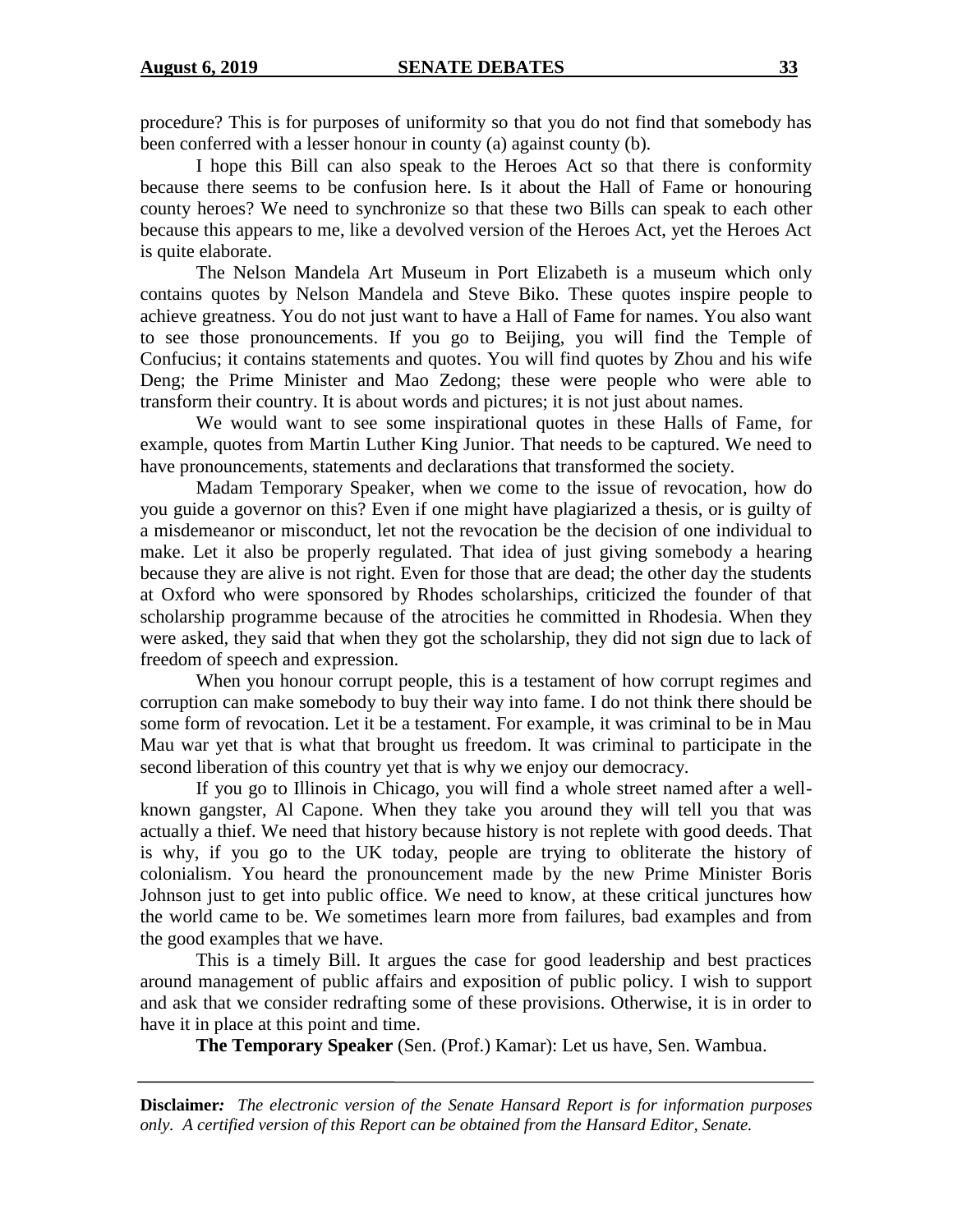**Sen. Wambua**: Thank you, Madam Temporary Speaker. I want to thank you for giving me an opportunity to also add my voice to this very important Bill. I want to state from the onset that I support.

It will be remembered that last week, the Senator of Vihiga County brought a Motion to the Floor of this House on recognition of military veterans. This dovetails well to this Bill that we are debating today.

Madam Temporary Speaker, before I go to the substance of this Bill, I take note that there is a provision in this Bill that we could honour our heroes and heroines posthumously, which is fine.

Madam Temporary Speaker, there is a man from my village who fought alongside the British troops in the Second World War in South East Asia in Burma, which is present day Myanmar. He fought, came back home and died a poor man, and nothing is said about him to date. If enacted into law, this Bill comes in to recognise the input and efforts of those people who died for the course of this nation.

Madam Temporary Speaker, I will speak to only three issues in this Bill. I will speak to the powers of the governor; the selection committee, and an omission on benefits for inductees. On the matter of county governors and their role assigned in this Bill, I fully associate myself with the sentiments and remarks of my colleagues, that perhaps we are assigning far too many powers and responsibilities on county governors.

The decision to designate a public building for purposes of erecting a County Hall of Fame, as captured in Clause 5 of this Bill, should be a matter left to a team and not the decision of one person. There is an issue that almost every speaker has spoken to; on the powers of the governor to remove a person from the County Hall of Fame. My plain reading of this Bill is that Clause 16(2) tries to cure that problem by defining the restrictions or conditions under which a governor will be advised. This is because the decision to remove a person from the Hall of Fame is not a personal decision, but one that is arrived at on advice. Perhaps, there is need to tweak the language and stiffen the conditions for removal.

Madam Temporary Speaker, once again, it will also not be good in public order to have a person who has contributed a lot to the wellbeing of society, the county and the country who, after that, becomes a repeat offender, is convicted by law and we still continue to celebrate them as a hero. Maybe there will be need to tighten the language around that condition. Even as we do so, it should not be easy to get into the County Hall of Fame. Similarly, it should not be easy to be removed from that list.

Madam Temporary Speaker, on the part of the select committee, as captured under Clause 6 of the Bill, it appears to me as more or less just an extension of a county government, who are the Executive and the Assembly. That is so, yet the roles that the committee should undertake go beyond the provisions of the county governments. I would rather see a situation where the selection committee brings on board other interest groups, not just as people who have brought petitions, but as participants in determining the petitions that are brought before the select committees.

Madam Temporary Speaker, you realise that the Chairperson of the County Public Service Board (CPSB) sits in the Selection Committee. The same CPSB also appoints two other public officers. Therefore, in total, the CPSB has influence of at least three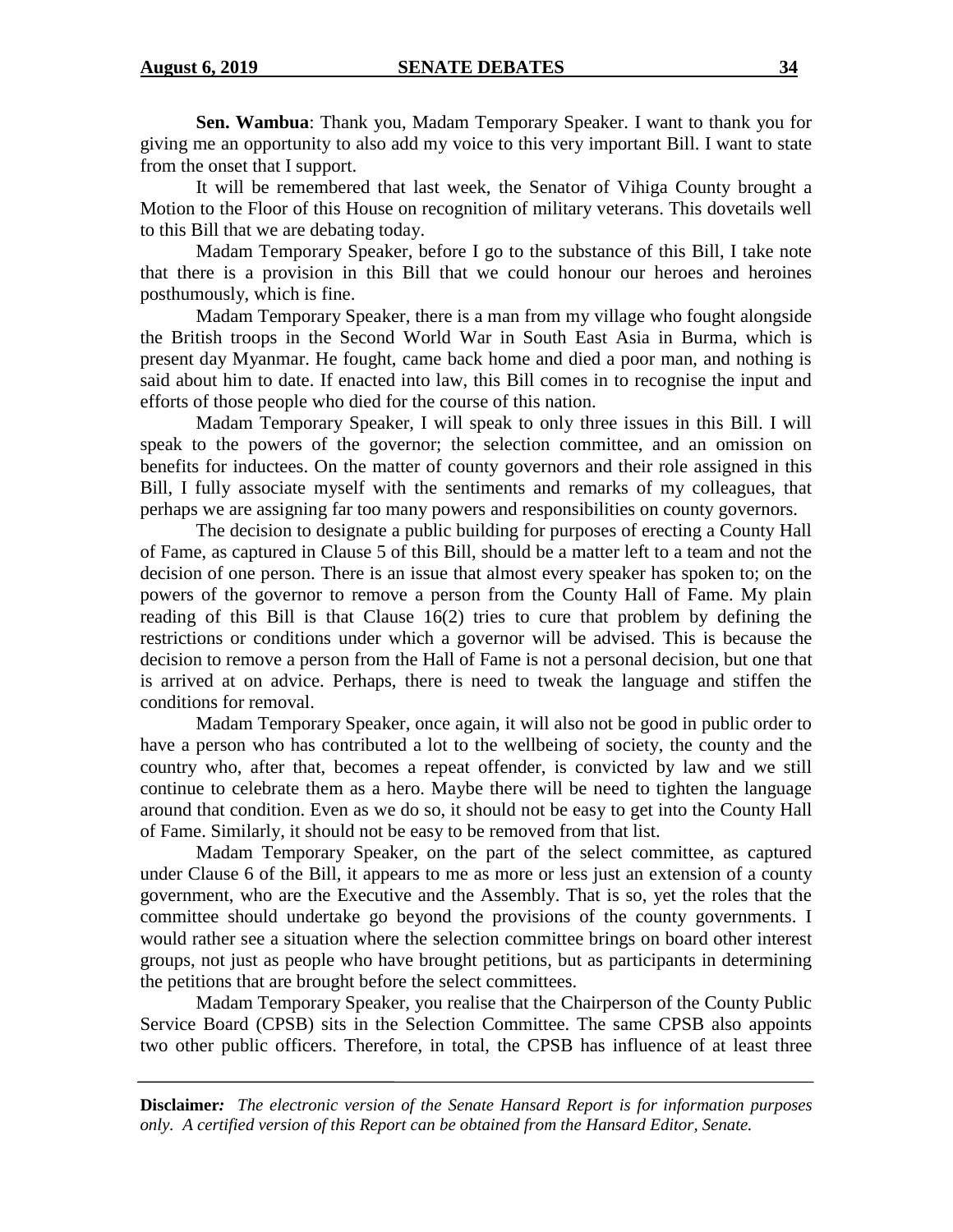persons sitting in this committee. I personally would want to see an expansion on that committee, especially to take care of interests outside the purview of county governments. I am looking at the inclusion of, perhaps, the church and religious organisations; the County Chambers of Commerce and Industry; teachers unions and such interests that are properly established within the counties. That way, the decisions would get the buy-in of a wider population and interests.

Lastly, Madam Temporary Speaker, on the benefits, this has been properly canvassed. Recognition of people and the roles they play in the wellbeing of society, county and the country and your name entered in some register or some plaque is not enough. It would be good if the Mover and the drafters of this Bill would consider a clause on benefits to the persons whose names make it to the Hall of Fame.

I am persuaded to believe that such people, even as a basic recognition or reward, a model parading those people and acknowledging them during national public holidays, is important. As my colleagues said here, we could give them free express passes in public spaces like hospitals and public transport. We could also name schools and streets after them. This is because the whole idea is to immortalize, not just the persons, but their good deeds and contributions to society.

Madam Temporary Speaker, I saw an attempt by the Machakos County Government to erect sculptures of heroes from the community, including Paul Ngei, Mulu Mutisya and Muindi Mbingu. That is a move in the right direction. Once this Bill becomes law, every county should now take it upon themselves to recognise people who have not just made sacrifices, but also put the county before self.

Madam Temporary Speaker, speaking about those people, I always have in mind old people across my county. Most of them are long gone, but they donated pieces of land for the establishment of schools and churches. We need to recognize them posthumously. At the time they were donating these pieces of land, they did not have children of school going age. Therefore, they were not doing it for themselves, but for society and posterity.

Today, those people are long gone and the schools have no recognition of that contribution. These are the kind of people we need to recognize especially at this time when the trend is people not donating land for public use, but stealing public land for private use. Those people who have made those sacrifices of giving out their personal property for public good should be recognized.

With those remarks, I support.

**Sen. Faki:** Asante Bi. Spika wa Muda kwa kunipa fursa hii kuchangia Mswada huu wa ukumbi wa umaarufu yaani, *County Hall of Fame Bill*. Mswada huu umekuja wakati mwafaka ambao siku zilizopita tumepoteza watu kadhaa maarufu, wakiwemo Francis Kadenge ambaye alikuwa ni mchezaji mahiri wa mpira wa kandanda.

Bi. Spika wa Muda, tumeona katika Serikali Kuu kuna sheria ambayo inaangazia maswala ya ukumbi wa umaarufu. Tumeona pia wakati wa sherehe za kitaifa, wengi hupewa tuzo za kitaifa kupitia sheria hiyo.

Mswada huu utazipa nafasi serikali za kaunti kutoa tuzo kwa wale ambao wamebobea katika nyanja tofauti. Itakuwa ni jambo kubwa sana kuweza kusaidia kuwatambua na vile vile kuwatuza kwa zile kazi zao nzuri wameweza kufanya.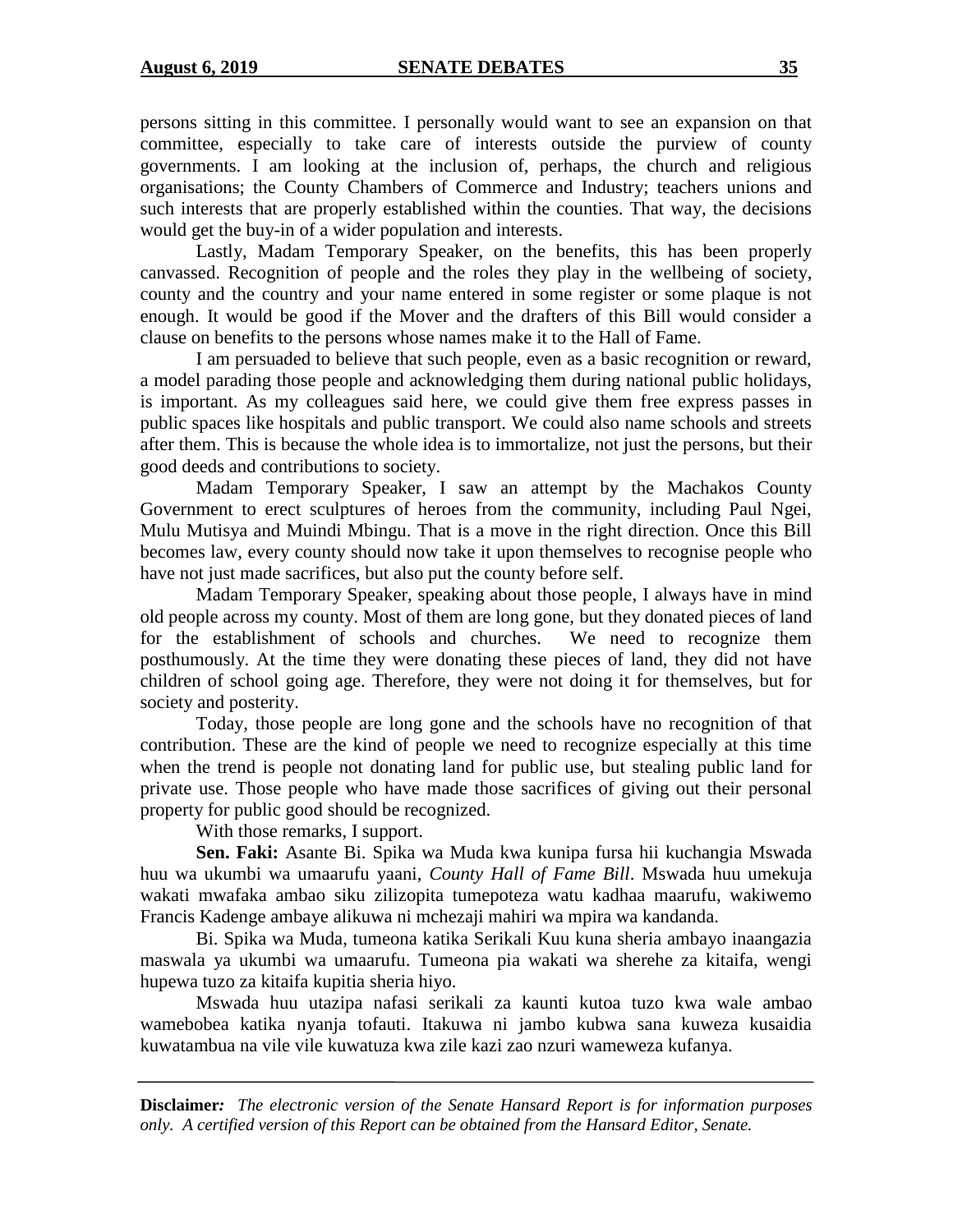Bi. Spika wa Muda, tumeona pia kwamba, katika uchaguzi wa wale ambao watapewa tuzo katika sherehe za kitaifa, kamati husika mara nyingi huangalia mambo kama michezo, utendakazi wa mtu katika ofisi na mengineyo. Haya yote yanachangia pakubwa katika kuchagua ni nani ataweza kupewa tuzo hii. Ninaona katika Mswada huu vigezo fulani ambavyo vimewekwa kuona kwamba wanaochaguliwa ni watu ambao wamebobea katika fani mbali mbali.

Bi Spika wa Muda, swala langu kubwa ni kwamba ile kamati ya uchaguzi, yaani *selection committee,* ambayo imewekwa katika kifungu cha sita, wote ni wafanyikazi wa kaunti. Kwa hivyo, ni rahisi kwao kuhakikisha ya kwamba mawazo ya gavana yanatekelezwa kwa sababu wote ni wafanyakazi wa serikali za kaunti. Hivyo basi wote wana *allegiance* ya karibu kwa gavana. Kwa hivyo hawawezi kupinga maamuzi yake.

Ningependekeza hapa ya kwamba kamati hiyo iwe na watu zaidi kutoka nje, yaani wakaazi wa kaunti ile ambao hawahusiani na serikali ya kaunti kwa jambo lolote la kikazi ama kibiashara. Hii itaipa kamati ile uhuru wa kufanya mambo wanayotaka bila kushurutishwa na sehemu yeyote.

Ningependekeza pia kwamba kati ya wale ambao watakaa katika kamati hii, wawe wamehusika michezoni kwa muda mrefu na vile vile wafanyikazi wastaafu katika nyanja mbalimbali za kibiashara. Hii itasaidia pakubwa kuleta usawa na haki katika maamuzi ya kamati hiyo. Hii ni kwa sababu kamati hii ni muhimu kabisa katika kuamua ni nani anastahili kupewa fursa ya kuwa katika ukumbi wa umaarufu.

Bi. Spika wa Muda, tumeona pia ya kwamba katika Mswada huu gavana anapewa fursa ya kufutilia mbali mtu yeyote ambaye amepewa tuzo kama hiyo kwa sababu ya vigezo fulani. Ingekuwa bora kama sababu ambazo zinaweza kutumika kumpokonya mtu aliyepewa tuzo ziweze kutajwa hapa ili kusiwe na tashwishi kwamba haki imepatikana, wakati mtu amepokonywa ama amefutiliwa mbali ile tuzo ambayo amepewa

Bi. Spika wa muda, tukiiwacha wazi, sababu nyingi zinaweza kutumika kumpokonya mtu tuzo, kwa mfano mtu akipinga maamuzi fulani ya serikali ya kaunti na mengineyo. Inahakikisha kwamba mtu hapewi fursa ya kujitetea kabla ya kupokonywa tuzo ambayo amepewa.

Katika nyanja za michezo, wachezaji wengi wa taifa letu wanaishi katika hali ngumu hivi sasa. Ametajwa hapa mwanadada bondia Conjestina Achieng' ambaye alileta ufahari mkubwa na kuwatia motisha wasichana wengi kushiriki michezo*.* Mchezo ule mara nyingi unahusishwa na vijana wa kiume. Lakini, alitia motisha wengine wakaweza kushiriki mchezo ule na kwa sasa hali yake ya kiafya na kimaisha si nzuri. Hii ni kwa sababu hana kazi ama njia yoyote ya kuweza kupata pesa.

Ninafurahia kwamba serikali ya Kaunti ya Kisii imewatambua baadhi ya wachezaji wa zamani akiwemo Henry Motego ambaye ameajiriwa kama afisa wa michezo. Hapa Nairobi pia tunaona kwamba George Sunguti ameajiriwa kama afisa wa michezo kusaidia kuimarisha michezo katika kaunti.

Bi. Spika wa Muda, Mswada huu utasaidia pakubwa kuweza kutambua watu ambao wamebobea katika fani mbali mbali katika kaunti zetu na vile vile kuwatuza. Pia kutakuwa na vigezo fulani ambavyo vinaweza kutumika kutoa tuzo zile. Tuzo haizifai kutolewa kiholela, kwa mfano kuwapa wafuasi wa karibu wa gavana. Hiyo itakuwa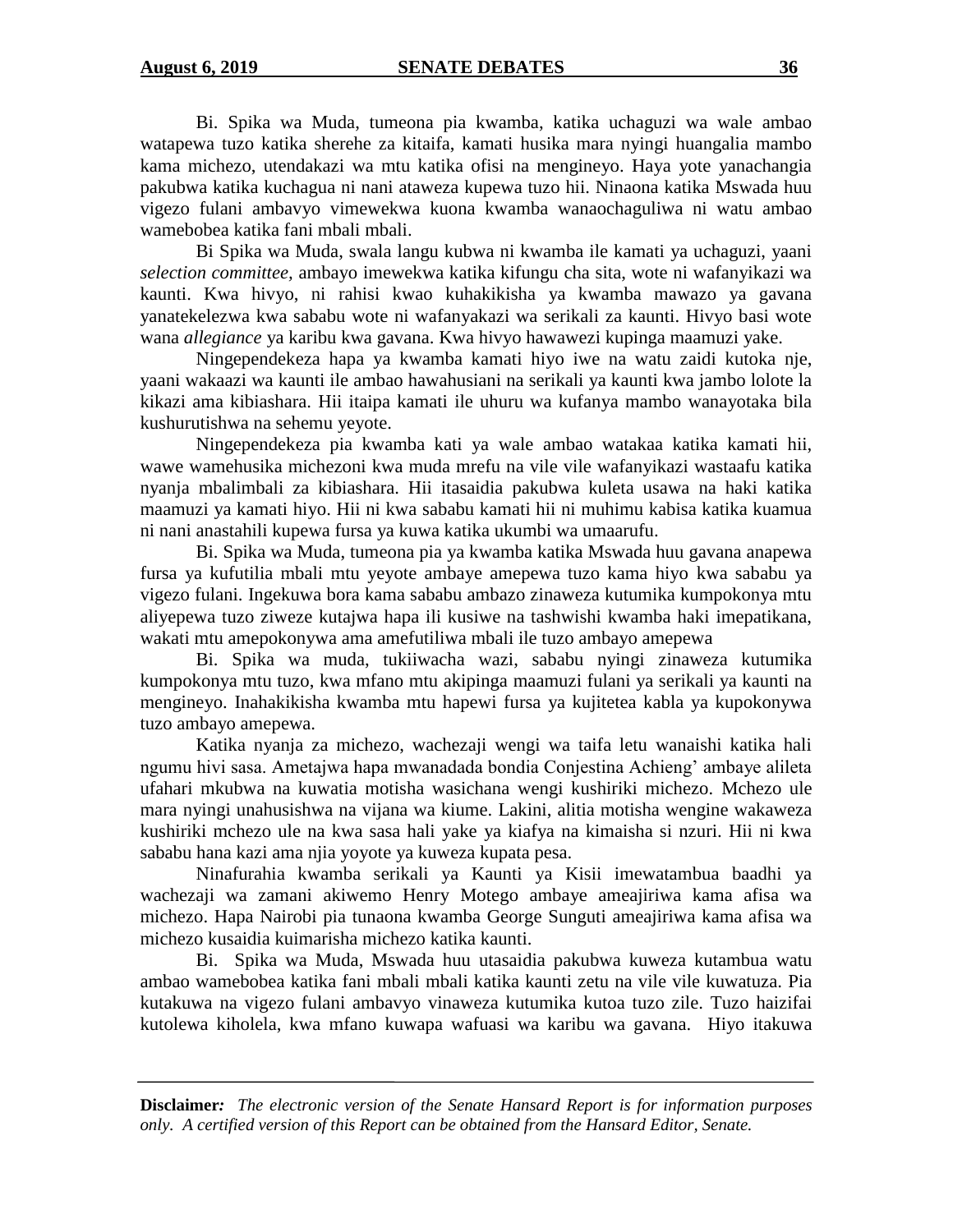imeondolewa, kwa sababu, sheria itakuwa inatoa mwongozo kamili kuhakikisha kwamba tuzo zile hazitolewi koholela na wanaopewa wanastahili.

Asante, Bi. Spika wa Muda.

*[The Temporary Speaker, Sen. (Prof.) Kamar left the Chair]*

*[The Temporary Speaker (Sen. Pareno) in the Chair]*

**Sen. (Prof.) Kamar:** Thank you very much, Madam Temporary Speaker, for giving me an opportunity to contribute to this Bill. I support it because it will help us write our history well. Kenya has not gotten the history of our people right. Our children will know more about Vasco da Gama than they would know about the reforms that Sen. (Prof.) Ongeri introduced in the various Ministries that he went through.

Madam Temporary Speaker, our children will know the history of Europe more than the history of our own people. No wonder we have a lot of streets named after heroes that we never saw. Therefore, I support this Billl because we will be able to write our history in a better way, and our children will be more informed than ourselves.

As I was reading this, I remembered that when I was in the East Africa Legislative Assembly, I once attended the National Independence Day of Tanzania. I saw something that was extremely different from how we deal with our celebrations. The most important people during the celebrations in Tanzania are their past heroes. They will talk about Nyerere more than the sitting President. This is because they have written their history well and learnt to appreciate.

Madam Temporary Speaker, it is my hope that by having the County Hall of Fame, we will be able to recognize our people and be an appreciative society. This will ensure that we appreciate what people like Oloitiptip and Ole Tipis did, as you know them from your county. This is because these are people who had a lot of impact in the history of this country. However, when you ask our children about them, they do not even know who they are and yet, we know the history of other countries more than ours.

Therefore, we believe that this will be an opportunity for us to research and know those whom we want to honour posthumously and at this time. We know that there are people who have made an impact in this country and nobody has remembered them.

In the Objects of this Bill, I like the fact that Clause 3 (a) talks about recognition, by counties, of persons who have made significant contributions to the county or country. This means that the hall of fame will be a national asset. For example, I expect Sen. Kasanga to be in a hall of fame in Turkana. If she has had an impact in architectural building, she should be recognized in Turkana because they have recognized a skill and a Kenyan. I hope that we will not limit ourselves to the counties that we come from. I would like to see people honoured more for what they did for the country.

Madam Temporary Speaker, Clause 12 talks about a person who may be inducted to the county hall of fame. Clause 12 (b) talks about a county or country, whereas Clause 12 (c) talks about a State or Public officer who has made an exemplary contribution to the betterment of the county government. I have a little problem with that. This is because a State officer may be a resident of Uasin Gishu County, but has an impact in Kitui.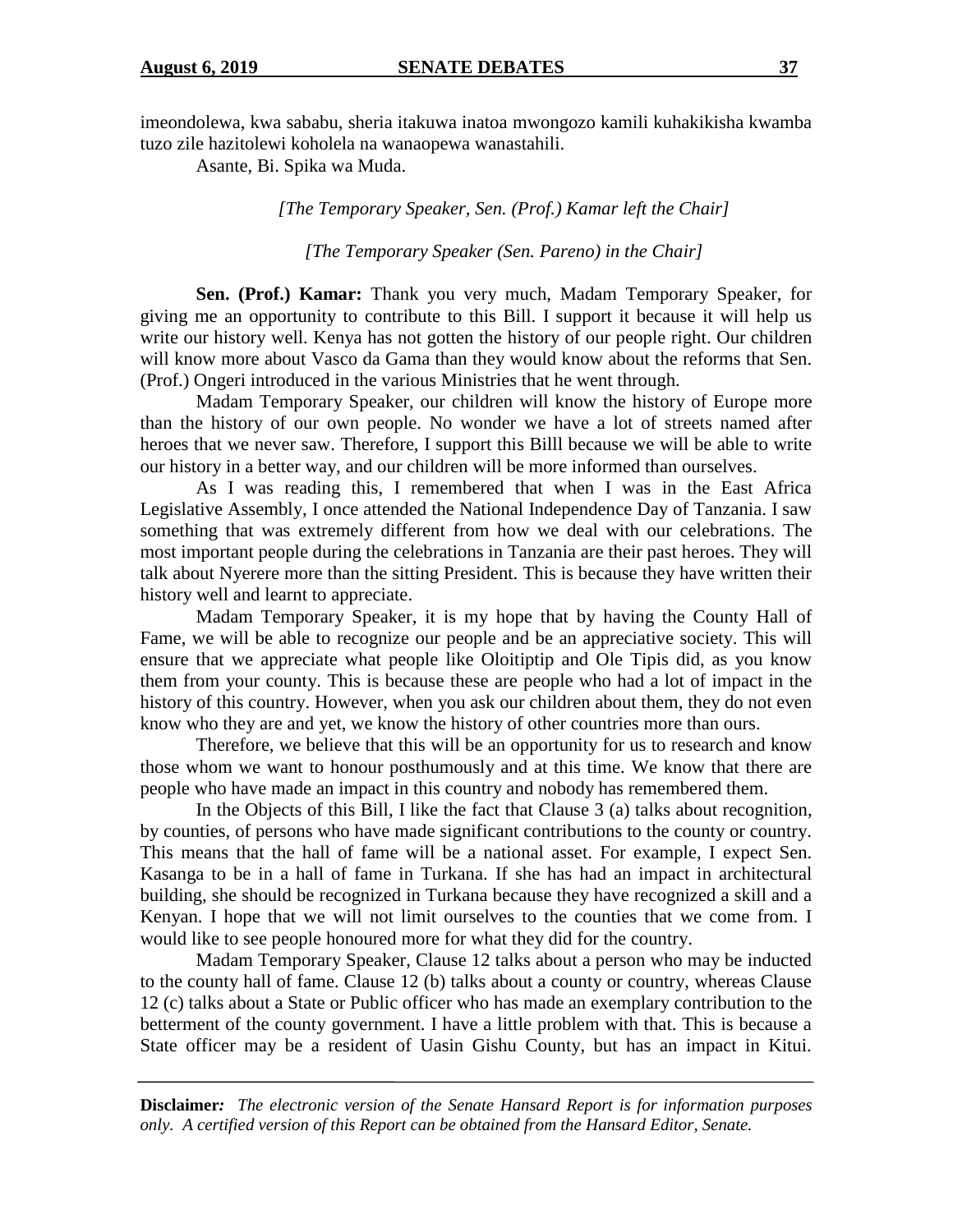Therefore, is it Kitui County alone that will recognize him or her or the people of Uasin Gishu will want to recognize the person as what Kenyans call 'their person'? As we define a public or State officer, it is important to appreciate the person who has had an impact.

I persuade the Mover of the Bill, the Senate Majority Leader, that Clause 12 (d) should be-

"a person who has otherwise brought honour, glory and pride to a country or county."

By doing that, we will allow for flow of recognition and recognize a person for an impact that we want to share as a country. It should be an impact that a person has done nationally, not necessarily because they come from a particular county. We need to recognize people who are not necessarily limited to the county. We need to spread it out and recognize people who have made an impact, whether or not they come from a particular county.

The reverse should also be done. If a person has made an impact nationally, they should be recognized. This will also nationalize us. For example, the minute Uasin Gishu County recognizes Sen. Pareno for the impact that she has made as the ODM chairperson of elections, it will recognize her as a person. That name should be processed the way they have articulated in the processing.

My plea is that we do not limit the hall of fame to only have names of people who come from a specific county. This is because within the counties, there are State officers and people who have had an impact.

I say this because we have people like Sen. (Dr.) Musuruve who have had a lot of impact in special schools in Uasin Gishu County. It is possible for a special school in Uasin Gishu to process her name for the hall of fame because she was able to launch books for the deaf in Uasin Gishu County. It was the first place that the books were launched. So, that should not limit us to say that somebody else has to look for her elsewhere. She has already had an impact. Therefore, I hope that we will freely recognize Kenyans who have had an impact. We can recognize a Kenyan for one item in Uasin Gishu County and the same person is recognized for something else elsewhere.

I also agree with what Sen. Mwaura said; that there has to be a story behind the person. We have to read about that person and what they have done to be inducted to the hall of fame. This should not be limited to the county because we want to recognize contribution. The Committee should not limit itself to the counties when they are searching, just the way universities do. They look for something they want to recognize a person for, and it does not matter whether or not that person is alive. They can even do it posthumously or recognize an international person. This is what the hall of fame should do.

I support the proposal that we should have an amendment for the county assembly to approve the persons. The importance of that approval is that the county that is recognizing the person will get to know about them. We know that our counties are progressing and very soon, they will be having live transmission of their proceedings, which will also be in the HANSARD. They will be able to describe and honour the person before the approvals are done. So, it is important that we do that. I also support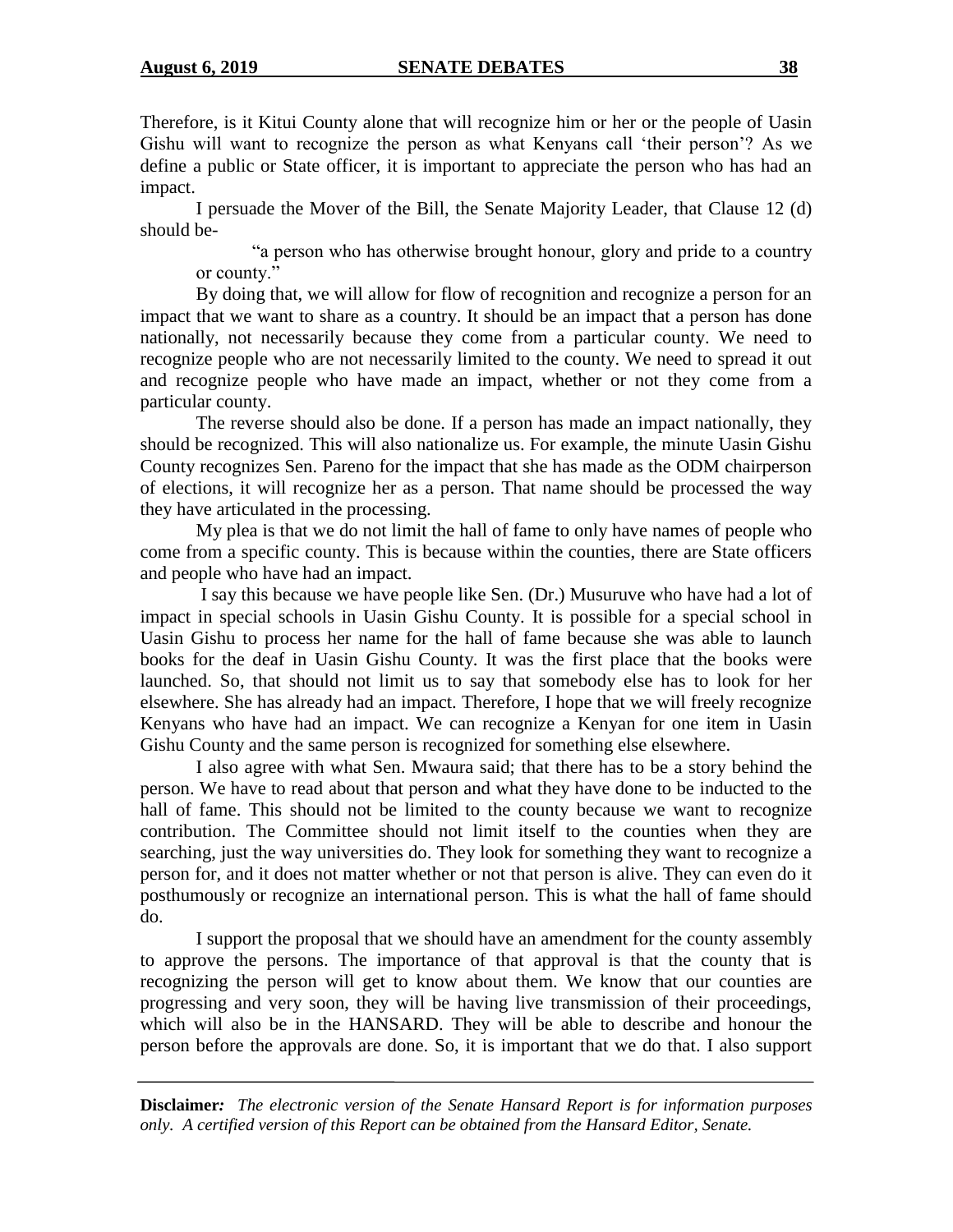my colleagues who have said that it should not just be the hall of fame. Let us see those names out there and recognize them. We have many roads and buildings; let us recognize our people.

Madam Temporary Speaker, with those remarks, I support.

**Sen. Kasanga:** Thank you, Madam Temporary Speaker, for giving this opportunity to add my voice in support of this Bill. Anything that can add towards celebrating achievement and people who have contributed to our society is something that we have to support and approve.

We recently debated a Bill in this House on museums and houses of national heritage. This Bill reminds me of that. It brings the importance of leaving these stories for young people to know and understand where they come from and how their communities and environments have been shaped by these people that we want to celebrate in this Bill. So, it is something that I truly support.

I will speak on it a little bit more. The framework provides for the recognition by counties of persons who have made significant contribution to the county as well as the country, which is of great importance. Although we have national leaders who have contributed nationally, there are also those who contribute in a smaller way in the village, wards or counties and require their own level of recognition. Therefore, I appreciate the fact that we are looking at it from a county and national level.

Clause 5 states that:-

"A county governor may, for the purpose of Section 4-

- (a) erect a county hall site n such a manner as the county governor may consider appropriate; or
- (b) designate a permanent public site or public building or such a part of a permanent public building within the county that the county governor may consider appropriate to serve as the county hall of fame.

Again, just as we debated the houses of heritage, there can be a convergence at this point. We do not need a specific space allocated for this. Rather, it should become part of a museum or a house or national heritage. This is because we are telling a story of the past that has been created and affected the future persons. The Mover of this Bill should consider a mergence of some area in that sense.

When it comes to the Committee, its composition needs to include some special interest groups. The Mover should consider that. He has only accommodated for county assembly, county executive committees, chairpersons of County Public Service Boards and two public officers nominated by the county public service boards.

There should be a slight expansion or re-composition of this to include some special interest groups. Also, some of the people who are in this Hall of Fame can sit in this committee to help in vetting or coming up with the pre-requisite tasks that the Committee is supposed to have. This is because we need new blood in this composition that has been given here. An expansion of that, a consideration of special interest groups or persons who qualify to be in the county Hall of Fame can be considered to be part of the committee.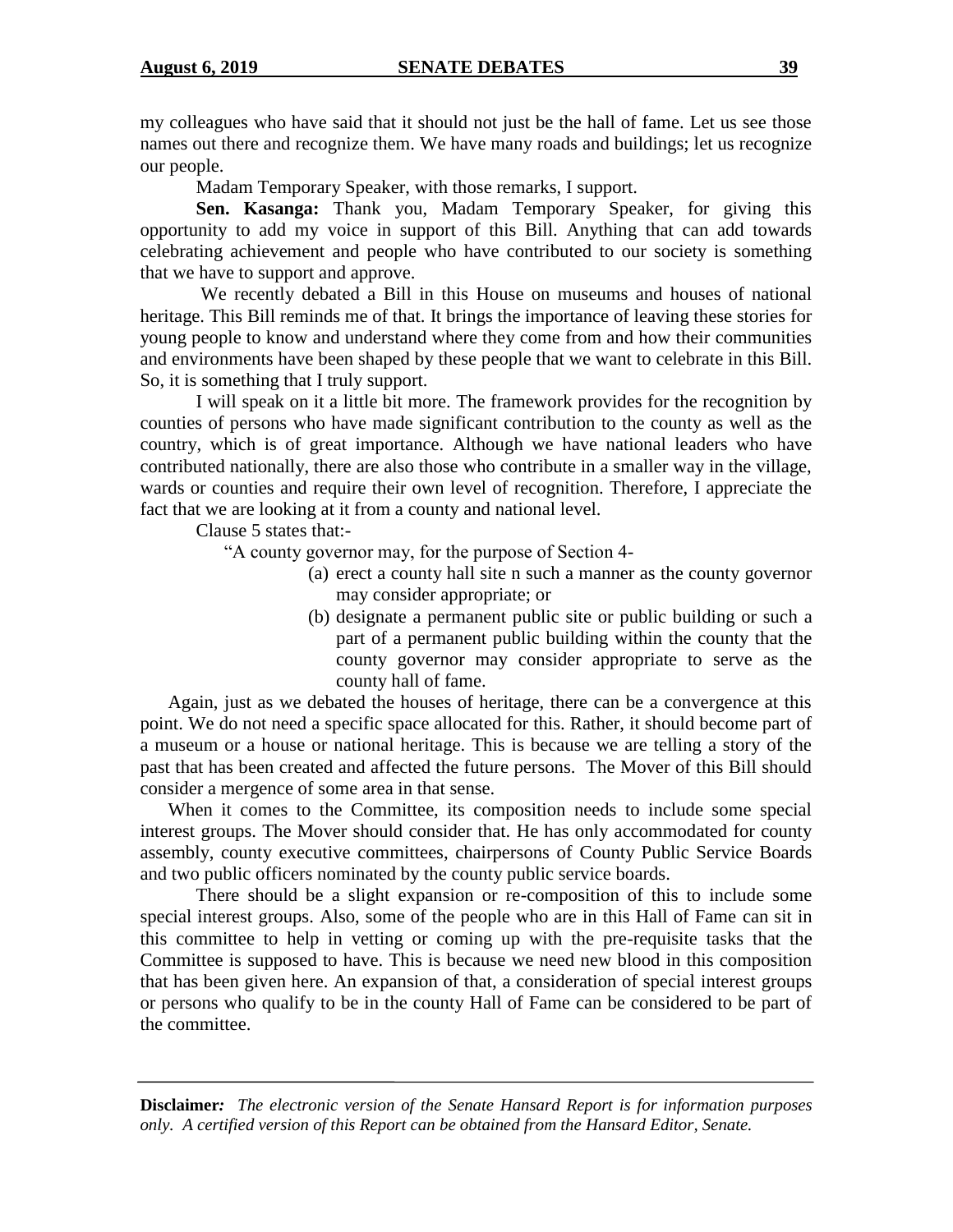In the procedures given for the functions of the committee, I agree with the Mover of this Bill; that looks really good. The idea of disclosure is important to be added in the Bill. Many times we have a lot of conflict of interest. We have seen that in a lot of the issues that we have, where people fail to disclose conflict of interest. So, it is important that, that is included.

Madam Temporary Speaker, regarding the persons who may be inducted to the County Hall of Fame, the Bill has given a breakdown of the person who should be looked at. I agree that we should celebrate Kenyans. Let us not have a situation where we saw somebody like the *Githeri* Man being celebrated, and up to this day, we do not know how the decision to honour him came about or what impact he created for the environment around him. I like Clause 12 that sets out how a person can apply to propose somebody to the county Hall of Fame.

Regarding notification and public hearing, this is a section where I would like to laud the proposer of this Bill. This will increase the threshold. When you call people for public participation to give their own views on how that person has lived or the contributions he has made, we can be sure to see a better view of the person that we are talking about, and this can deter the cheats. Hopefully, as Kenyans become more politically aware and mature, we can cease to celebrate people for the sake of it. We can cease celebrating thieves, hooligans or sensational characters, and begin to celebrate those who actually make a contribution to the society. I like the idea of the notification, public hearing and involvement of the general population in vetting these people.

I want to agree with the Senators before me and believe that the county governor has been given too much power in this Bill. I do not think the county governor needs to be part of this. A select committee can make the final determinations of the committee that has been proposed to look into the petitions on who should be in the county Hall of Fame. Leaving the final word to the governor is giving him a little too much power. I believe he is a very busy man, and we have a lot of potential good leaders out there who can handle this task as it needs to be.

It would be good for it to be away from the county governor and the politics---

**The Temporary Speaker** (Sen. Pareno): I hope when you say "busy man" it involves both men and women.

**Sen. Kasanga:** Yes, Madam Temporary Speaker. It involves both man and woman. I am very sensitive to gender. When I say "him" it means a human being – both male and female.

If possible, I would like to strike out the sections in which the county governor is involved in the tasks that he has been given. The proposer should consider other methods that we can use to get the final determination of the person who has been proposed into the county Hall of Fame.

Madam Temporary Speaker, the idea of county assemblies enacting legislation is also good because that is for posterity. It is a system that is set in law in the counties and can see itself through time. I believe that is a good addition to the Bill.

Part 5, Clause 18 states as follows:-

"The select committee may receive historical items or artifacts donated to it for preservation in the county hall of fame."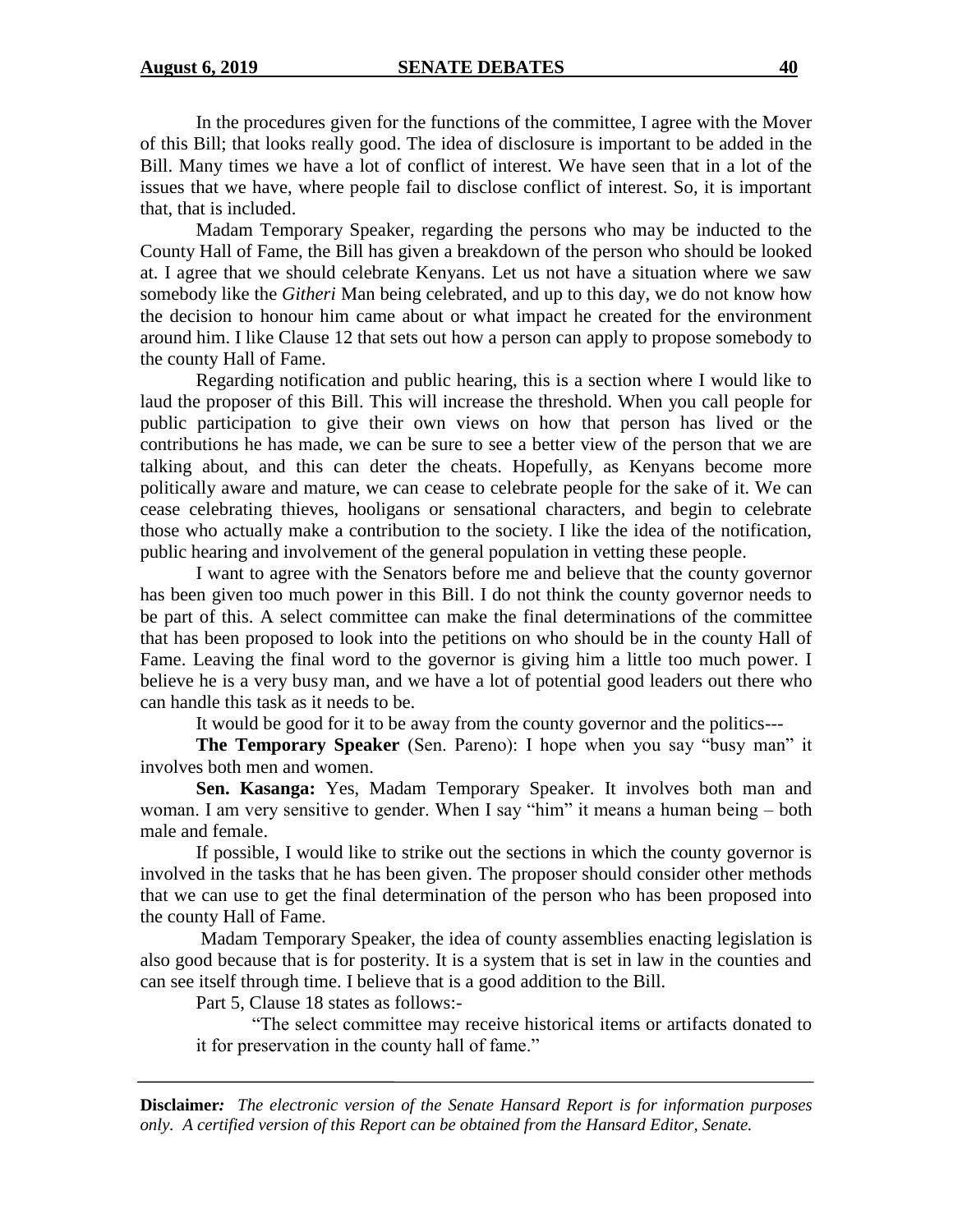This is the convergence I was talking about earlier; that where we have historical buildings or museums within the counties as we debated in the Bill previously--- If these are set up, then this is an area where this Bill can find convergence. We do not need different houses to host artifacts and these halls of fame when we already have historical buildings and houses of heritage.

There are some areas for improvement in this Bill, but I support it. I support the idea that we can get to know the history of our people. We can get to hear the stories of people who have contributed most to our environment and shaped it. When we were debating the Motion by Sen. Mwaura on the late hon. Matiba, I was shocked to learn a lot of things that I never knew. What Sen. (Prof.) Kamar has said is true; that we learn more about Europe and our neighbours than we do of ourselves in our school education system.

In fact, last week I was in Uganda and visited the Kingdom of Buganda. I realized that we learnt about it school, yet I do not know, through history, the strides that the late hon. Matiba did to shape this country to where we are today. It is a democracy that we absolutely enjoy, and is the reason some of us have made it to this House of Parliament.

Madam Temporary Speaker, I support this Bill with amendments. I thank the proposer of the Bill for bringing it to this House. I pray that it will see the light of day when history is transmitted to our young people, so that they can understand where we are at today.

Thank you, Madam Temporary Speaker.

**Sen. (Prof.) Ongeri:** Thank you Madam Temporary Speaker for giving me the opportunity to also contribute to this very important Bill, which has been brought to the Floor.

The County Hall of Fame Bill is a belated Bill. This Bill should have come at the time when there was struggle for Independence. Unfortunately, the people who were recognized to get the Order of the Burning Spear from the Imperial British Government were those who were recommended by the chiefs, District Officers and the District Commissioners. Those were colonial DCs and DOs and, therefore, did not have a wider perspective other than owing allegiance to the government that they were serving.

This country has gone through a long transition. If you remember, at Independence we had eight provinces. Today we have 47 counties. It is quite easy that somebody from the obscure area of Turkana, Kisii, Nyamira or Wajir Counties would not be recognized for something that has not brought that individual man or woman to the forefront to be recognized for the Hall for Fame in given locations - either a sub-county or the county today.

If the past experience is anything to go by, I think we have learnt our lessons. I will give you an example. During the Olympics Games in Germany, the quartet made up of Julius Sang, Robert Ouko, Charles Asati and Munyoro Nyamau broke all norms. If you recollect in 1972, the manner in which they ran the 4 by 400m relay, it is rather obvious that by today they should be in the list of honour in this country. They broke all norms. They did not even think about themselves. What happened to these individuals? Ben Jipcho died and other people are languishing in poverty. They are very sick in hospitals, and yet we have not recognized people who brought honour and fame to Kenya, leave alone the counties where they come from.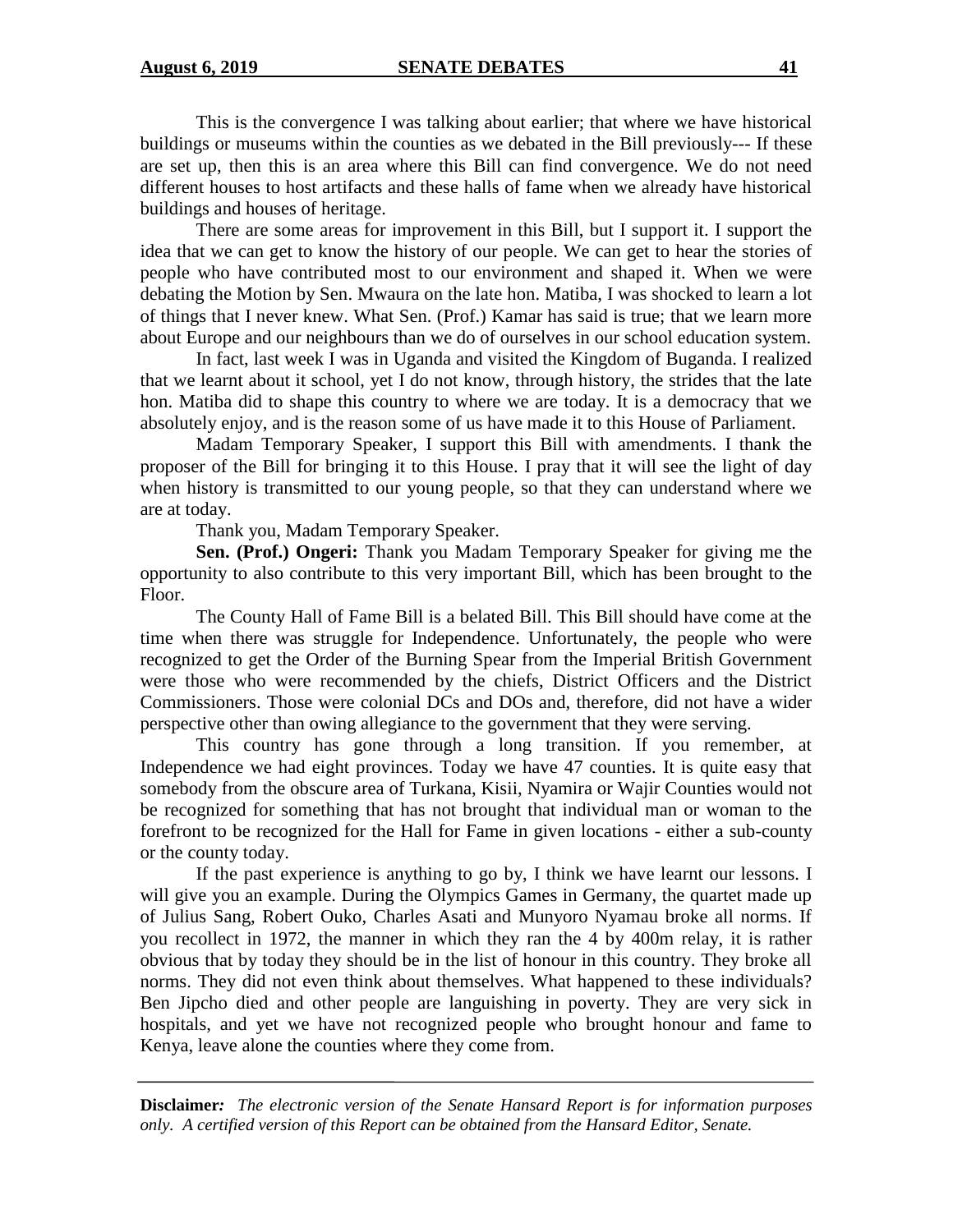We do not have to hustle about it, but think about posthumous recognition and create a hall of fame for past performers.

Let us have an example of my own uncle called Nyandika Maiyoro. He went running in Vancouver without shoes. When he was told that the six miles race had started, he asked where other runners were. He was told that was his race, but he did not understand English. He took off and recorded one of the best timings. He won bronze during the Commonwealth games.

We buried him the other day, and the only recognition he had was a house at Kisii Stadium that a colonial District Commissioner (DC) gave him. He used to live there but with no title deed for that land because it is part of the property of the stadium. We have had to insist that he must be considered for a house outside the stadium posthumously for his family. Therefore, when this Bill becomes an Act of Parliament, it will recognise such kind of heroes who performed well.

Naftali Temu is another person who brought glory to this country in Mexico in 1968. Europeans said that Africans run like monkeys, but that did not bother him. The other person is Ben Kogo. Those are the people who brought fame to this country. Naftali Temu won 10,000m in a record time. Henry Rono broke a spate of records. I was then the Chairman of Kenya Amateur Athletics Association. Up to today, most people do not know that that gentleman comes from Nakuru, and nobody has ever mentioned him in the annals of history in this country. These are people who went down fighting for this nation.

We also have the heroes who fought for our Independence. I used to live in my village called Gesusu. At that time we used to do Kenya African Preliminary Examination (KAPE), and I was preparing to go to Form One. A person drove through my home in Keroka and then went to Masimba and Gesusu. I was told that it was the late *Mzee* Jomo Kenyatta. Since there were many of us, many of our parents and grandparents who were involved in the *Mau Mau* liberation war used to manufacture guns in the homestead that I came from. When he left there, he was apprehended and taken to Kapenguria.

We have people like my late father, the late *Mzee* Moturi, another *mzee* who was the father of Silas Moturi. I have forgotten the other name because there were two Moturis; one from Gesabakwa and another one from Chibwobi. Those are people who fought and manufactured weapons for the liberation of this country. Today, nobody remembers anything about them, other than those of us who have carried the history with us and can tell the public what happened.

We ought to know that there are people who fought for this country, but have gone unrecognized. History will completely miss them out. Our young generation and the generation to come will not be in a position to know who they are. They include political leaders who heralded this country to full Independence, but we have not recognised them.

There are those who have distinguished themselves in agriculture. As you know, agriculture is a fully devolved function to county levels. There are people who made strides in improving on small-holding farms that we have today. Their sweat, mind and energy have gone into food production. In spite of that, the food they handle, whether it is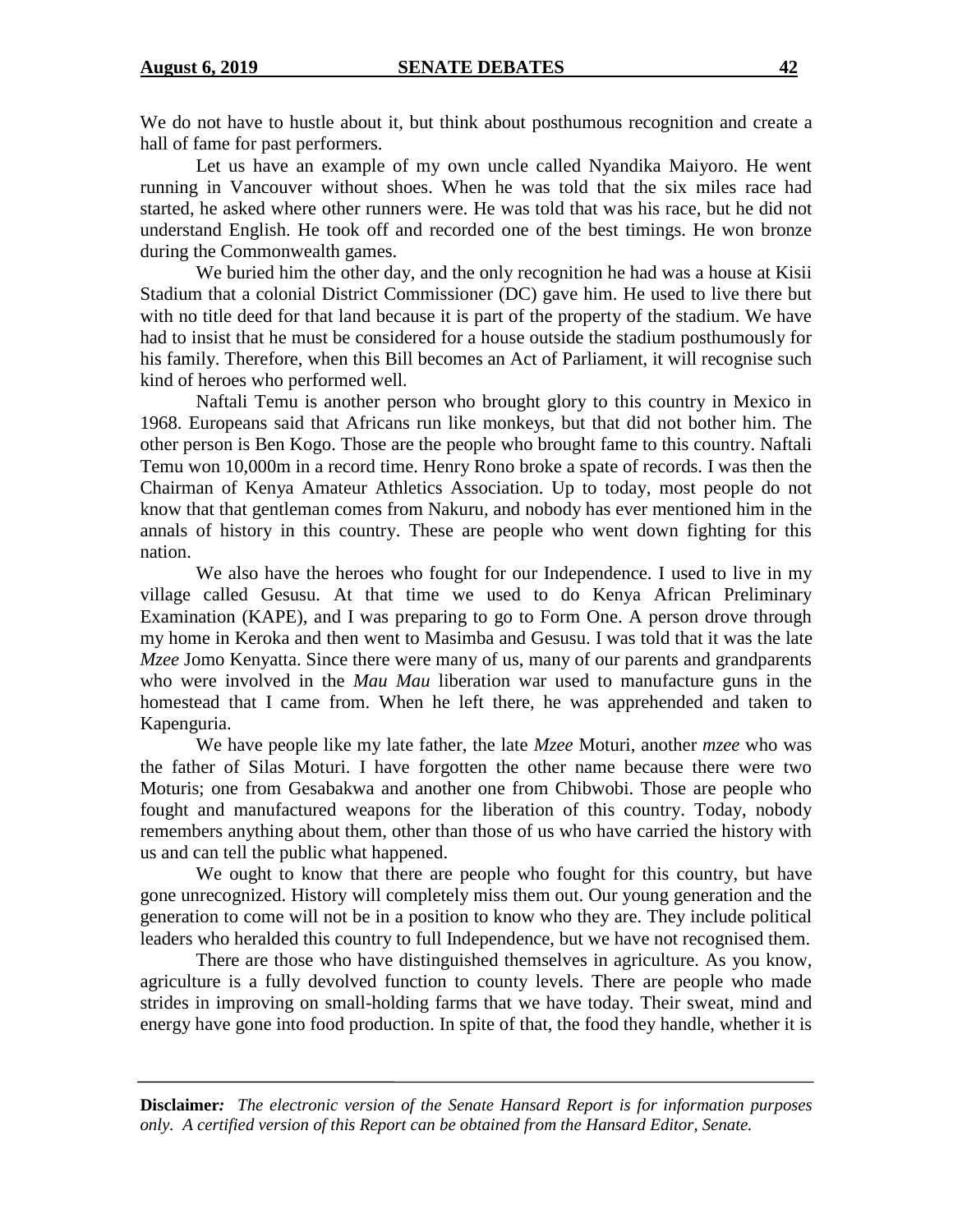maize, wheat, rice or whatever, is wasted. Therefore, their effort is not recognised, and they are paid peanuts for their produce.

The people who have made discoveries or local inventions and innovations have not been recognised. Therefore, their efforts have gone to waste. What about our artists? I am talking about songwriters. If you remember the Kenyan tunes, the *sambas* and *rhumbas* of the African type, they were the most scintillating and captivating. When you got to the floor, you would get well if you were sick.

Today, we have got some acrobatic standings which have no meaning. They only end up breaking your bones or ribs if you happen to take a wrong direction. That is the culture we are perpetuating, instead of perpetuating a culture that gave us not only accuracy in what we perform, but also told us about the story of our people; where they came from and where they are going to. These are the kind of things we need to remember.

When I was the Minister for Technical Training and Applied Technology, I was amazed at the kind of skills and talent galore that we had in our people. No wonder if you walked on Biashara Street, Moi Avenue and River Road, they were occupied by foreigners who were doing retail businesses. As soon as we imparted skills, artisans who perfected their skill performances drove out all those who used to be on Tom Mboya Street and River Road, and they went to Industrial Area. Industrial development in this country came because the *Jua Kali* people took over. If you go to Gikomba Market and what have you, the items being produced there are as a result of the skills and knowledge that is inherent in our people.

I made a proposal that there are those who may not have gone to traditional schools or universities, but in their own specialization, they are master craftsmen. They did not have to go to the universities to get PhDs, but are master craftsmen. They can do an antiquity table for you, yet they are not being recognised and assimilated into our society. These kind of people find fame within the local area because they are known for their expertise.

There are those who used to make clothes using sewing machines. Nowadays, the machines make clothes according to the sizes that some of us cannot fit in. If you went to a local tailor and they took your measurements, they would give you a fitting that takes your body characteristics without missing anything. I appreciate science and technology and the rapidness of doing things, but we have people who do little embroideries.

The Maasai women who make embroideries have found fame in other places. We also have the *kiondo.* I tried to patent the *kiondo* that kikuyu women used to make, and before I realised, the Japanese Government had done a patent for synthetic *kiondos*. Therefore, we lost out on what I would call an intellectual property, which would have brought a lot of money to the poor women from the former Central Province in Mt. Kenya region, who were studiously doing the *kiondo* weaving.

The Koreans took the idea of the fans, beds and mattresses that we used to make from papyrus. These are things that could be improved on to get better things, yet those people are not recognised.

We have a broad spectrum of people who can be recognised in the Hall of Fame, instead of trying to cram about *sokolo kolo bangshai*. When I went to school, I was made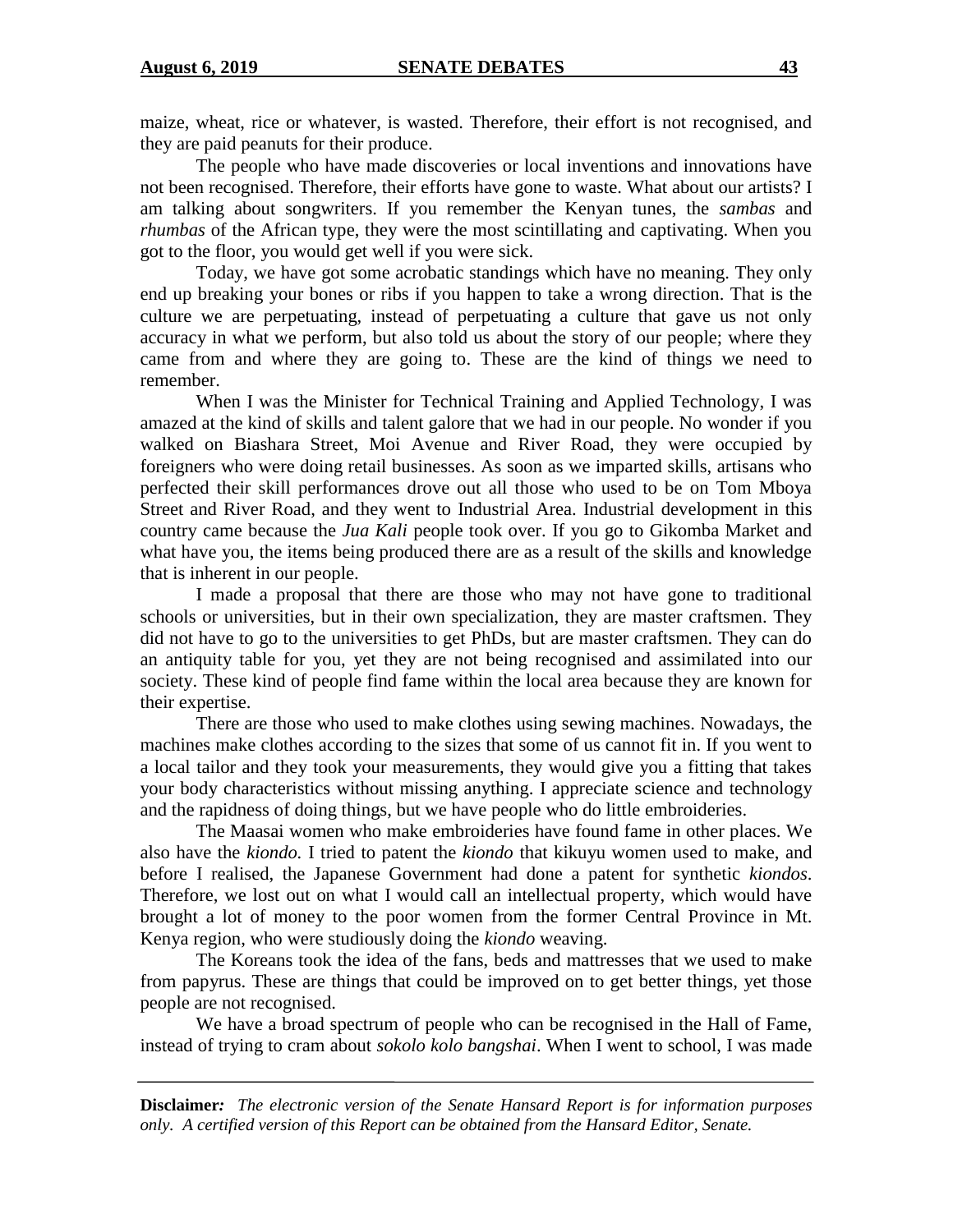to believe that singing *sokolo kolo bangshai* meant that one knows English. That is nonsense. I did not know what *sokolo kolo bangshai* was all about, yet I was told to recite it left, right and centre. When I learnt it, I was told that I was learned, but I later realised that being learned had nothing to do with the *sokolo kolo bangshai* language. To be learned, I had to acquire and assimilate the knowledge, which would then propel me to the next level.

Africans used to perform cranial surgery. The surgeons in Kisii could operate an individual and even remove the haematoma. They used a furnace to burn the *panga*. As they did the infusion on the skull, the hotness of the *panga* would cut, but also cauterise the arteries and that stopped the bleeding. That is the same technology that is now being applied in our theatres. When a doctor wants to stop bleeding of a patient in the theatre, he cauterises him using electrical cauterisation method. The traditional surgeons knew how to do the same thing, but they are now gone.

Traditional birth attendants were also able to do a lot of things. If I get into history, I will give a lot of information. We should use this Bill to appreciate people who have done things from a historical perspective. We should also acknowledge people who have excelled in economic activities, sports, business, music, arts, journalism, academia and research. When this Bill becomes law, we should not use it to reward our friends.

I have a problem with the selection process. When considering people to be included in the Hall of Fame, we should consider heroism, sacrifice for this nation, bravery, patriotism, leadership for the defence of this nation or county and people who have contributed to the betterment of the country or county. People like Sen. Olekina who planted 100 million trees to save Mau Forest should appear in the Hall of Fame because he is creating and recreating the environment.

The selection committee is heavily weighted on the governor's side. Those who are here and are aspiring to be governors should not take this mantle. We should adopt the model that is used in the office of the President, where a committee gives recommendations on the people who should be given national honours. That will help us capture people of consequences to the county and national welfare. That is the only problem that I have with this Bill. We have to create regulations on how this process will be conducted when this Bill becomes an Act of Parliament.

I support this Bill. It is a good Bill that we should domesticate at the county level, and the national Government should take a cue from it. We should not just reward political successes, but people across board.

With those few remarks, I support.

**Sen. Olekina:** Thank you, Madam Temporary Speaker. I rise to make a few contributions to this timely Bill, which is intended to reward greatness. In America, the Hall of Fame is categorised in different fields and is used to reward legends. I have skimmed through this Bill and do not understand how one can reward legendary, when the county government administration and the public service board hold all the powers. How will they measure greatness?

The Bill is good but needs to change because we are not trying to reward politics. Instead, we want to reward legends in the sports field, business and other areas. We can also reward people who have contributed to our cultural heritage. We need to think about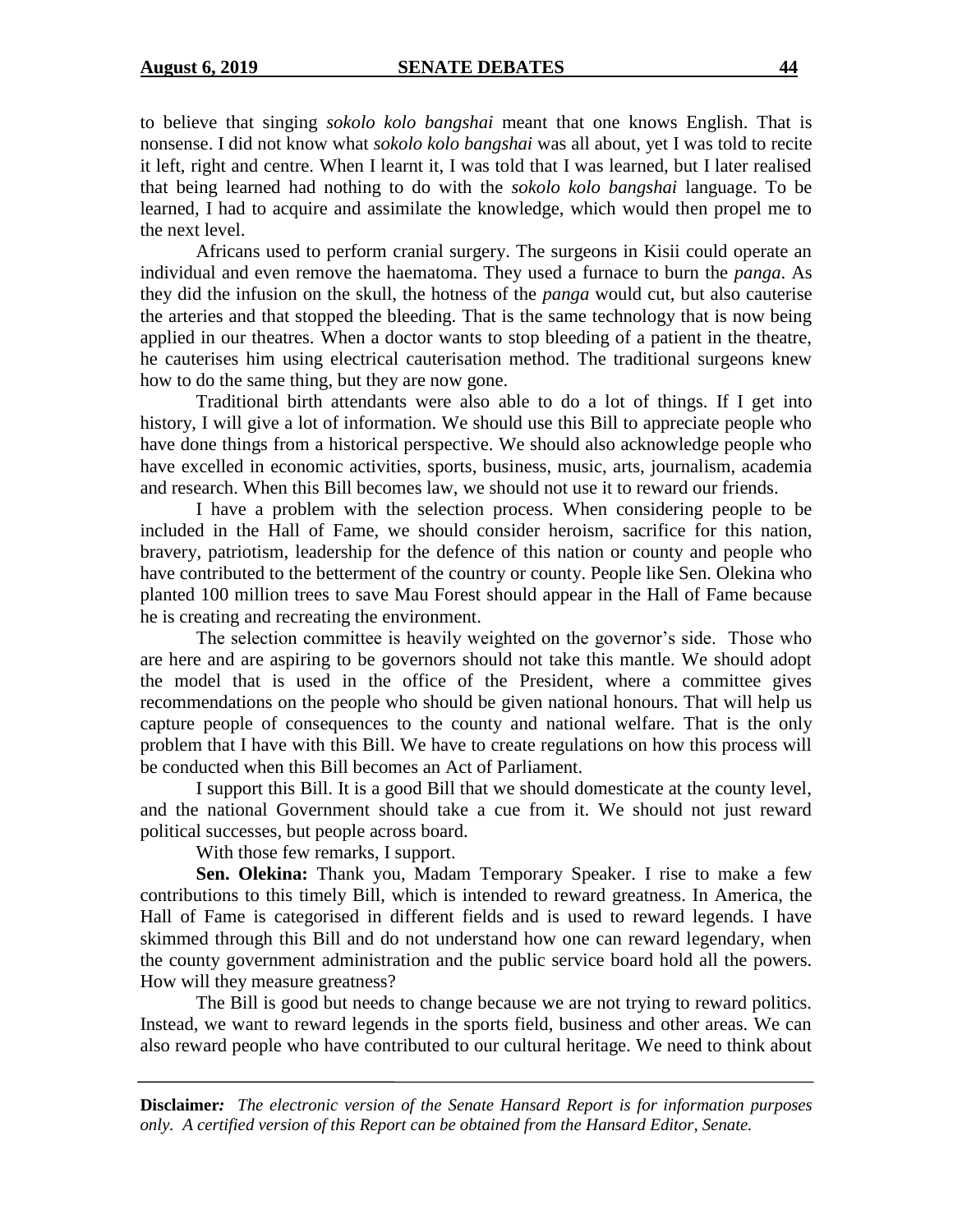what it means to be in the Hall of Fame. When I think of sports, I think of people like Michael Jordan. Michael Jordan had to retire from the game for him to be considered in the Hall of Fame.

The drafter of this Bill, who is the Senate Majority Leader, has a very good idea, although he has to change his desire of rewarding greatness. The select committee is poorly constituted. I would not recommend that we have the clerk of the county assembly as the chairperson. The county executive committee member responsible for culture and heritage should not be part of that committee and should not play a key role in the selection. The chairperson of the county public service board should also not play a key role. Can we expand it by giving details of how one will be nominated to be included in the Hall of Fame?

We have different talents in Kenya. In Maasailand, we have Rudisha, a champion in the 800 meters, Manangoi who is following suit and the Konchellas who left history. We need to think of people who can nominate them. It is those people who will tell us that so and so was great at this sport. That kind of information will help the person who wants to appear in the Hall of Fame later because they can then refer to what David Rudisha did when he was running 800 meters and broke several world records. That cannot be done by someone from the county public service board.

When coming up with this legislation, we need to know what we are trying to reward or who we are trying to make legendary. The Sponsor of this Bill should reconstitute the committee that will be receiving nominations of people who are to be considered in the Hall of Fame. It is good for the county government to construct a hall where they can put pictures of all the great men and women of that county. However, whoever select those who will be added in the Hall of Fame should be people in the specific fields.

If it is athletics, get someone from the Athletics Kenya, who knows everything and anything about sports. If it is in business, get someone from the Kenya National Chamber of Commerce and Industry to be part of that select committee. This is because he or she would be able to measure and say, "Ledama was great" or, "so and so was great in this field because he was able to break every record we set."

Madam Temporary Speaker, the most important thing in terms of looking at the hall of fame is that we are recognising a special person. You have to be special to be considered for the hall of fame. All over the world, we remember people such as Nelson Mandela for the great things he did and the 27 years he spent in jail. There is a book I am reading on Nelson Mandela, where he used to write letters to the family. People remember that he stood firm and fought for something. That is endurance; it is not just about bringing in people and saying, "let us have two public officers nominated by the County Public Service Board."

Madam Temporary Speaker, being considered a member of the hall of fame is not being considered a good politician, but as someone who has been able to pass and excel in their field. I, therefore, recommend that if we really want to reward greatness, the sponsor of this Bill must consider reconstituting the entire select committee, so that we can clearly reward greatness.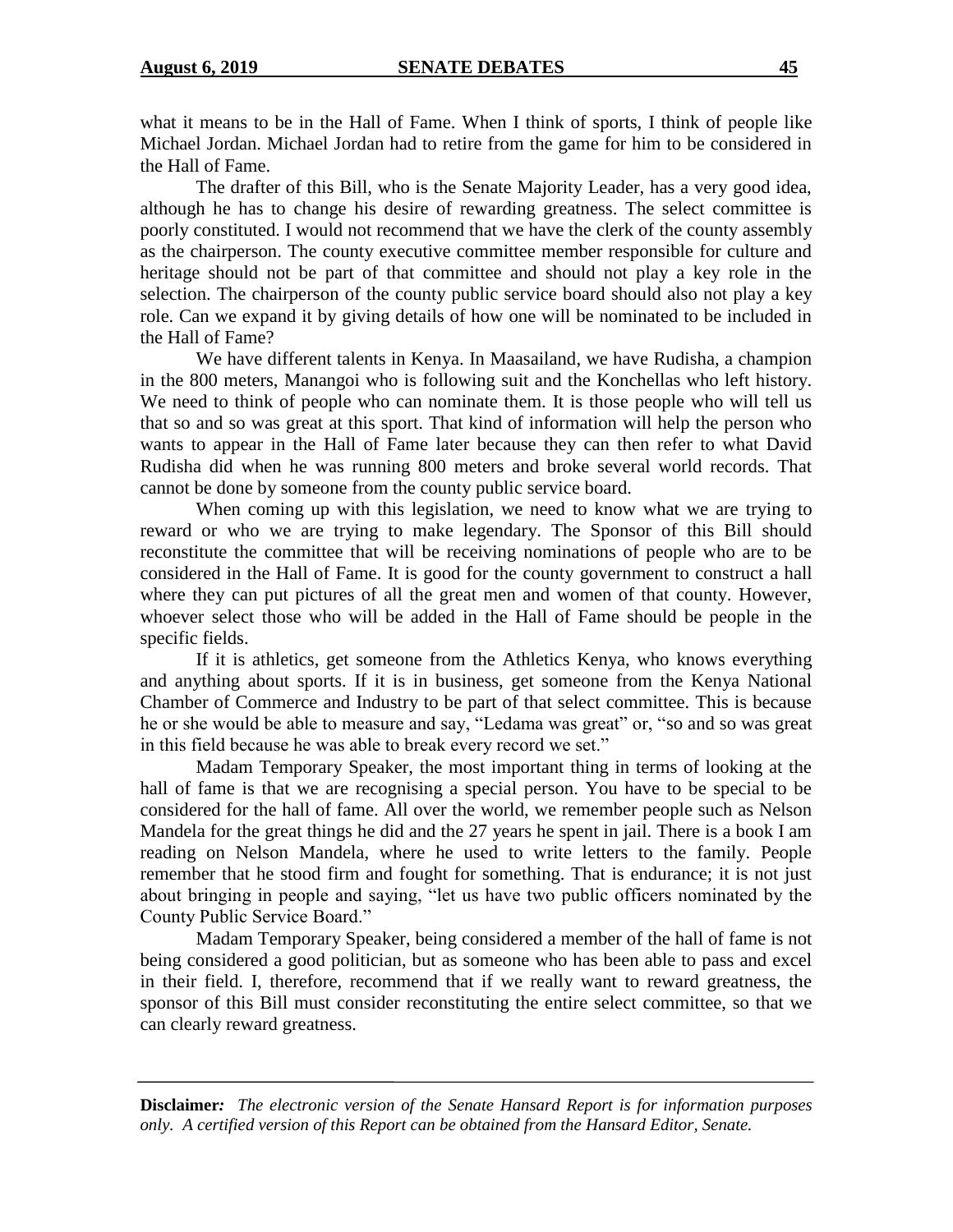Madam Temporary Speaker, looking at the Clause 4 (2) on the purpose of the County Hall of Fame, it says:-

"To honour the achievements of persons who have made significant contribution to the county or the country."

How do you determine this? You can only determine it by measuring all those people who have been part of that field. We do not want a situation where for you to be considered as an Elder of the Golden Heart (EGH) or maybe a Moran of the Golden Heart (MGH), you go and stand somewhere eating *githeri.* Before you realise it, your name has been considered and is being forwarded; that is not greatness. That is rewarding mediocrity. We have seen great leaders in this country; people who have sacrificed, and fought for the Independence of this country. They persevered, but we do not reward them.

Madam Temporary Speaker, it is just like our men and women in uniform who sacrifice, and by the time they leave, we forget about them. The Athletics Kenya currently no longer has an interest in those people who came and did well. It is the same for any other sport around the world. However, the moment we establish that hall of fame, they can now actually get to utilise the people who would be considered as hall of famers, because they can then nurture this talent. They can go to Kajiado or Narok and talk to the youth, and maybe even set up sports academies to nurture that talent. If it is business, they can talk about how they excelled, so that people can aspire to be like them or even greater than them.

Madam Temporary Speaker, when we devalue the achievements of an individual, then the only way that we can redeem ourselves is by ensuring that we reward, honour and use them. I would like to have a sitting with the Senate Majority Leader and maybe give him my reasons for amending this Bill. This is because I have attended many ceremonies where people are inducted into the hall of fame. When you hear what they have done for them to be considered as that, I am not so sure I would agree with my senior, the Professor. Sometimes I forget names, but it is the Senator for Kisii, who has just spoken. It is Sen. (Prof.) Ongeri. I remember the name when I say "Kisii."

Madam Temporary Speaker, I do not really agree with him that we should reward people who are tailors. This is because when we think about it, this is a talent that one has acquired over time, but we still have not mastered it. There are people who, over time for years - from Italy and other countries – have mastered the art of tailoring and become master tailors. It is true that most people in Kenya would go to a tailor and get a suit. However, for you to be considered as having worn a proper suit, you must know where that fabric comes from and its weight. I am not so sure that our tailors in Kenya really take the time to determine such things, so long as it is fabric, *haiya!*

**Sen. Mwaura:** On a point of order, Madam Temporary Speaker.

**The Temporary Speaker** (Sen. Pareno): What is you intervention, Sen. Mwaura?

**Sen. Mwaura:** Madam Temporary Speaker, pursuant to many Standing Orders, is it in order for Sen. Olekina to trivialise the contribution of Sen. (Prof.) Ongeri, when he was referring to local knowledge, rather than the mere act of a sewing machine? I thought he was trying to allude to the local knowledge of our people in terms of contributing to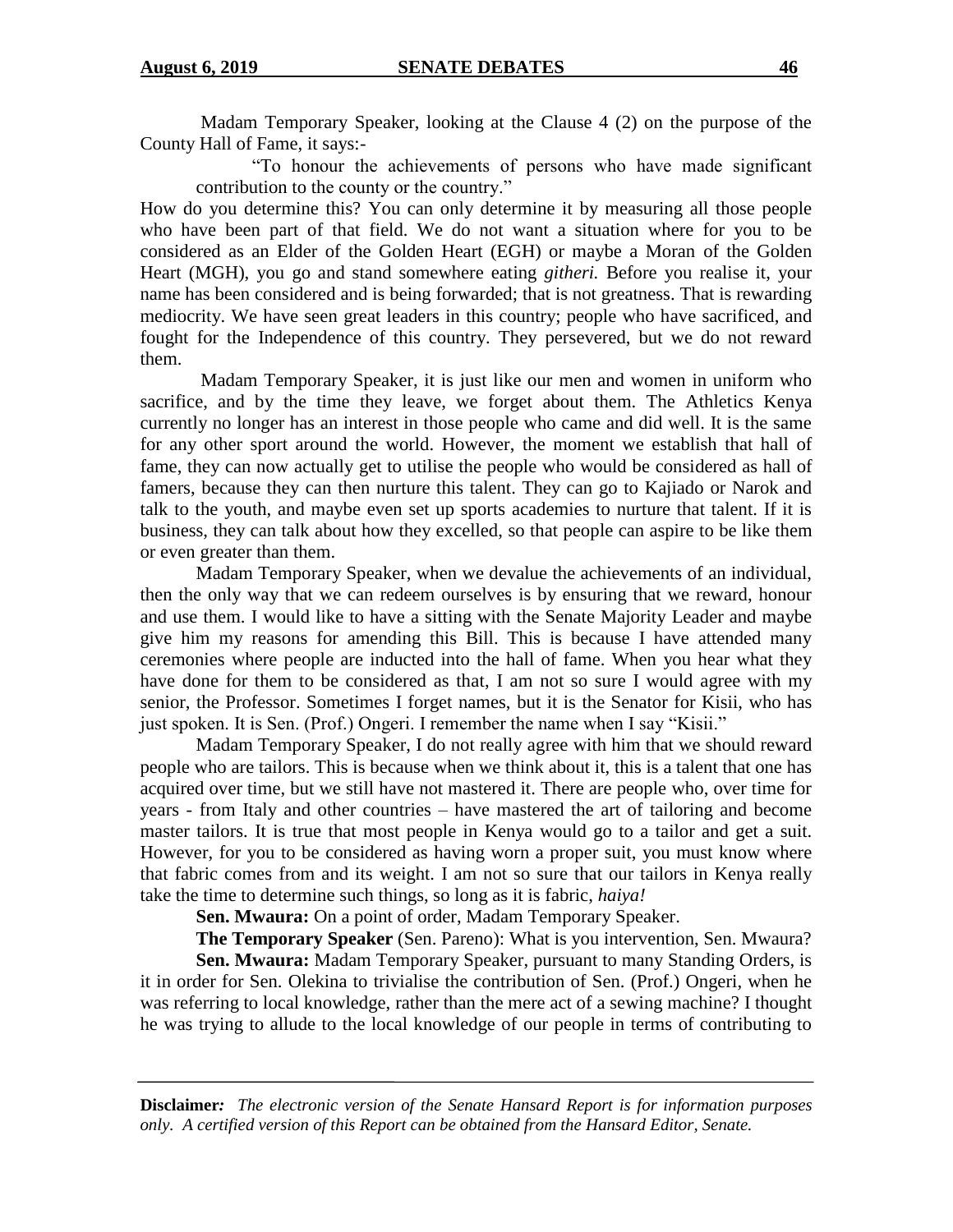our own science. He went ahead and gave many examples, including how to remove a hematoma. Is he in order?

**The Temporary Speaker** (Sen. Pareno): Sen. Olekina, you might wish to clarify whether you are trying to demean what the hon. Senator had canvassed in terms of the skill that we have in this country.

**Sen. Olekina:** Madam Temporary Speaker, if there is one Senator that I greatly admire and respect as my elder and mentor, it is none other than Sen. (Prof.) Ongeri. All I was trying to say is very clear. In this world, nowadays, people can utter certain words that can mean totally different. A good example is that the President of the Republic of Kenya today made some statement that left everyone in stitches. He said that his wife's brother's mother comes from Jamaica. We were all left wondering who these "wife's brother's mother" was. Is it his mother-in-law or does the First Lady come from a polygamous family? Sometimes it depends on how you understand what is uttered.

Madam Temporary Speaker, what I meant is that when we reward and consider celebrating talent, then we must have a way of measuring it. The example I gave about a suit, is that when you wear a suit made by a master tailor, that tailor would tell you that fabric weighs so much and comes from a particular type of cotton. He will completely break down for you what it took to make that suit. This is such that when you are walking on the streets and it rains, the suit does not spoil. Maybe the water will just touch it and run down; that is rewarding proper talent. We cannot equate that with someone like me, who learns to how to use a sewing machine; and then I say that because I have used it for 20 years, I must be put into the hall of fame.

In conclusion, Madam Temporary Speaker, I fully support the Bill, but with proper amendments. Let us not just come up with legislation to create room for people to just say, "Okay, I am going to pay so much to this county public service board member, so that I can be included in that hall of fame." We must do an audit of the skills that we think ought to be celebrated. We must look at the talents that we believe ought to be celebrated.

We have young men and women in this country who spend most of their time in the mountains preparing and are only remembered and celebrated during world championships. However, when you meet them in the streets, you will never be able to recognise who he or she is. These are young men and women who break world athletic records. We are a country of many talents, but have only excelled in certain fields, and athletics is one of them.

Madam Temporary Speaker, just having a blanket legislation that now compels county governments to set up halls of fame, will be room for abuse. We have to figure out what it is that we have in Marsabit County. Maybe in Marsabit County, we have men and women who have been able to develop that economy despite the challenges that are there. Maybe we have pastoralists who have been able to keep many cows and protect them during the drought season, and they help build that economy.

That is the kind of thing that we ought to reward and celebrate. We should not just ask county governments to set up the county hall of fame and bring in the clerk of the assembly. In other cases, the clerk of that assembly is not even someone from that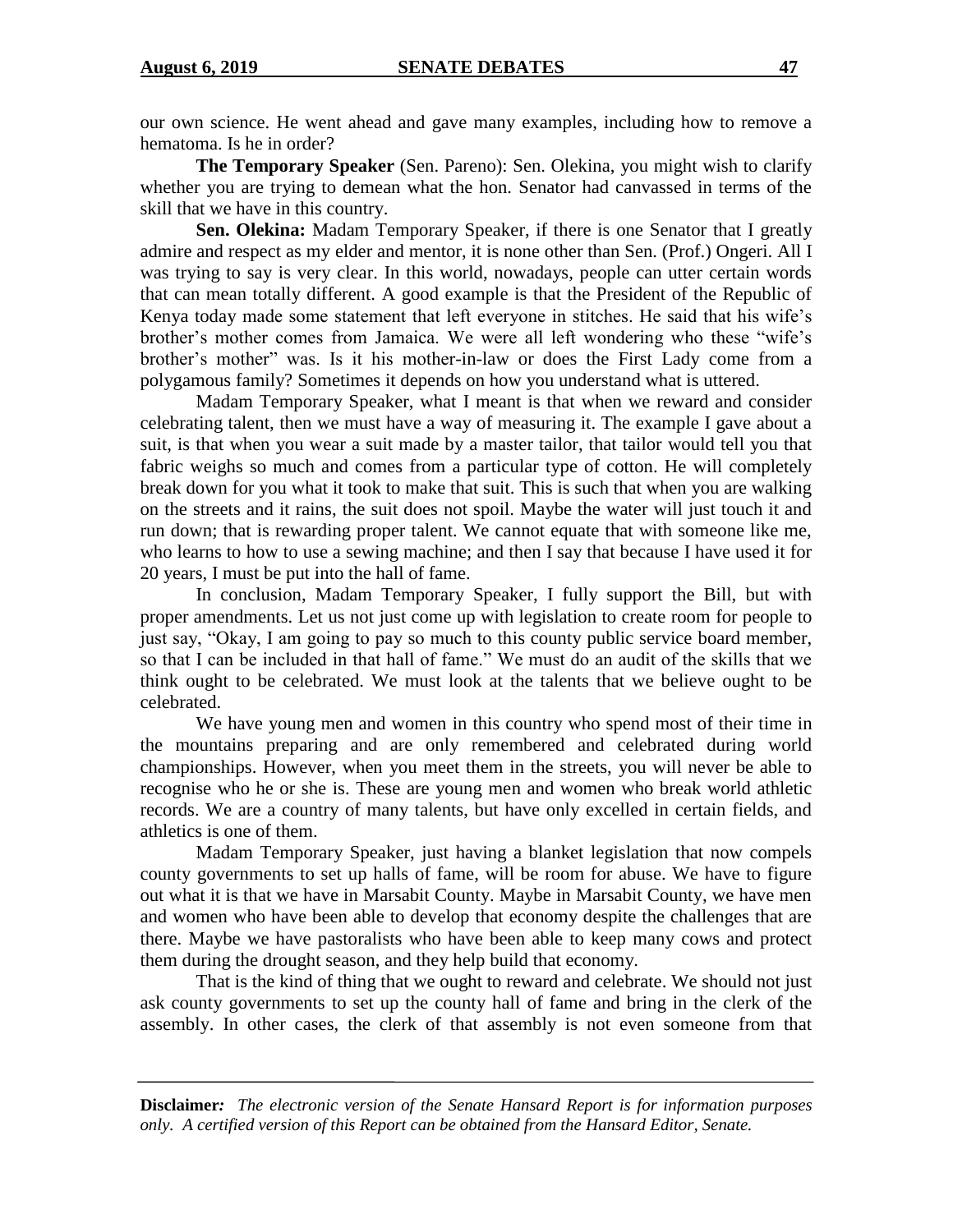county. What will that clerk know about that county and the talent that is there? If you want to have continuity in these jobs, you need to have the local people.

Madam Temporary Speaker, I hope that the sponsor of this Bill will look at the HANSARD and amend the composition of the select committee. They should go round and put in elders who have been there, if it is culture. Nowadays, if you want to sell anything, not just in this country but in the world, you just wrap yourself in a Maasai *shuka* and say you are a Maasai elder.

*(Laughter)*

This is a fact. By the time you realise it, maybe you have awarded Sen. Mwaura for having worn a *shuka* and sold many Maasai artefacts. For that, you then say he should be in the hall of fame for creating more business, yet he does not even understand what *enkerena* is. We need to consider rewarding creativity and also people who have excelled in their field, and not open it up for political rewards.

In conclusion, the hall of fame should be made for special persons. Very few people in this country can be considered as special and worth being legends.

Thank you, Madam Temporary Speaker.

**The Temporary Speaker** (Sen. Pareno): Senator for Marsabit County, proceed.

**Sen. (Eng.) Hargura**: Thank you, Madam Temporary Speaker. I support this Bill from the outset. For the benefit of our future generations and also to recognise our past and current leaders who are contributing to the progress of the community in a positive way, we need to have a way of recognizing them. This is because it is human nature that once they are recognised, there is that possibility that they will put in more effort and others will also emulate them.

The sponsor of the Bill has looked into the issue of induction to the hall of fame. The Bill is inclusive in the sense that in Clause 14(8), it allows county assemblies to domesticate this Bill and identify issues, which they think are important for one to be recognised in that particular county. As has been said by my colleagues, different counties have different issues when they consider this issue of somebody who is exemplary and can be emulated by people from that county or the country in general.

For example, in Marsabit County, we have different communities and our main problem has been cohesion. We have been having internal issues amongst the communities. For example, somebody who can strive in that direction and bring the communities together should be considered because that is our main issue. Unlike other areas that would consider things like sports, in our area, those are the kind of things we need to consider.

Madam Temporary Speaker, in Loiyangalani on the shores of Lake Turkana, we have had different warring communities. These are the El Molo, Rendille, Turkana and Samburu. They decided to come together and form groups that actually practice and portray each other's culture, so that they all understand each other. For example, there is a women's group called the El Molo, Samburu, Rendille and Turkana (*ELMOSARETU*) that has been doing that. Through that effort, they came up with an annual function, which is called the Lake Turkana Cultural Festival, which now includes all the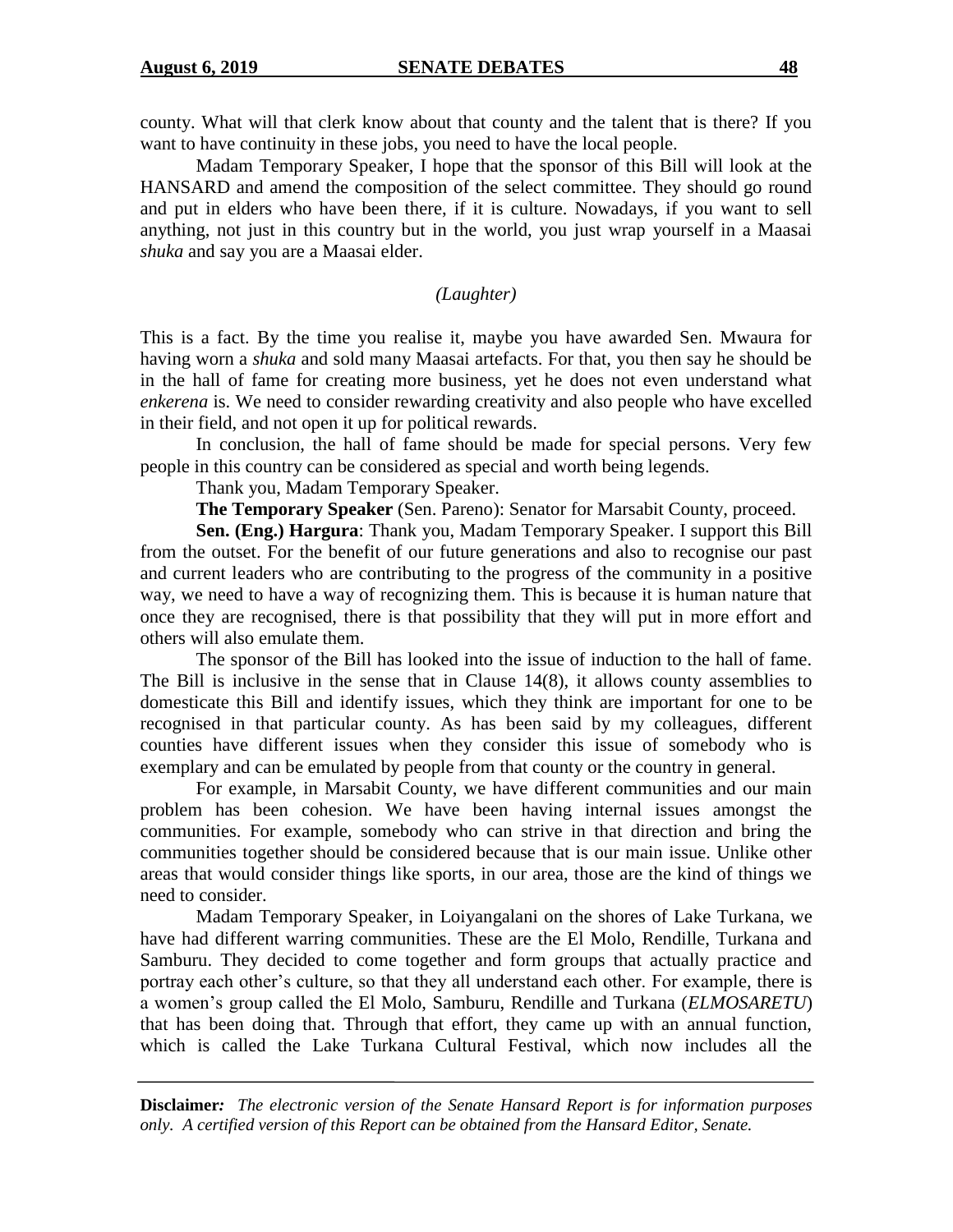communities in Marsabit County. That is mainly a women's group that is trying to bring cohesion.

Those kind of people can be recognised because they are doing something which, if taken further, will bring that county together and make the people of that county understand each other and move forward in development, instead of warring every time over the issue of pasture, water and boundaries.

In each county, there are different issues that need to be considered. Out of that small group, we now have a group of youth that goes by the name of Loiyangalani Stars. It has now been expanded to include the whole county. I know that they have been to France and India this year. I think they will be going to Turkey this month to display the culture of that community, but the main issue is cohesion. Those kinds of groups need to be recognised in that area because that is where the main problem is.

I am sure one needs to be recognised if they do something that improves the condition of that community; the living standards, cohesion, bringing development and so on. They need to consider that. For example, we have one of our doctors, Dr. Said Osman, who is an orthopedic surgeon based in the United States of America (USA). He comes from Moyale. He went to schools in those remote areas, but is now a pioneer in minimally invasive spinal surgery. Maybe Sen. (Prof.) Ongeri could confirm.

In that surgery, there is something called the "Osman Approach," which is attributed to that doctor who comes from a remote part of this country, and is now based in the USA. It is something that has been adopted throughout. Those are people who are exerting themselves to improve the condition of humanity, and we need to recognise them.

Madam Temporary Speaker, one important aspect of this Bill is public participation. If one is proposed to be included for induction into that hall of fame, that must be brought to the attention of the public. There must be a process of public participation and people need to give their comments on what they think about that person. That way, we will not have what has been referred to here as backdoor way of recognizing people by just applying to a small committee and even those do not deserve getting recognised.

If public participation is properly done at the county level, we will get the right people. If recognised, these people will positively affect the future of that county because the youth of that county will emulate them. Those who are interested in making sure that they improve the condition of their people will have somebody to emulate and see what those people have done. We have had cases like the unfortunate tragedy where we lost all our leaders during a plane crush. These people had tried to look for peace and see how they could come up with a way of bringing the communities together.

In Clause 17, the Bill says that once one has been included in the hall of fame, there is option for removal. Of course, it is human as facts may have been overlooked. It allows that recognition to be revised when new information comes up. That also acts as a check so that when people are involved in public life, then they should do it in such a way that they do not leave any skeletons in the closets, as they say. Once one is properly recognised, they will know that if there are any underhand issues, then there is a possibility of that recognition being revoked.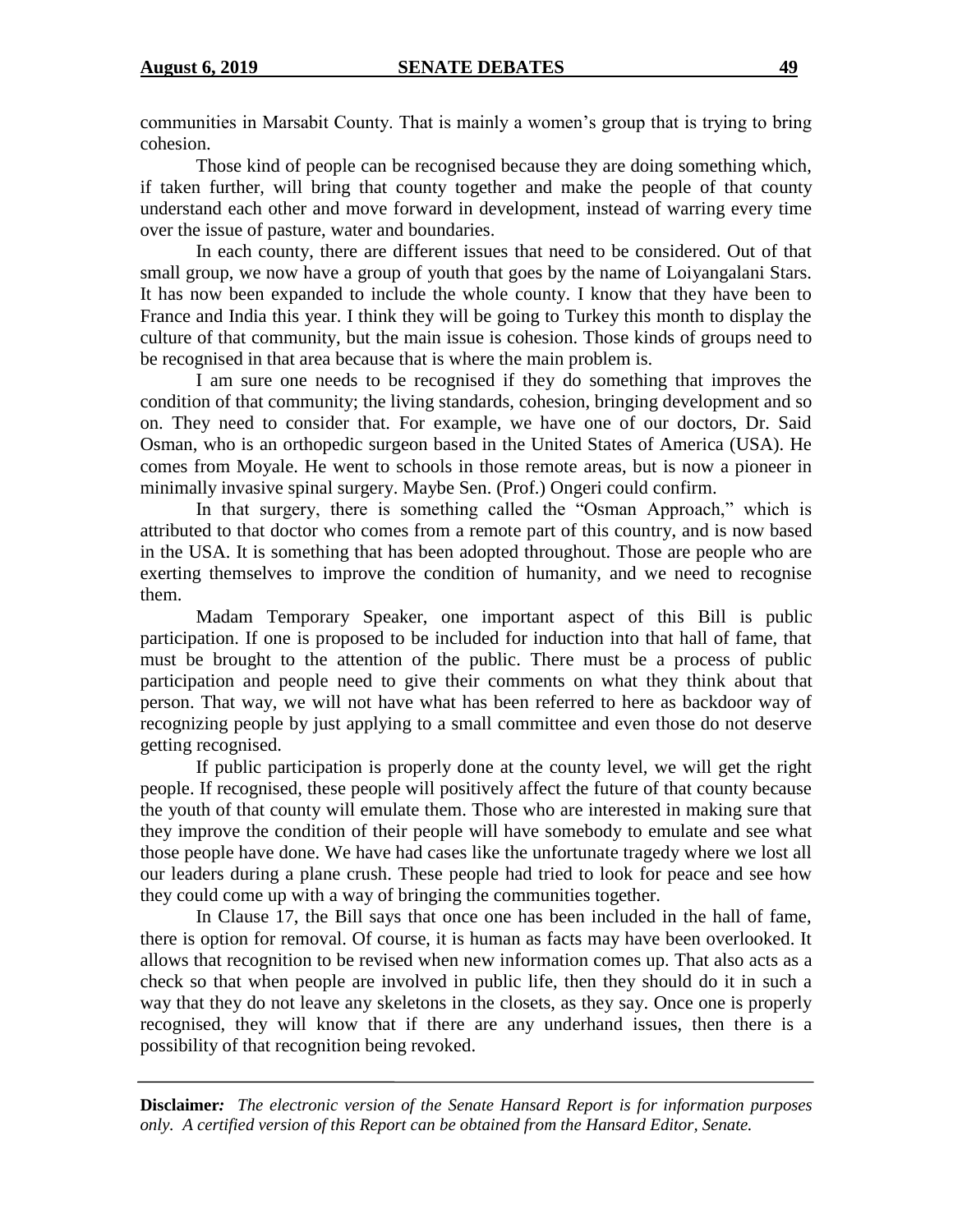As my colleagues, I also have an issue with the responsibility given to the governor. Of course, there must be somebody to make decisions after the community has gone through. We also have to look at the powers given to the governor and see how they can be checked. However, if public participation is strengthened and the county assembly makes robust laws, it can be taken care of. At the end of the day, we will knock out the governor and the question will be: Who will be doing that? At the national level, it is the President. So, by the same reasoning, that is why the drafter of the Bill used the governor at the county level. Why not strengthen the other mechanisms to make sure that the governor ends up with little ceremonial decisions at the tail-end of the whole process, so that he or she does not have a lot of powers?

Madam Temporary Speaker, we should introduce an amendment to the select committee, which looks like a group of the arm of the county government. It has the county assembly, the executive and County Public Service Board (CPSB) that make the decision on who the other public officers are. They need to expand and include prominent persons within the county who do not need to be public officers, but by their standings and knowledge, will assist in making decisions that will improve the quality of people to be included in the hall of fame.

Madam Temporary Speaker, with those few amendments, I support the Bill.

**Sen. Mwaura:** On a point of order, Madam Temporary Speaker.

**The Temporary Speaker** (Sen. Pareno): What is your point of order, Sen. Mwaura?

**Sen. Mwaura**: Madam Temporary Speaker, pursuant to Standing Order No. 105(1), I rise to move that the debate on The County Hall of Fame Bill (Senate Bills No.39 of 2018) be now adjourned.

**The Temporary Speaker** (Sen. Pareno): Who is your seconder? **Sen. Mwaura**: Madam Temporary Speaker, I ask Sen. Kasanga to second. **Sen. Kasanga**: Madam Temporary Speaker, I second.

*(Question proposed)*

**The Temporary Speaker** (Sen. Pareno): There being no interest, I note that this is not a matter that concerns counties. I, therefore, proceed to put the question.

> *(Question that debate on the Bill be now adjourned put and agreed to)*

*(Debate on the Bill was adjourned)*

Let us move to the next Order.